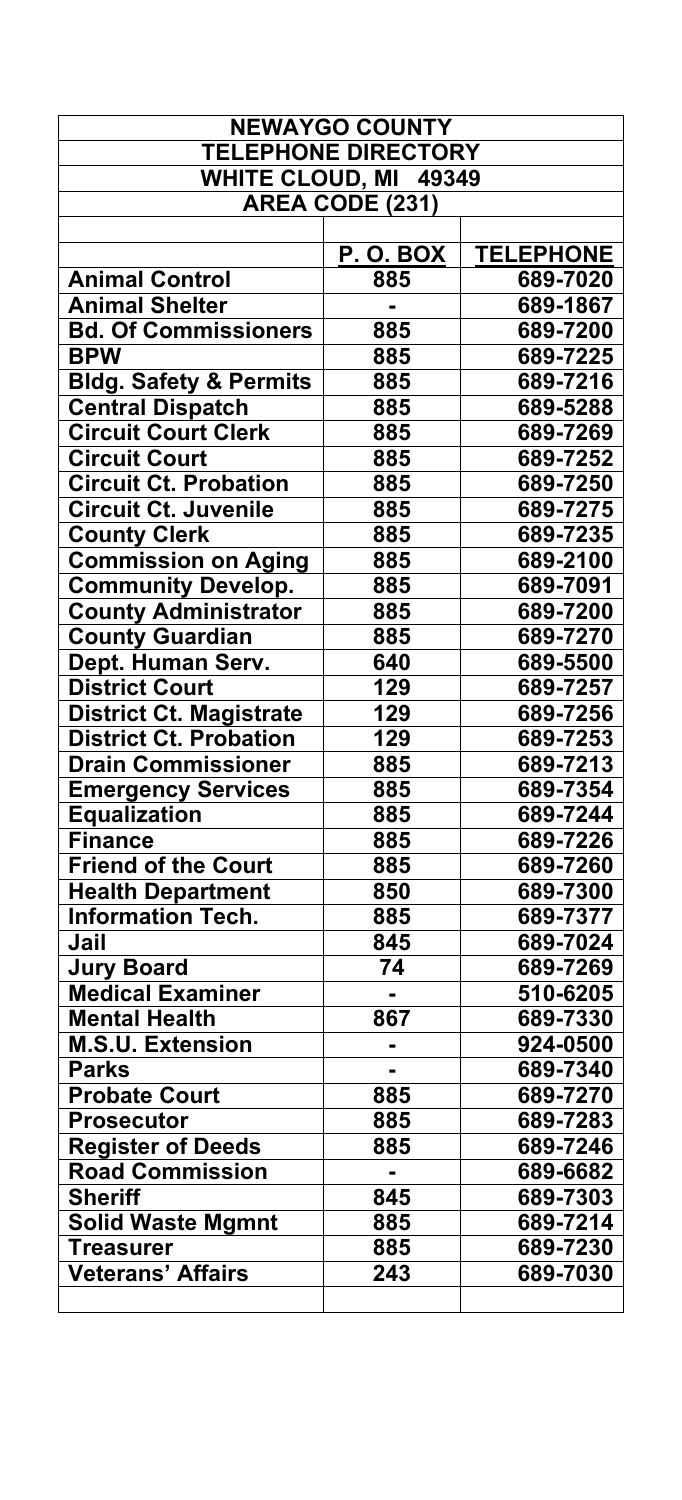### **To the Citizens of Newaygo County**

This is the 2022 Newaygo County Governmental Official directory. This contains the names and contact information of elected and appointed officials for Village, Township, City, County, and State offices who serve the people of Newaygo County.

The information contained in this directory is the most recent available information at the time of printing. Some changes will occur during the course of the year and for updated information you can contact the Newaygo County Clerk's Office or visit the County website at:

### [www.newaygocountymi.gov](http://www.countyofnewaygo.com/)

Navigating through the website will give you the opportunity to view the Elected Officials' pages, the different Departments we have here at the county, with resources, careers and the ability to contact us by email, telephone or mail. There are also printable forms available and descriptions of each office and their function for Newaygo County. We also have a new Election Reporting website where election results can be found. Please visit this website at:

### www.electionreporting.com

It takes an amazing team to complete a project such as this directory. A special "Thank You" for the members of the County Clerk's office team which includes Chief Deputy Clerk, Hilary Davis, as well as Deputy Clerks Flora Sermon, Tara Davis, and Jan Hunter.

Please call, email, or stop in to the County Clerk's Office anytime if you have any questions or concerns or need assistance. We are here to serve you and look forward to the opportunity and privilege to do so.

Sincerely,

### **Jason VanderStelt photo insert**

Jason VanderStelt Newaygo County Clerk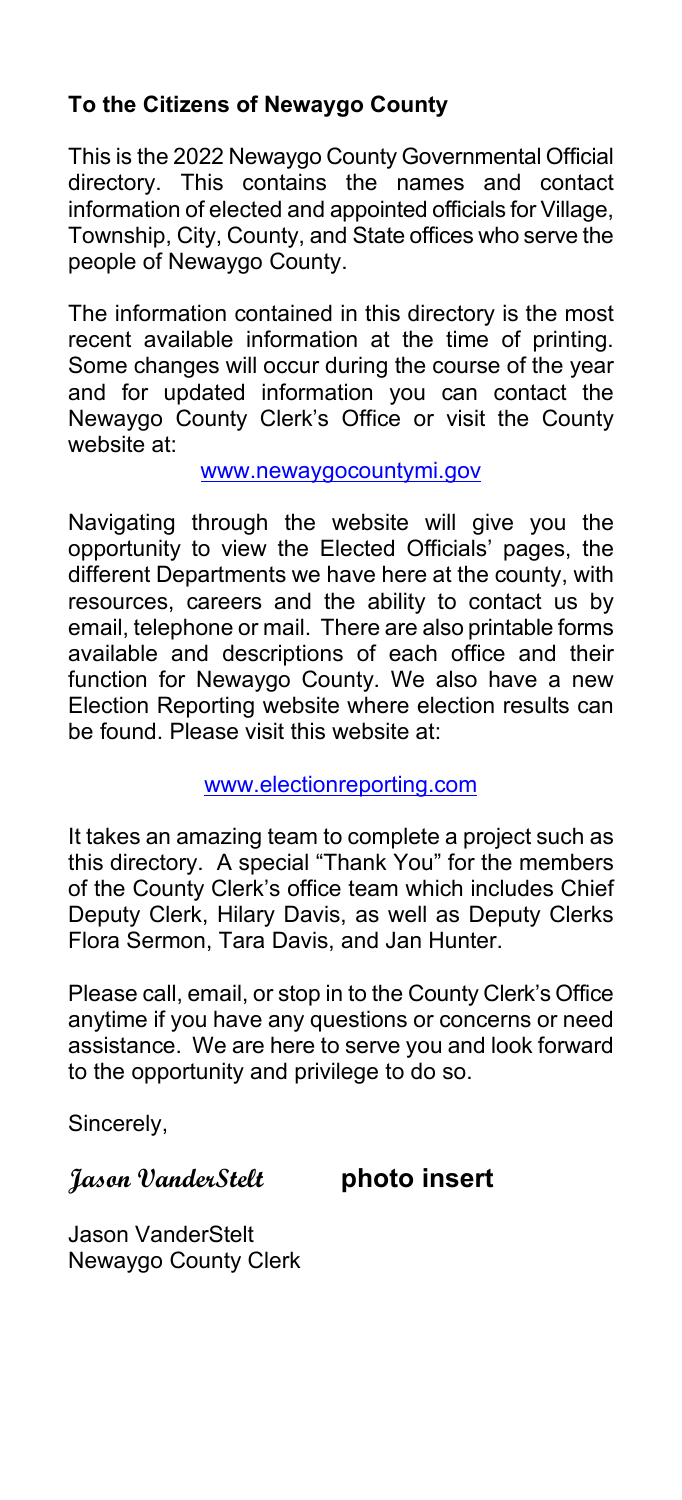| <b>INDEX</b>                                     |             |  |
|--------------------------------------------------|-------------|--|
|                                                  | <b>PAGE</b> |  |
| <b>Apportionment Commission</b>                  | 7           |  |
| <b>Boards &amp; Committees:</b>                  |             |  |
| <b>Board of Public Works - Brownfield</b>        | 10          |  |
| Central Dispatch - Commission on Aging           | 11          |  |
| <b>Construction Board of Appeals</b>             | 12          |  |
| <b>County Library Board</b>                      | 12          |  |
| <b>Department of Health &amp; Human Services</b> | 13          |  |
| <b>Road Commission</b>                           | 13          |  |
| <b>Health Department</b>                         | 14          |  |
| <b>Mental Health</b>                             | 15          |  |
| <b>Michigan State University Extension</b>       | 14          |  |
| <b>Newaygo County Welcome Center</b>             | 16          |  |
| <b>Parks</b>                                     | 16          |  |
| Pere Marquette & White River Boards              | 17          |  |
| <b>Plat Board - Tax Allocation Board</b>         | 17          |  |
| <b>Veterans' Affairs</b>                         | 18          |  |
| <b>Canvass Board</b>                             | 20          |  |
| <b>Cemeteries</b>                                | 50          |  |
| Circuit Court - 27th                             | 4           |  |
| <b>City Offices</b>                              | 45-48       |  |
| <b>County Commissioners</b>                      | 6           |  |
| <b>County Departments</b>                        | 5           |  |
| <b>County Elected Officials</b>                  | 3           |  |
| <b>Commissioner Districts</b>                    |             |  |
| <b>Commissioners 2020 Committee Appt.</b>        | 8           |  |
| District Court - 78th                            | 4           |  |
| <b>Election Information &amp; Dates</b>          | 20          |  |
| <b>Federal &amp; State Offices</b>               | $\mathbf 2$ |  |
| <b>Holidays</b>                                  | 9           |  |
| <b>Jury Board</b>                                | 4           |  |
| <b>Libraries</b>                                 | 19          |  |
| <b>NCRESA</b>                                    | 19          |  |
| <b>Political Party Chairs</b>                    | 20          |  |
| <b>Post Offices</b>                              | 19          |  |
| <b>Probate Court</b>                             | 4           |  |
| <b>Tax Allocation Board</b>                      | 17          |  |
| <b>Township Offices</b>                          | $21 - 44$   |  |
| <b>Village Office</b>                            | 49          |  |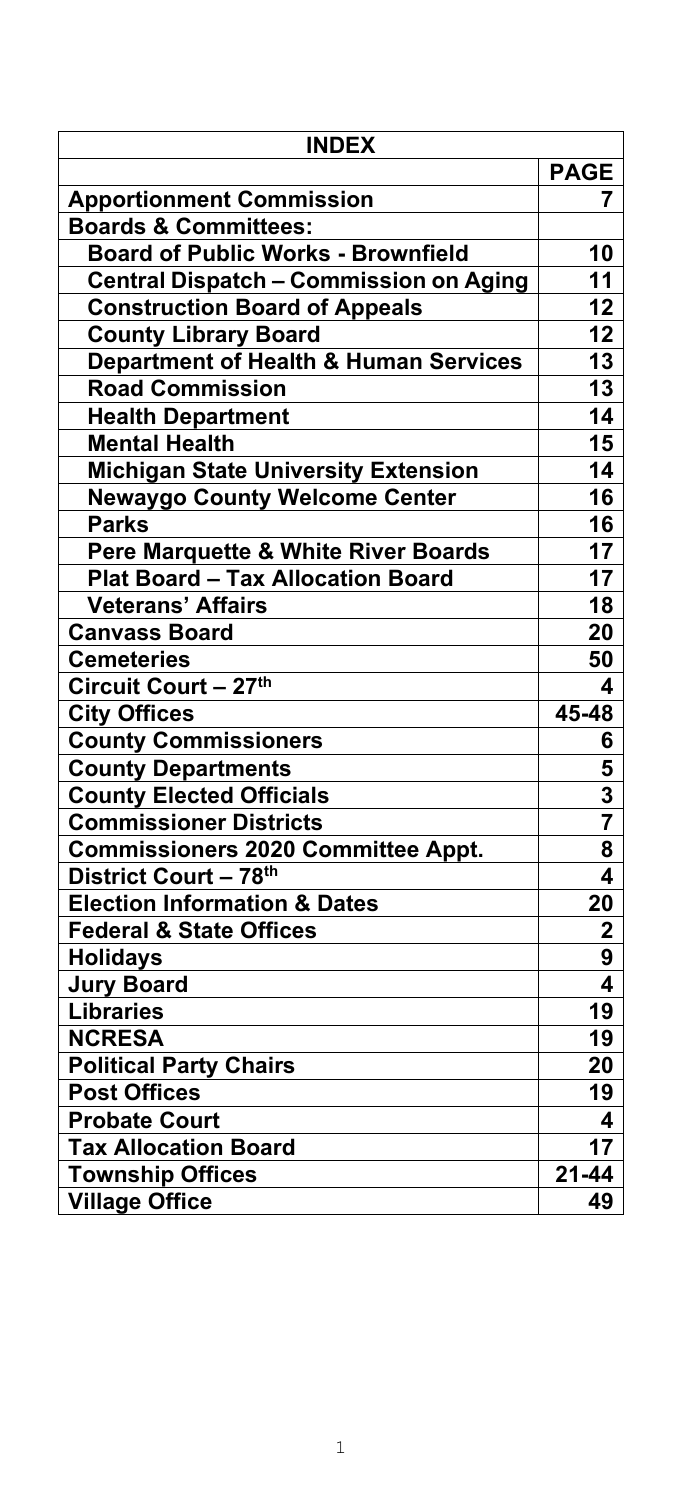| <b>FEDERAL &amp; STATE OFFICES</b>       |              |  |
|------------------------------------------|--------------|--|
| <b>REPRESENTATIVES IN CONGRESS</b>       |              |  |
| 2 <sup>nd</sup> Congressional District   |              |  |
| <b>Bill Huizenga</b>                     | 202-225-4401 |  |
| 2232 Rayburn House Ofc Bldg              |              |  |
| Washington, D.C. 20515                   |              |  |
| <b>Grand Haven Office</b>                | 616-414-5516 |  |
| <b>Grandville Office</b>                 | 616-570-0917 |  |
|                                          |              |  |
| <b>United States Senators</b>            |              |  |
| <b>Debbie Stabenow</b>                   |              |  |
| 731 Hart Senate Ofc Bldg                 | 202-224-4822 |  |
| Washington, D.C. 20510                   |              |  |
|                                          |              |  |
| 3280 E Beltline Ct., N.E. Ste 400        | 616-975-0052 |  |
| Grand Rapids, MI 49525                   |              |  |
|                                          |              |  |
| Gary Peters                              |              |  |
| 724 Hart Senate Ofc Bldg                 | 202-224-6221 |  |
| Washington, D.C. 20510                   |              |  |
|                                          |              |  |
| 110 Michigan St., N.W., Ste 720          | 616-233-9150 |  |
| Grand Rapids, MI 49503                   |              |  |
|                                          |              |  |
| <b>STATE</b>                             |              |  |
| State Senator - 34th Senatorial District |              |  |
| <b>Jon Bumstead</b>                      |              |  |
| 201 Townsend St                          | 517-373-1635 |  |
| P. O. Box 30036                          |              |  |
| Lansing, MI 48909                        |              |  |
|                                          |              |  |
| State Representative - 100th District    |              |  |
| <b>Scott VanSingel</b>                   |              |  |
| S-1289 House Office Building             | 517-373-7317 |  |
| P. O. Box 30014                          |              |  |
| Lansing, MI 48909                        |              |  |
|                                          |              |  |
| Governor                                 |              |  |
| <b>Gretchen Whitmer</b>                  | 517-335-7858 |  |
|                                          |              |  |
| <b>Secretary of State</b>                |              |  |
| Jocelyn Benson                           | 888-767-6424 |  |
|                                          |              |  |
| <b>Attorney General</b>                  |              |  |
| Dana Nessel                              | 517-335-7622 |  |
|                                          |              |  |
| <b>State Treasurer</b>                   |              |  |
| <b>Rachael Eubanks</b>                   | 517-335-7505 |  |

#### **F E D E R A L & S T A T E**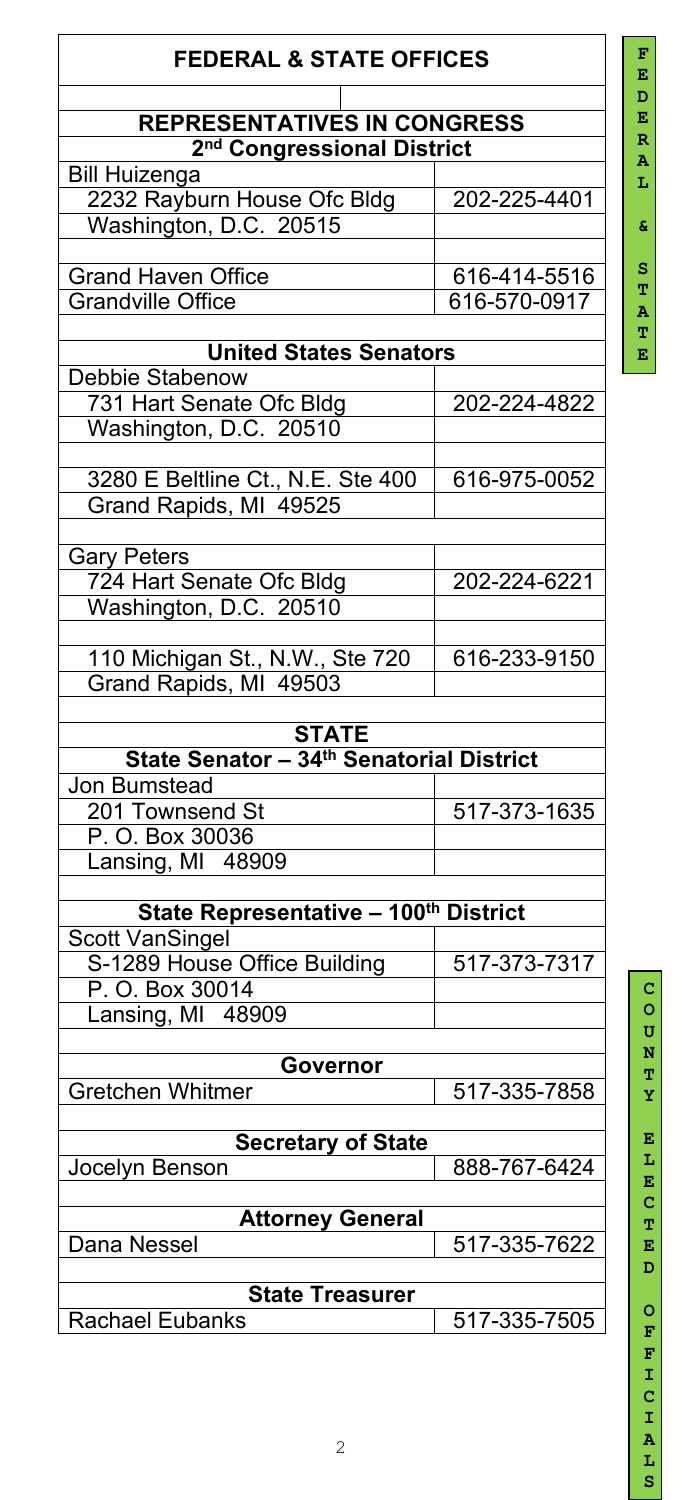| <b>NEWAYGO COUNTY</b><br><b>ELECTED OFFICIALS</b> |                    |  |
|---------------------------------------------------|--------------------|--|
|                                                   |                    |  |
| <b>JUDGE OF 27TH CIRCUIT COURT</b>                |                    |  |
| <b>Robert Springstead</b>                         | <b>White Cloud</b> |  |
| <b>Term Ending 01-01-2025</b>                     | 689-7252           |  |
|                                                   |                    |  |
| <b>JUDGE OF 78TH DISTRICT COURT</b>               |                    |  |
| H. Kevin Drake                                    | <b>White Cloud</b> |  |
| <b>Term Ending 01-01-2027</b>                     | 689-7257           |  |
|                                                   |                    |  |
| <b>JUDGE OF PROBATE COURT</b>                     |                    |  |
| Melissa Dykman                                    | <b>White Cloud</b> |  |
| Term Ending 01-01-2025                            | 689-7270           |  |
|                                                   |                    |  |
|                                                   |                    |  |
| <b>PROSECUTING ATTORNEY</b>                       |                    |  |
| <b>Ellsworth Stay</b>                             | <b>White Cloud</b> |  |
| <b>Term Ending 12-31-2024</b>                     | 689-7283           |  |
|                                                   |                    |  |
|                                                   |                    |  |
| <b>SHERIFF</b>                                    |                    |  |
| <b>Robert Mendham</b>                             | <b>White Cloud</b> |  |
| <b>Term Ending 12-31-2024</b>                     | 689-7303           |  |
|                                                   |                    |  |
|                                                   |                    |  |
| <b>COUNTY CLERK</b>                               |                    |  |
| <b>Jason VanderStelt</b>                          | <b>White Cloud</b> |  |
| <b>Term Ending 12-31-2024</b>                     | 689-7235           |  |
|                                                   |                    |  |
|                                                   |                    |  |
| <b>TREASURER</b>                                  |                    |  |
| Jason O'Connell                                   | <b>White Cloud</b> |  |
| <b>Term Ending 12-31-2024</b>                     | 689-7230           |  |
|                                                   |                    |  |
|                                                   |                    |  |
| <b>REGISTER OF DEEDS</b>                          |                    |  |
| <b>Stewart K. Sanders</b>                         | <b>White Cloud</b> |  |
| Term Ending 12-31-2024                            | 689-7246           |  |
|                                                   |                    |  |
|                                                   |                    |  |
| <b>DRAIN COMMISSIONER</b>                         |                    |  |
| Dale E. Twing                                     | <b>White Cloud</b> |  |
| <b>Term Ending 12-31-2024</b>                     | 689-7213           |  |
|                                                   |                    |  |
|                                                   |                    |  |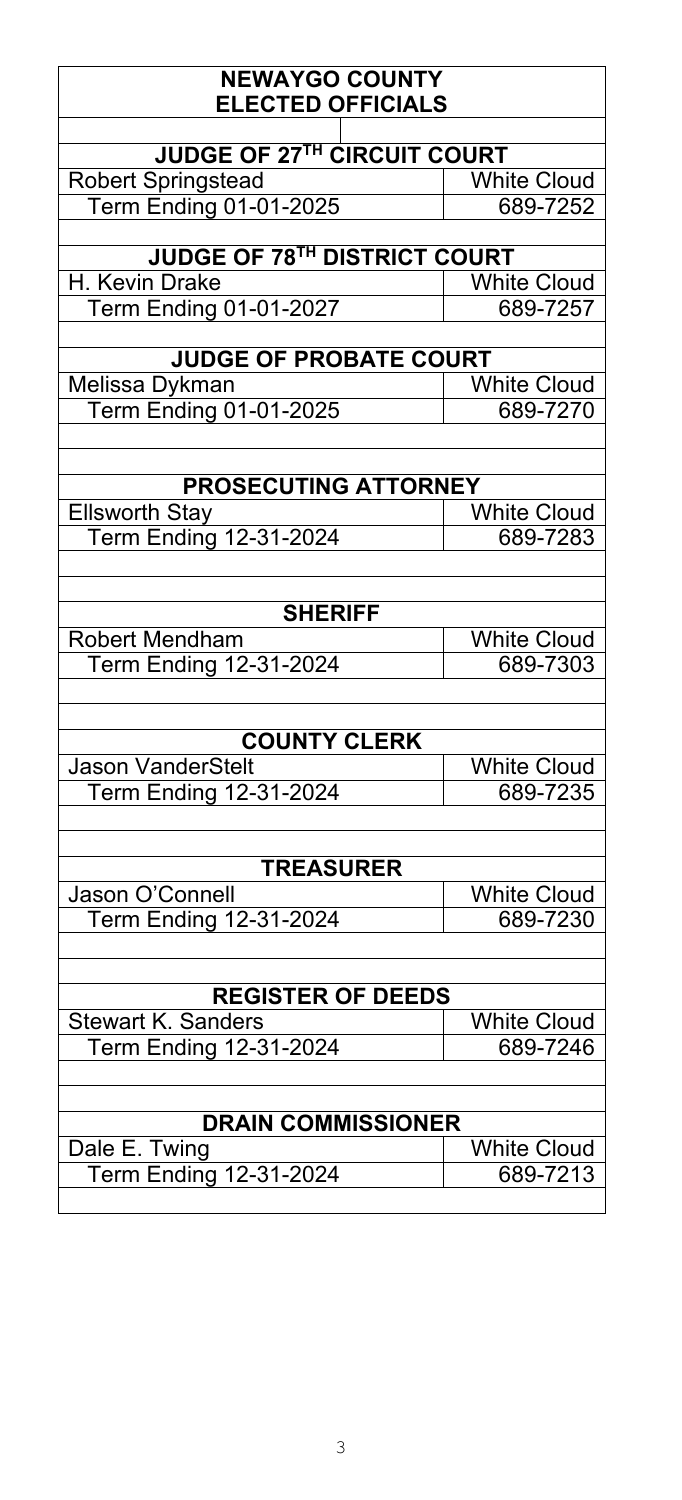| <b>NEWAYGO COUNTY</b><br><b>COURTS</b>          |                    |  |  |
|-------------------------------------------------|--------------------|--|--|
| 1092 E. Newell Street                           |                    |  |  |
| White Cloud, MI 49349                           |                    |  |  |
|                                                 |                    |  |  |
| 27TH CIRCUIT COURT                              |                    |  |  |
| <b>COURT CLERK</b>                              |                    |  |  |
| <b>Jason VanderStelt</b>                        |                    |  |  |
| asonv@co.newaygo.mi.us                          | 689-7269           |  |  |
| <b>TRIAL COURT DIRECTOR</b>                     |                    |  |  |
| <b>FRIEND OF THE COURT</b>                      |                    |  |  |
| <b>Wendy Jarvis</b>                             |                    |  |  |
| circuitcourt@co.newaygo.mi.us                   | 689-7260           |  |  |
| <b>PROSECUTING ATTORNEY</b>                     |                    |  |  |
| <b>Ellsworth Stay</b>                           |                    |  |  |
| worth@co.newaygo.mi.us                          | 689-7283           |  |  |
|                                                 |                    |  |  |
| <b>78TH DISTRICT COURT</b>                      |                    |  |  |
| <b>MAGISTRATE</b>                               |                    |  |  |
| <b>Jonathan Morse</b>                           |                    |  |  |
| $\lim$ $Q$ co. neway go. mi.us                  | 689-7256           |  |  |
| <b>COURT ADMINISTRATOR / COURT CLERK</b>        |                    |  |  |
| Diane M. Reinke                                 |                    |  |  |
| dmr@co.newaygo.mi.us                            | 689-7228           |  |  |
| <b>COURT RECORDERS</b>                          |                    |  |  |
| Leanna Jahr                                     | 689-7573           |  |  |
| leannaj@co.newaygo.mi.us                        |                    |  |  |
|                                                 |                    |  |  |
| <b>PROBATE COURT</b><br><b>PROBATE REGISTER</b> |                    |  |  |
| 689-7270                                        |                    |  |  |
|                                                 |                    |  |  |
| <b>JURY BOARD</b>                               |                    |  |  |
| P. O. Box 74, White Cloud, MI 49349             |                    |  |  |
| 689-7269                                        |                    |  |  |
| Barbara Geno (Dem)                              | <b>White Cloud</b> |  |  |
| Term Ending 04-30-2025                          | 689-1523           |  |  |
|                                                 |                    |  |  |
| Pauline Ferris (Rep)                            | Newaygo            |  |  |
| <b>Term Ending 04-30-2027</b>                   | 652-4709           |  |  |
|                                                 |                    |  |  |
| Michelle Kuikstra (Rep)                         | Newaygo            |  |  |
| Term Ending 04-30-2023                          | 349-4621           |  |  |
|                                                 |                    |  |  |

**C O U R T S**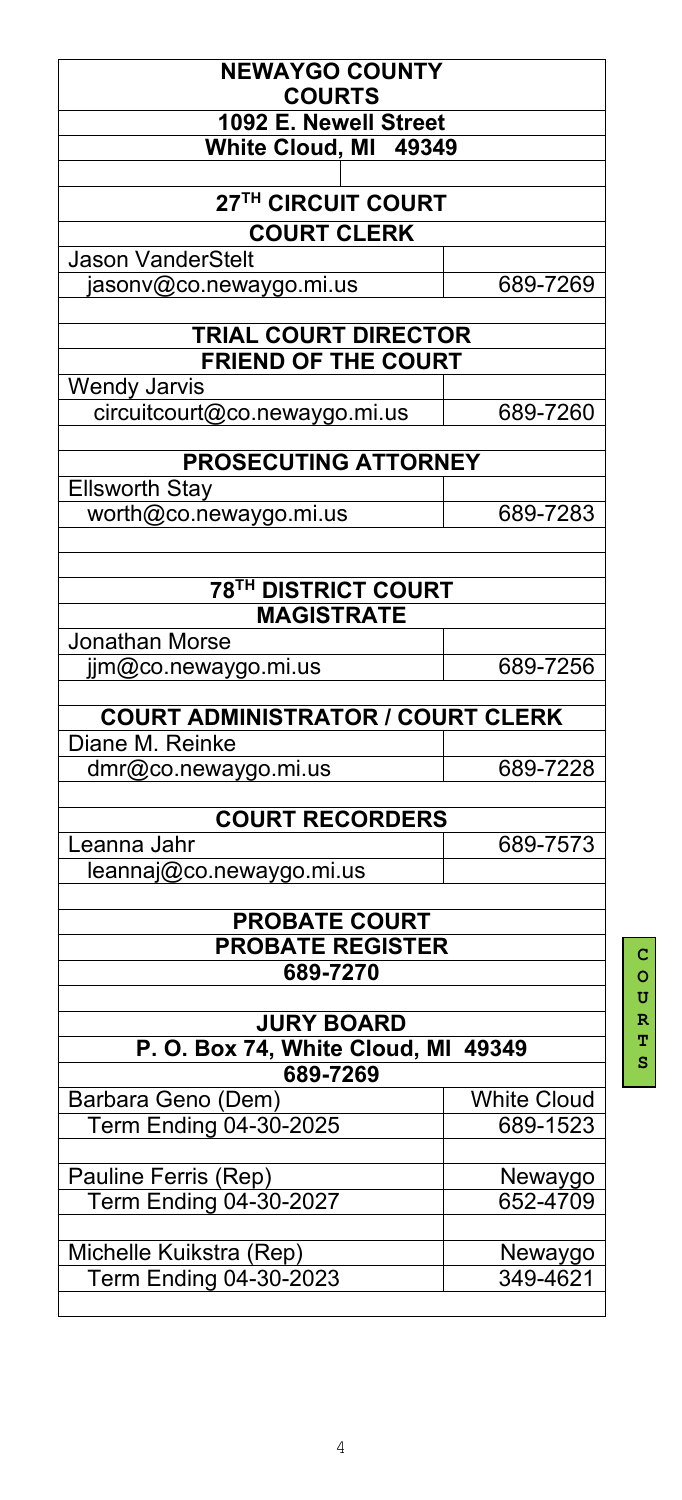| 689-7200<br>689-7244          |  |  |
|-------------------------------|--|--|
|                               |  |  |
|                               |  |  |
|                               |  |  |
|                               |  |  |
|                               |  |  |
|                               |  |  |
|                               |  |  |
|                               |  |  |
|                               |  |  |
|                               |  |  |
|                               |  |  |
|                               |  |  |
|                               |  |  |
| 689-7663                      |  |  |
|                               |  |  |
|                               |  |  |
|                               |  |  |
| 689-7020                      |  |  |
|                               |  |  |
|                               |  |  |
| 689-7354                      |  |  |
|                               |  |  |
|                               |  |  |
|                               |  |  |
|                               |  |  |
| 689-5288                      |  |  |
| <b>INFORMATION TECHNOLOGY</b> |  |  |
| 689-7377                      |  |  |
|                               |  |  |
|                               |  |  |
| 689-7008                      |  |  |
| <b>MEDICAL EXAMINER</b>       |  |  |
|                               |  |  |
| 510-6205<br>357-6205          |  |  |
|                               |  |  |

**O U N T Y D E P A R T M E N**

**T S**

**C**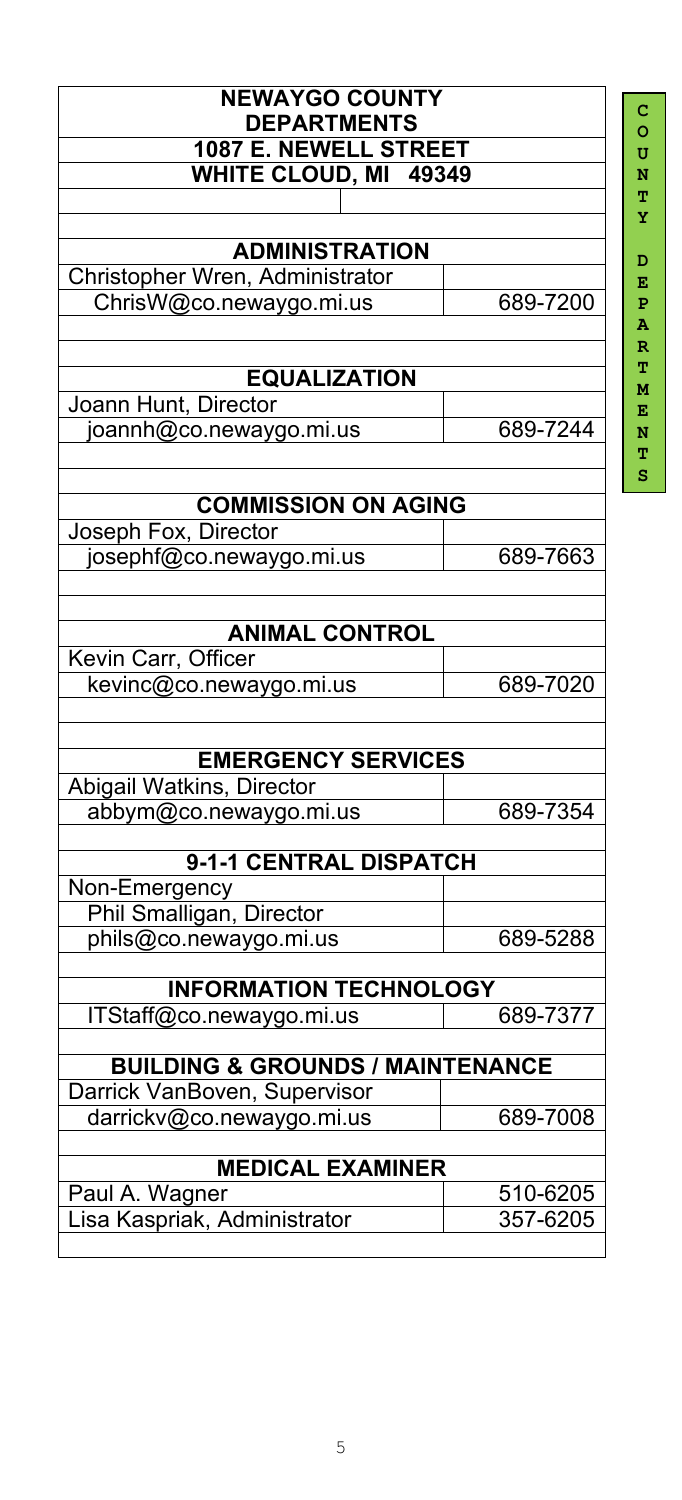| $2021 - 2022$                   |              |  |
|---------------------------------|--------------|--|
| <b>BOARD OF COMMISSIONERS</b>   |              |  |
|                                 |              |  |
| <b>DISTRICT NO. 1</b>           |              |  |
| <b>Burt Cooper</b>              |              |  |
| burtc@co.newaygo.mi.us          | 735-7821     |  |
| 6090 W. Pat Street              |              |  |
| Fremont, MI 49412               |              |  |
|                                 |              |  |
| <b>DISTRICT NO. 2</b>           |              |  |
| Bryan J. Kolk                   |              |  |
| bryank@co.newaygo.mi.us         | 616-780-5751 |  |
| 5646 W. 72 <sup>nd</sup> Street |              |  |
| Fremont, MI 49412               |              |  |
|                                 |              |  |
| <b>DISTRICT NO. 3</b>           |              |  |
| D. Charles Trapp                |              |  |
| trappc@co.newaygo.mi.us         | 689-6260     |  |
| 575 E. Jackson Street           |              |  |
| White Cloud, MI 49349           |              |  |
| <b>DISTRICT NO. 4</b>           |              |  |
|                                 |              |  |
| James Maike, Jr.                |              |  |
| jimm@co.newaygo.mi.us           | 335-8272     |  |
| 977 E. 8 <sup>th</sup> Street   |              |  |
| White Cloud, MI 49349           |              |  |
| <b>DISTRICT NO. 5</b>           |              |  |
| <b>Kenneth DeLaat</b>           |              |  |
| kdelaat@co.newaygo.mi.us        | 414-4173     |  |
| 9082 S. Redwood Drive           |              |  |
| Newaygo, MI 49337               |              |  |
|                                 |              |  |
| <b>DISTRICT NO. 6</b>           |              |  |
| <b>Brenda Bird</b>              |              |  |
| brendab@co.newaygo.mi.us        | 616-799-5616 |  |
| 10434 S. Cypress Avenue         |              |  |
| Howard City, MI 49329           |              |  |
|                                 |              |  |
| <b>DISTRICT NO. 7</b>           |              |  |
| <b>Michael Kruithoff</b>        |              |  |
| mikek@co.newaygo.mi.us          | 327-4441     |  |
| 805 W. Moore Road               |              |  |
| Grant, MI 49327                 |              |  |
|                                 |              |  |

**C O U N T Y C O M M I S S I O N E R**

**S**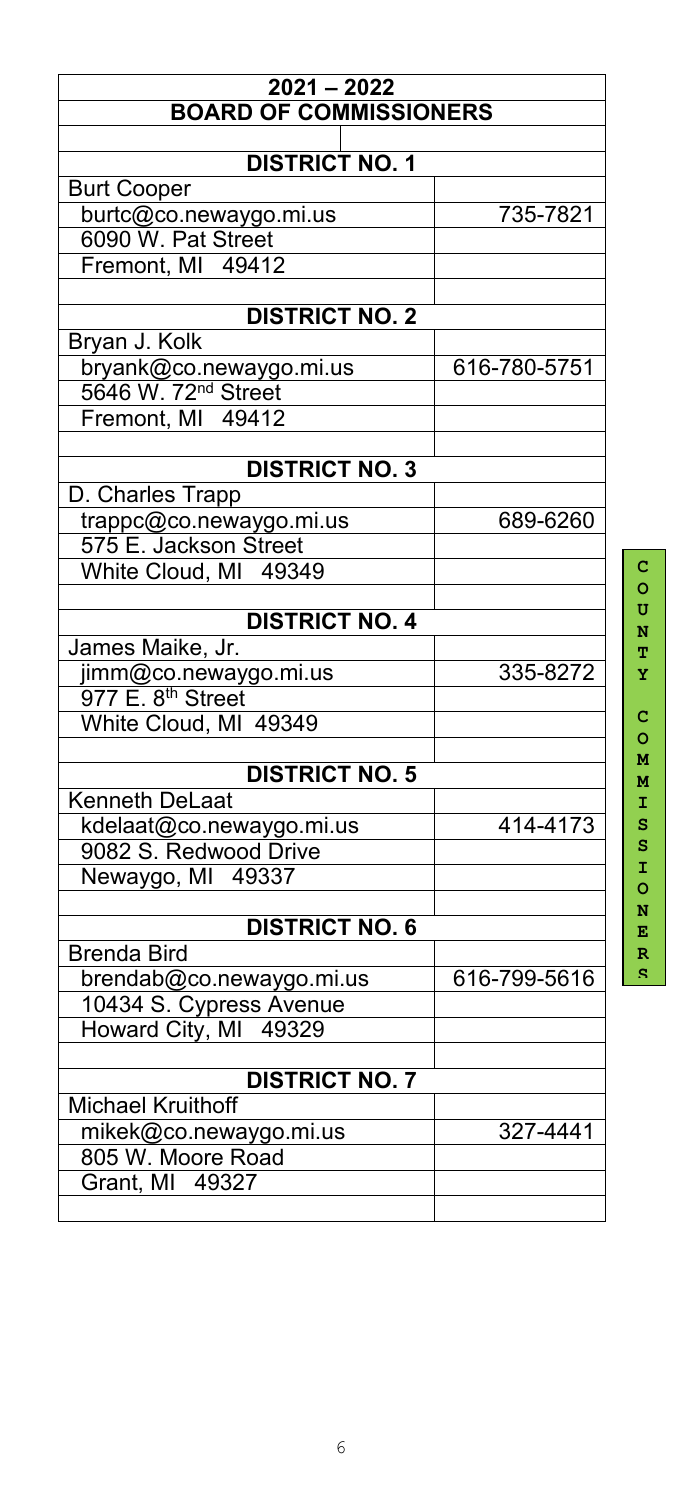### **Newaygo County As Apportioned - 2011 7 Districts**

| <b>Commissioner Districts: 2013-2022</b>  |                                          |                                                  |                                    |
|-------------------------------------------|------------------------------------------|--------------------------------------------------|------------------------------------|
| <b>Troy</b><br>283                        | Lilley<br>797                            | Home<br>232                                      | <b>Barton</b><br>717               |
| Beaver<br>509<br><b>District</b><br>1     | <b>Merrill</b><br>667                    | <b>District</b><br>3<br>Monroe<br>320            | <b>Norwich</b><br>607              |
| Denver<br>1928                            | Lincoln<br>1275                          | <b>Wilcox</b><br>1098<br>White Cloud             | Goodwell<br>547<br><b>District</b> |
| Dayton<br>1949<br>Fremont <sub>2113</sub> | <b>Sherman</b><br>2109                   | $-1408$<br>Everett<br>1862                       | 4<br><b>Big Prairie</b><br>2573    |
| 1968<br>Sheridan<br>2510                  | <b>District</b><br>5<br>Garfield<br>2537 | 1152<br>Newaygo<br><b>Brooks</b><br>1976<br>2358 | Croton<br>3228<br><b>District</b>  |
| <b>District</b>                           | Ashland                                  | <b>District</b><br>7                             | 6                                  |

### **APPORTIONMENT COMMISSION 2011 Apportionment Commission**

| County ClerkLaurel J. Breuker          |
|----------------------------------------|
|                                        |
| Prosecuting AttorneyRobert Springstead |
| Republican Party ChairBecky Llewellyn  |
| Democratic Party ChairRoss Pike        |
|                                        |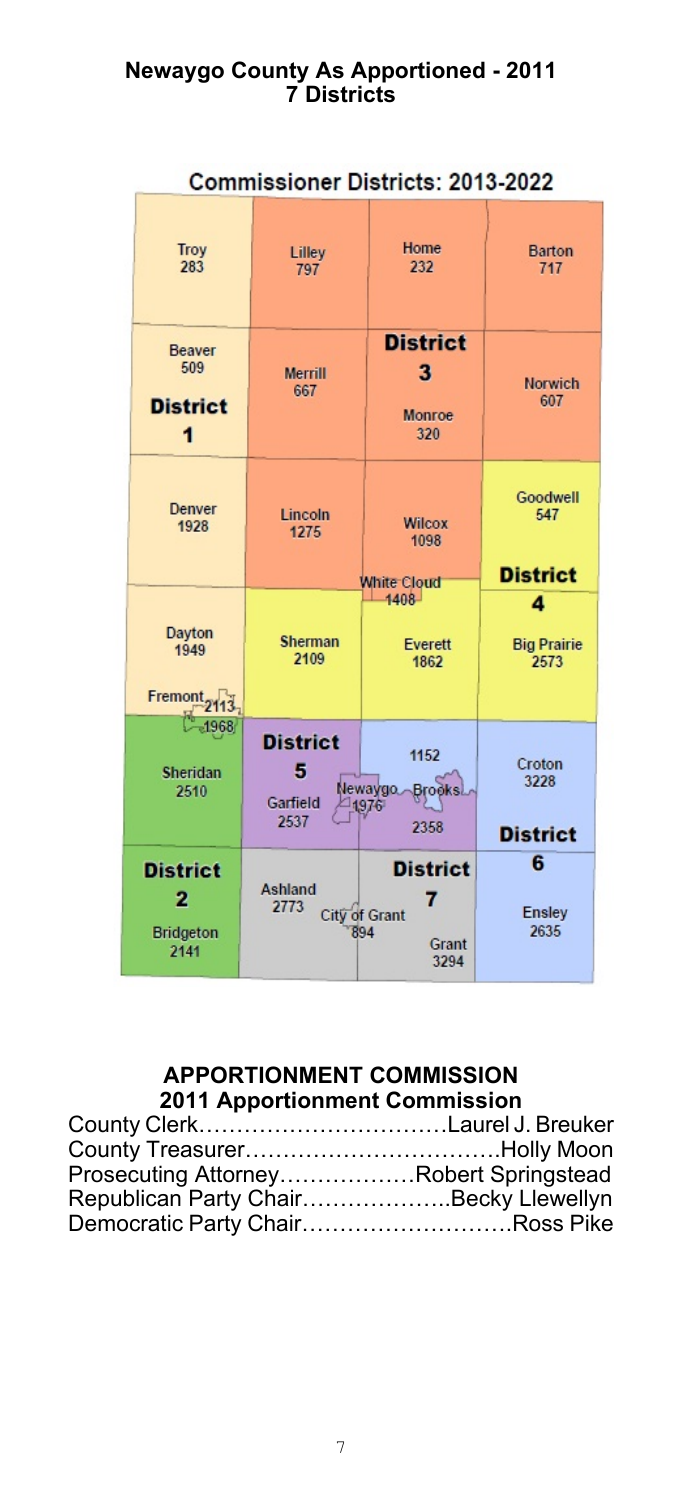#### **NEWAYGO COUNTY BOARD OF COMMISSIONERS 2022 COMMITTEE APPOINTMENTS**

First name listed is Chairperson, second name is Vice Chairperson. Regular sessions of the Board are held the second and fourth Wednesday of each month.

### **Finance Committee**

DeLaat/Trapp Kolk, Maike, Cooper 1st & 3rd Wednesday, 9:30 A.M. Budget – County Funds Insurance & Bonds - Personnel & Salary

### **Physical & Economic Development Committee**

Trapp/Kruithoff, DeLaat 1st Wednesday, 10:30 A.M. County Buildings – County Property Parks – BPW – Building Inspection Community Development – Drain Commission Equalization – Surveyor – IT

#### **Public Safety/Judicial Committee**

Cooper/Trapp, Kolk 2nd Wednesday, 10:30 A.M. Animal Control Emergency Services – Central Dispatch Sheriff – Jail – Marine

### **Health, Education & Human Services Committee**

Maike/Bird, Kruithoff 4th Wednesday, 10:30 A.M. Wellness – Health/Life insurance Public Services offered through Medical Examiner – Commission on Aging Treasurer – Clerk – Register of Deeds Veterans' Affairs – MSU Extension Collaboration with Outside Agencies

#### *MISSION STATEMENT*

*The Newaygo County Board of Commissioners will strive to understand issues, communicate information, govern wisely, and act in an impartial and ethical manner on behalf of the entire county.*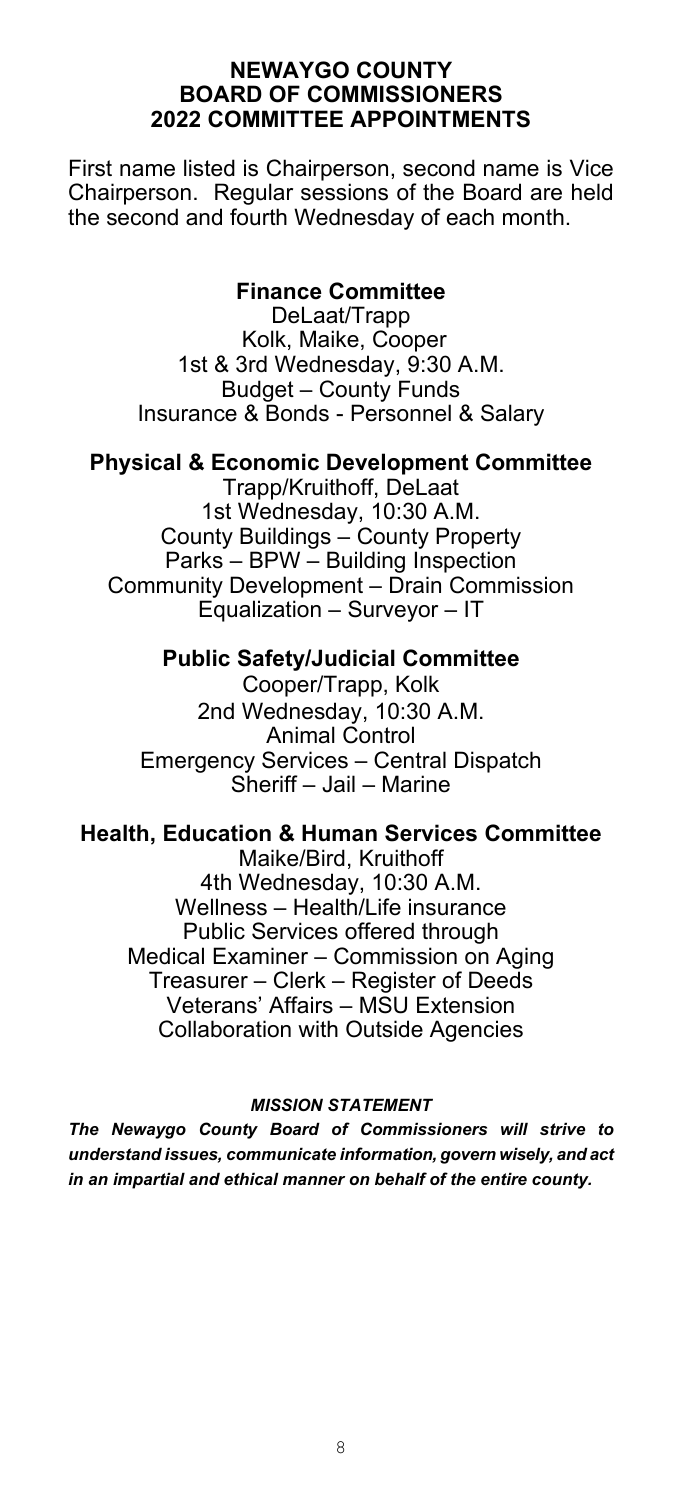The following holidays are observed by all County departments. Usually these coincide with State adopted holidays.

- 1. New Year's Day
- 2. Martin Luther King Jr. Day
- 3. Presidents' Day
- 4. Good Friday
- 5. Memorial Day
- 6. Independence Day
- 7. Labor Day
- 8. Columbus Day
- 9. Veteran's Day
- 10. Thanksgiving Day
- 11. Day after Thanksgiving
- 12. Christmas Eve
- 13. Christmas Day

Holidays falling on Sunday will be observed on Monday.

Holidays falling on Saturday will be observed the preceding Friday.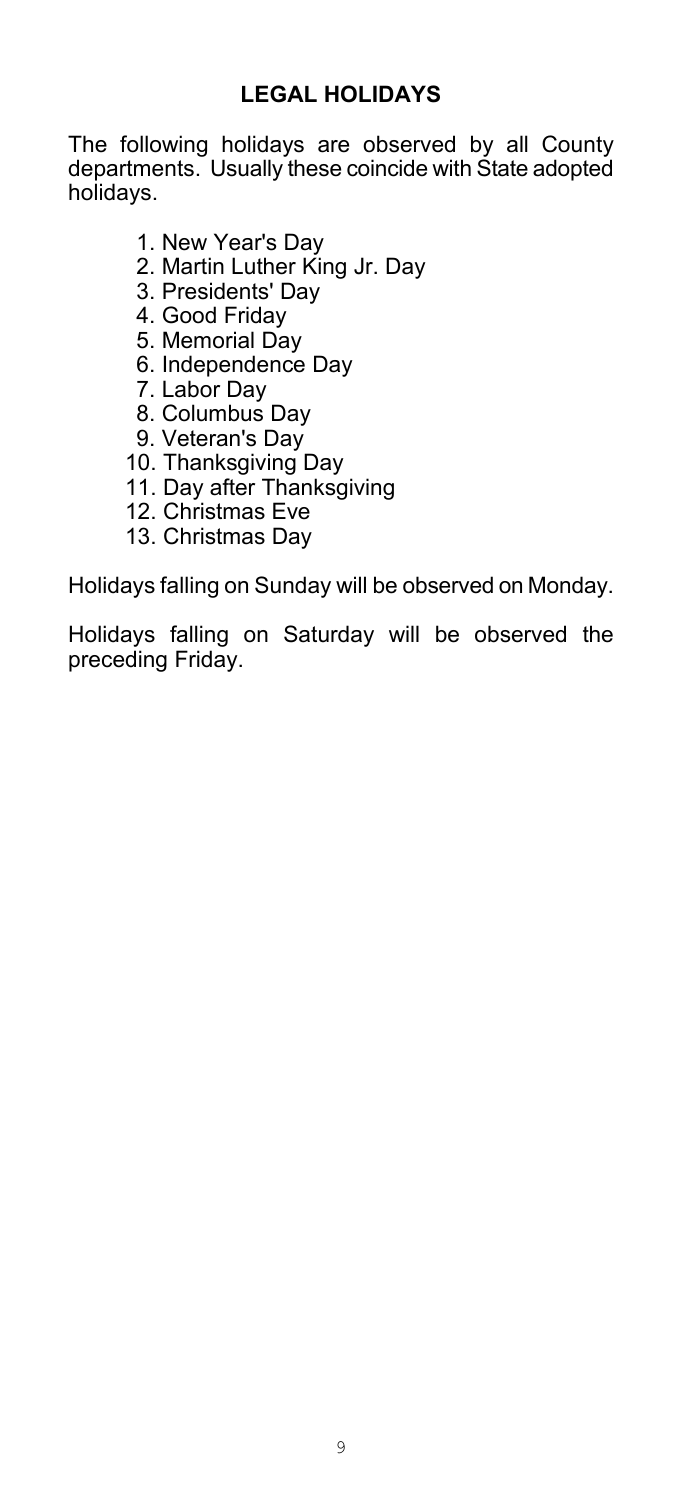### **BOARD OF PUBLIC WORKS (Telephone: 689-7214) Three-year terms**

| Dale E. Twing, Chair            |          |
|---------------------------------|----------|
| <b>Drain Commissioner</b>       | 689-7213 |
| D. Charles Trapp, Vice Chair    |          |
| Board of Commissioner 2022-2023 | 689-6260 |
| Douglas Harmon                  |          |
| <b>Term Expires 12-31-2022</b>  | 924-5812 |
| <b>Kenneth DeLaat</b>           |          |
| <b>Term Expires 12-31-2022</b>  | 652-4629 |
| <b>Mark Pitzer</b>              |          |
| <b>Term Expires 12-31-2023</b>  | 652-2621 |
| <b>Richard Kooistra</b>         |          |
| <b>Term Expires 12-31-2024</b>  | 821-0190 |
| <b>Sally Wagoner</b>            |          |
| <b>Term Expires 12-31-2024</b>  | 652-8007 |
|                                 |          |

| <b>BROWNFIELD AUTHORITY BOARD</b> |              |  |
|-----------------------------------|--------------|--|
| (Telephone: 689-7091)             |              |  |
| <b>Three-year terms</b>           |              |  |
|                                   |              |  |
| Lora Kalkofen                     |              |  |
| <b>Term Expires 12-31-2024</b>    | 250-5409     |  |
| Kasey Jernberg                    |              |  |
| <b>Term Expires 12-31-2024</b>    | 834-7904     |  |
| Lindsay F. Hager                  |              |  |
| <b>Term Expires 12-31-2024</b>    | 225-2619     |  |
| <b>Michael VandenBerg</b>         |              |  |
| <b>Term Expires 12-31-2022</b>    | 616-490-1069 |  |
| <b>Todd Blake</b>                 |              |  |
| <b>Term Expires 12-31-2022</b>    | 924-2101     |  |
| <b>Holly Moon</b>                 |              |  |
| <b>Term Expires 12-31-2022</b>    | 924-4987     |  |
| <b>Mark Guzniczak</b>             |              |  |
| <b>Term Expires 12-31-2023</b>    | 847-687-0192 |  |
| <b>Jason Finch</b>                |              |  |
| <b>Term Expires 12-31-2023</b>    | 854-1837     |  |
| (Vacant)                          |              |  |
| <b>Term Expires 12-31-2023</b>    |              |  |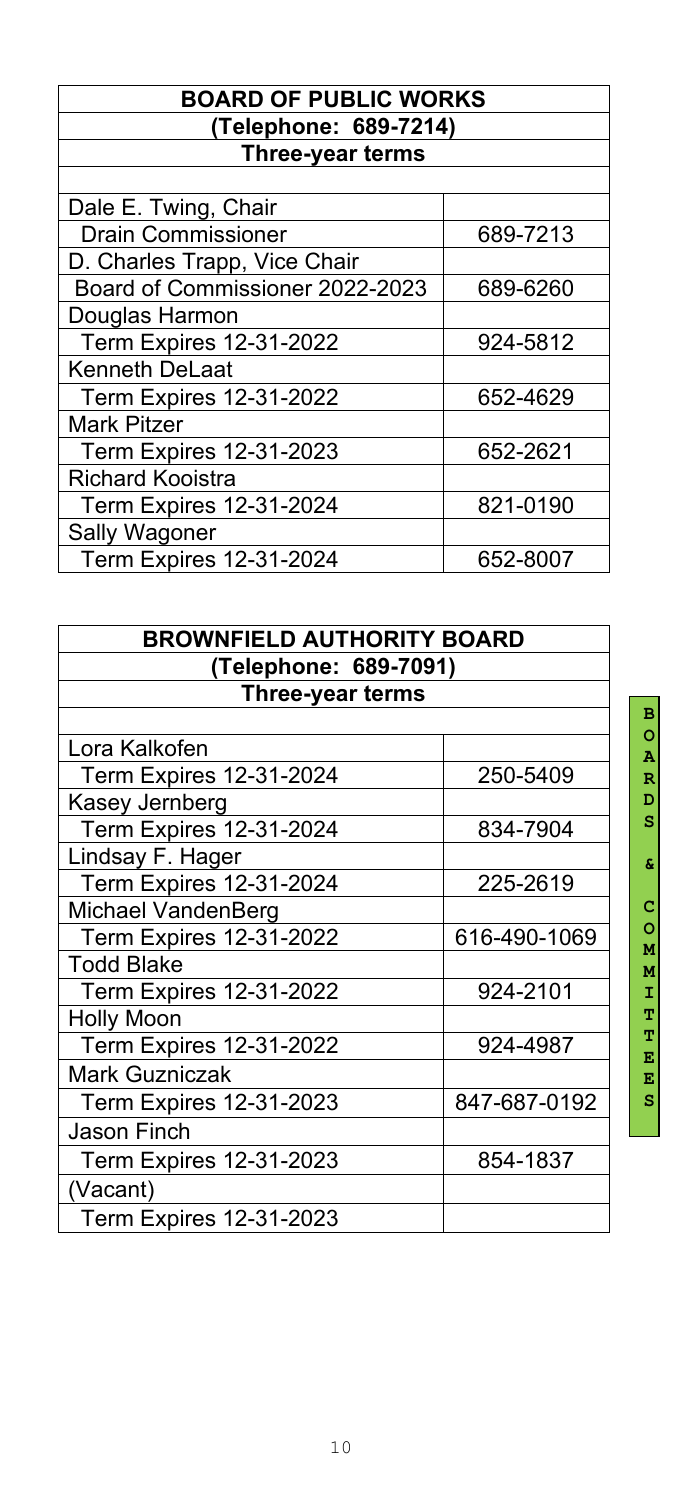### **CENTRAL DISPATCH AUTHORITY BOARD (Telephone: 689-5288) Two-year terms**

| Larry L. Hayden                                   |              |
|---------------------------------------------------|--------------|
| <b>Term Expires 09-30-2022</b>                    | 616-636-5334 |
| Rep: Twp/Cities/Village w/no Public Safety Agency |              |
| <b>Brian Hettinger</b>                            |              |
| <b>Term Expires 09-30-2022</b>                    | 924-2101     |
| Rep: Fire Chiefs                                  |              |
| <b>Daniel Evans</b>                               |              |
| <b>Term Expires 09-30-2022</b>                    | 689-1696     |
| Rep: Police Chiefs                                |              |
| Lt. John Forner                                   | 873-2171     |
| Rep: Michigan State Police                        |              |
| <b>Nicholas Strait</b>                            | 924-3300     |
| <b>Rep: Medical Control Authority</b>             |              |
| <b>Robert Mendham</b>                             | 689-7303     |
| <b>Rep: Sheriff Department</b>                    |              |
| <b>Burt Cooper</b>                                | 735-7821     |
| <b>Rep: Board Commissioner</b>                    |              |
| <b>Kenneth DeLaat</b>                             | 414-4173     |
| Rep: BOC Finance Chair                            |              |

| <b>COMMISSION ON AGING</b>             |          |
|----------------------------------------|----------|
| 93 S. Gibbs St., White Cloud, MI 49349 |          |
| (Telephone: 689-2100)                  |          |
| Three-year terms                       |          |
|                                        |          |
| <b>Kenneth DeLaat</b>                  |          |
| Board Commissioner 2022-2023           | 414-4173 |
| <b>Shirley Utrup</b>                   |          |
| <b>Term Expires 09-30-2022</b>         | 652-7095 |
| <b>Helen Taube</b>                     |          |
| Term Expires 09-30-2022                | 924-6368 |
| <b>Becky Lee Beets</b>                 |          |
| <b>Term Expires 09-30-2023</b>         | 519-2992 |
| <b>Steven R. Witter</b>                |          |
| Term Expiring 09-30-2023               | 924-2008 |
| Cynthia M. LaBelle                     |          |
| <b>Term Expires 09-30-2024</b>         | 335-2680 |
| (Vacancy)                              |          |
| <b>Term Expires 09-30-2021</b>         | 250-1334 |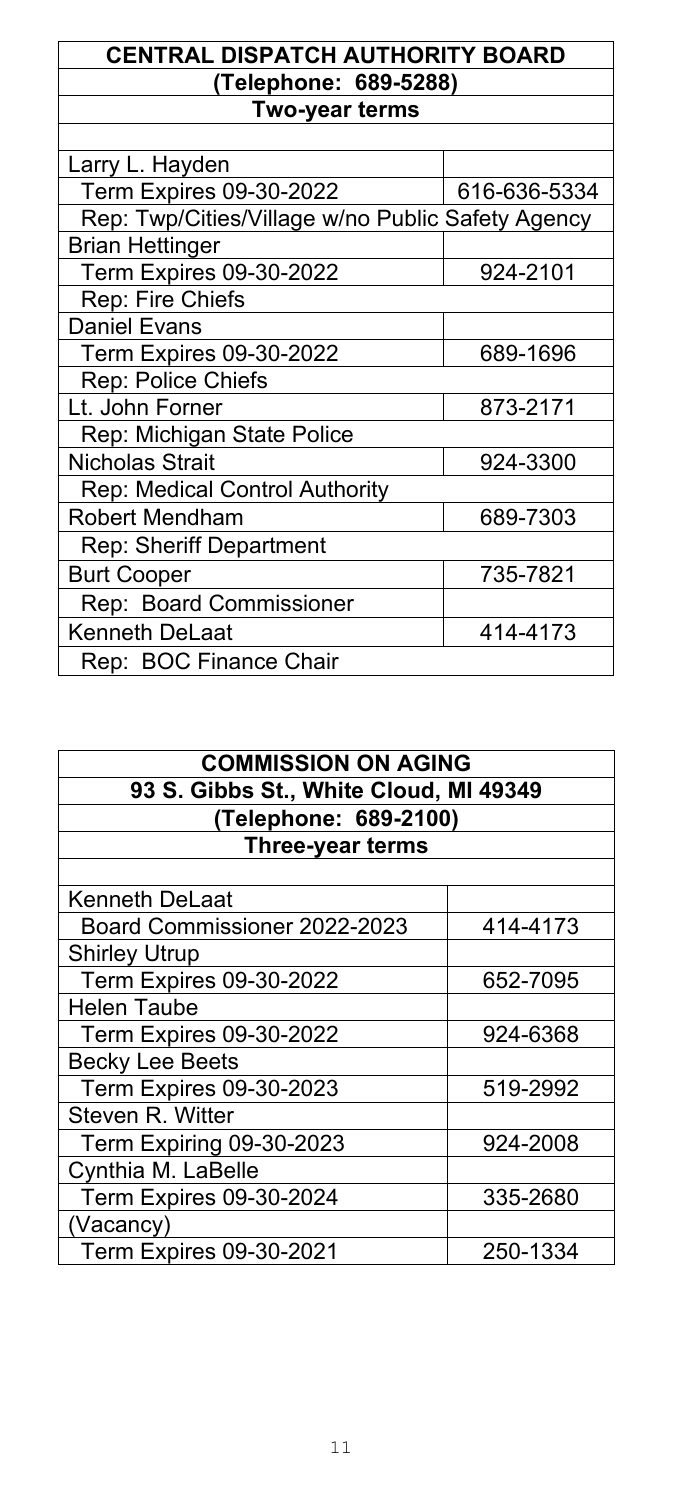### **CONSTRUCTION BOARD OF APPEALS Two-year terms**

| <b>Todd Wolff- Building</b>     |              |  |
|---------------------------------|--------------|--|
| <b>Term Expires 12-31-2022</b>  | 250-8589     |  |
| Dale Platz - Electrical         |              |  |
| <b>Term Expires 12-31-2022</b>  | 652-4452     |  |
| <b>Brad Biegalle - Plumbing</b> |              |  |
| <b>Term Expires 12-31-2022</b>  | 616-885-0780 |  |
| Tim Looy - Building             |              |  |
| <b>Term Expires 12-31-2023</b>  | 689-5000     |  |
| Mark Zimmer - Mechanical        |              |  |
| <b>Term Expires 12-31-2023</b>  | 834-5419     |  |
| <b>ALTERNATES</b>               |              |  |
| Rob Scholtens - Mechanical      |              |  |
| <b>Term Expires 12-31-2022</b>  | 616-636-8820 |  |
| Colin Wisner - Electrical       |              |  |
| <b>Term Expires 12-31-2023</b>  | 652-7503     |  |
| Tom Williams - Building         |              |  |
| <b>Term Expires 12-31-2022</b>  | 834-5582     |  |
| Duane Ackerman - Building       |              |  |
| <b>Term Expires 12-31-2023</b>  | 924-0399     |  |
| Matt Ferguson - Plumbing        |              |  |
| <b>Term Expires 12-31-2023</b>  | 245-8099     |  |

| <b>COUNTY LIBRARY BOARD</b>    |              |
|--------------------------------|--------------|
| <b>Five-year terms</b>         |              |
|                                |              |
| (vacant)                       |              |
| <b>Term Expires 09-01-2024</b> |              |
| Laura Rodriguez                | 519-9739     |
| laurar0375@gmail.com           |              |
| <b>Term Expires 09-01-2025</b> |              |
| (vacant)                       | 335-2680     |
| <b>Term Expires 09-01-2024</b> |              |
| Pamela VandenBerg              | 616-942-0496 |
| pamelavandenberg@live.com      |              |
| <b>Term Expires 09-01-2022</b> |              |
| Jan Walsh                      | 652-3290     |
| janfwalshdvm@gmail.com         |              |
| <b>Term Expires 09-01-2023</b> |              |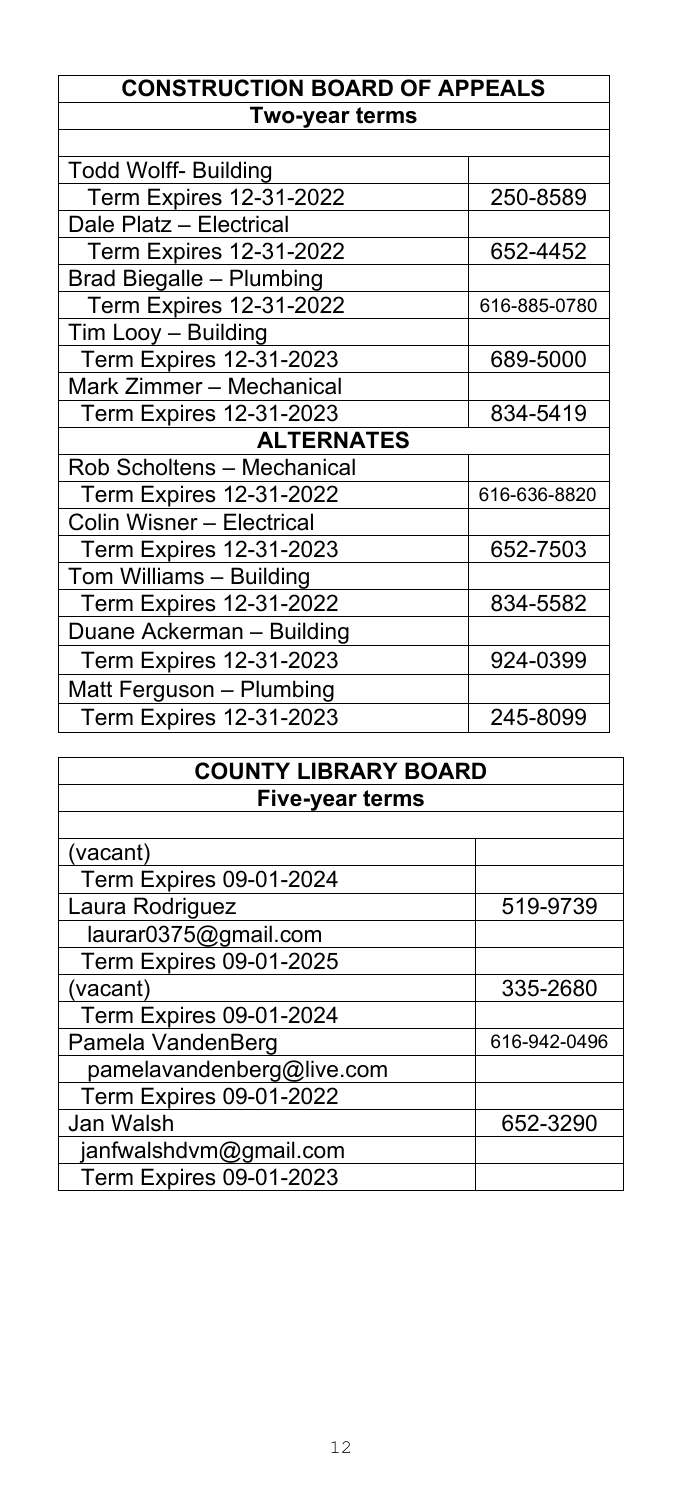| <b>COUNTY ROAD COMMISSION</b>            |          |  |
|------------------------------------------|----------|--|
| 935 E. 1 Mile Rd., White Cloud, MI 49349 |          |  |
| (Telephone: 689-6682)                    |          |  |
| <b>Six-year terms</b>                    |          |  |
|                                          |          |  |
| William Gonyon, Chair                    |          |  |
| <b>Term Expires 12-31-2022</b>           | 652-1520 |  |
| Douglas Harmon, Vice Chair               |          |  |
| <b>Term Expires 12-31-2024</b>           | 924-5812 |  |
| Louis Meeuwenberg, Commissioner          |          |  |
| Term Expires 12-31-2026                  | 349-7122 |  |
| Manager:                                 |          |  |
| Derek Wawsczyk                           | 689-6682 |  |

| <b>DEPARTMENT OF HUMAN SERVICES</b>       |                       |  |  |
|-------------------------------------------|-----------------------|--|--|
|                                           | <b>NEWAYGO COUNTY</b> |  |  |
| 1018 E. Newell St., White Cloud, MI 49349 |                       |  |  |
| (Telephone: 689-5500)                     |                       |  |  |
|                                           |                       |  |  |
| <b>DIRECTOR</b>                           |                       |  |  |
| Lori Schultz - White Cloud                | 689-5500              |  |  |
| Robert Gordon – Lansing                   | 517-335-3740          |  |  |
|                                           |                       |  |  |
| <b>MEDICAL CARE FACILITY</b>              |                       |  |  |
| Elizabeth Lee-Arvey, Exec. Director       | 924-2020              |  |  |
|                                           |                       |  |  |
| <b>BOARD MEMBERS</b>                      |                       |  |  |
| Three-year terms                          |                       |  |  |
|                                           |                       |  |  |
| Ben Landheer - Gov. Appointee             |                       |  |  |
| <b>Term Expires 10-31-2024</b>            | 924-5933              |  |  |
| Michael S. Mercer                         |                       |  |  |
| <b>Term Expires 10-31-2022</b>            | 301-2510              |  |  |
| Steven A. Johnson                         |                       |  |  |
| <b>Term Expires 10-31-2023</b>            | 349-6979              |  |  |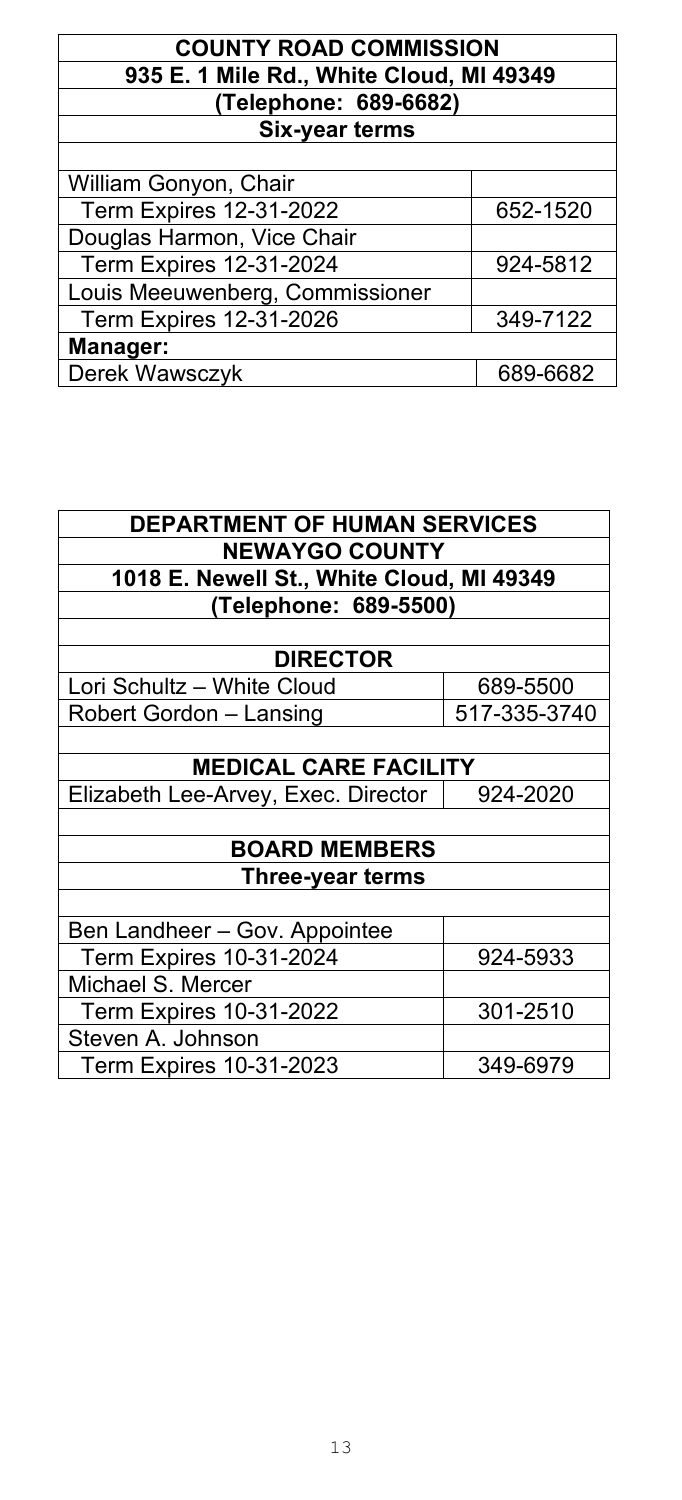### **DISTRICT HEALTH DEPARTMENT #10 NEWAYGO COUNTY 1049 Newell St., White Cloud, MI 49349 (Telephone: 689-7300)**

| <b>Administrative Contacts</b>                 |              |  |
|------------------------------------------------|--------------|--|
| Jennifer Morse, MD, Medical Director           | 989-773-5921 |  |
| jmorse@cmdhd.org                               | Ext. 1427    |  |
| Kevin Hughes, MA, Health Officer               |              |  |
| khughes@dhd10.org                              | 876-3839     |  |
| Sarah Oleniczak, MPH, MCHES, Dep. Health Ofcr. |              |  |
| soleniczak@dhd10.org                           | 316-8562     |  |
|                                                |              |  |
| <b>DISTRICT HEALTH DEPARTMENT #10 BOARD</b>    |              |  |
| <b>NEWAYGO COUNTY</b>                          |              |  |
| James Maike, Jr.                               |              |  |
| Board Commissioner 2021-2022                   | 335-8272     |  |
| <b>Bryan Kolk</b>                              |              |  |
| Board Commissioner 2021-2022                   | 616-780-5751 |  |
| Brenda Bird (Alternate)                        |              |  |
| Board Commissioner 2021-2022                   | 616-799-5616 |  |

| <b>DISTRICT #10 BOARD OFFICIALS</b> |          |
|-------------------------------------|----------|
| Jim Maike, Chair                    |          |
| Newaygo County                      | 335-8272 |
| <b>Richard Schmidt, Vice Chair</b>  |          |
| <b>Manistee County</b>              | 970-0597 |
| Judy Nichols, Secretary             |          |
| <b>Wexford County</b>               | 878-7748 |

| <b>M.S.U. EXTENSION SERVICE</b>                |
|------------------------------------------------|
| 5479 W. 72nd St., Suite 206, Fremont, MI 49412 |
| (Telephone: 924-0500)                          |
|                                                |

**DISTRICT 5 DIRECTOR**

| <b>James Kelly</b>                  | 724-6361     |
|-------------------------------------|--------------|
|                                     |              |
| <b>DISTRICT 5 EXTENSION COUNCIL</b> |              |
| Three-year terms                    |              |
| <b>Brenda Bird</b>                  |              |
| Board Commissioner 2021-2022        | 616-799-5616 |
| <b>Cynthia LaBelle</b>              |              |
| <b>Term Expires 12-31-2023</b>      | 335-2680     |
| (Vacancy)                           |              |
| <b>Term Expires 12-31-2022</b>      |              |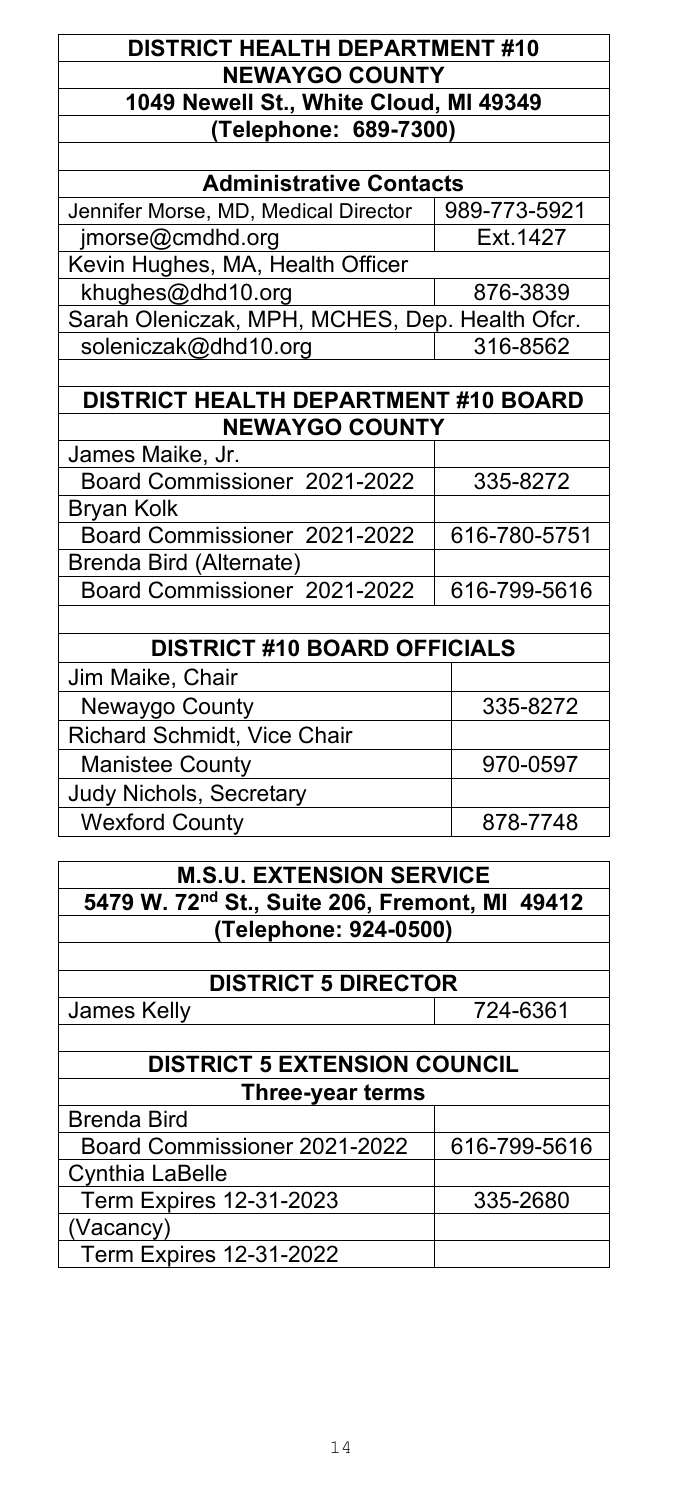| <b>MENTAL HEALTH</b>                                 |              |
|------------------------------------------------------|--------------|
| 1049 Newell St., White Cloud, MI 49349               |              |
| (Telephone: 689-7330)                                |              |
|                                                      |              |
| <b>EXECUTIVE DIRECTOR</b>                            |              |
| <b>Carol Mills</b>                                   | 689-7330     |
|                                                      |              |
| <b>BOARD MEMBERS</b>                                 |              |
| <b>Three-year terms</b>                              |              |
| <b>Bryan Kolk</b><br>Board of Commissioner 2021-2022 | 616-780-5751 |
| Steve Johnson                                        |              |
| <b>Term Expires 04-01-2022</b>                       | 349-6979     |
|                                                      |              |
| Sarah V. Boluyt                                      | 616-636-4543 |
| <b>Term Expires 04-01-2022</b>                       |              |
| <b>Catherine Kellerman</b>                           |              |
| <b>Term Expires 04-01-2022</b>                       | 924-3972     |
| <b>Todd Alan Koopmans</b>                            |              |
| Term Expires 04-01-2022                              | 924-9336     |
| <b>Wayne Mast</b>                                    |              |
| <b>Term Expires 04-01-2023</b>                       | 924-9336     |
| <b>Cheryl Parker</b>                                 |              |
| <b>Term Expires 04-01-2023</b>                       | 519-4528     |
| <b>Susan Twing</b>                                   |              |
| <b>Term Expires 04-01-2023</b>                       | 335-9590     |
| Ken DeLaat                                           |              |
| <b>Term Expires 04-01-2024</b>                       | 652-4629     |
| <b>Ralph Bell</b>                                    |              |
| <b>Term Expires 04-01-2024</b>                       | 652-3125     |
| <b>Helen Taube</b>                                   |              |
| <b>Term Expires 04-01-2024</b>                       | 924-6368     |
| <b>Kathy Broome</b>                                  |              |
| <b>Term Expires 04-01-2024</b>                       | 689-1545     |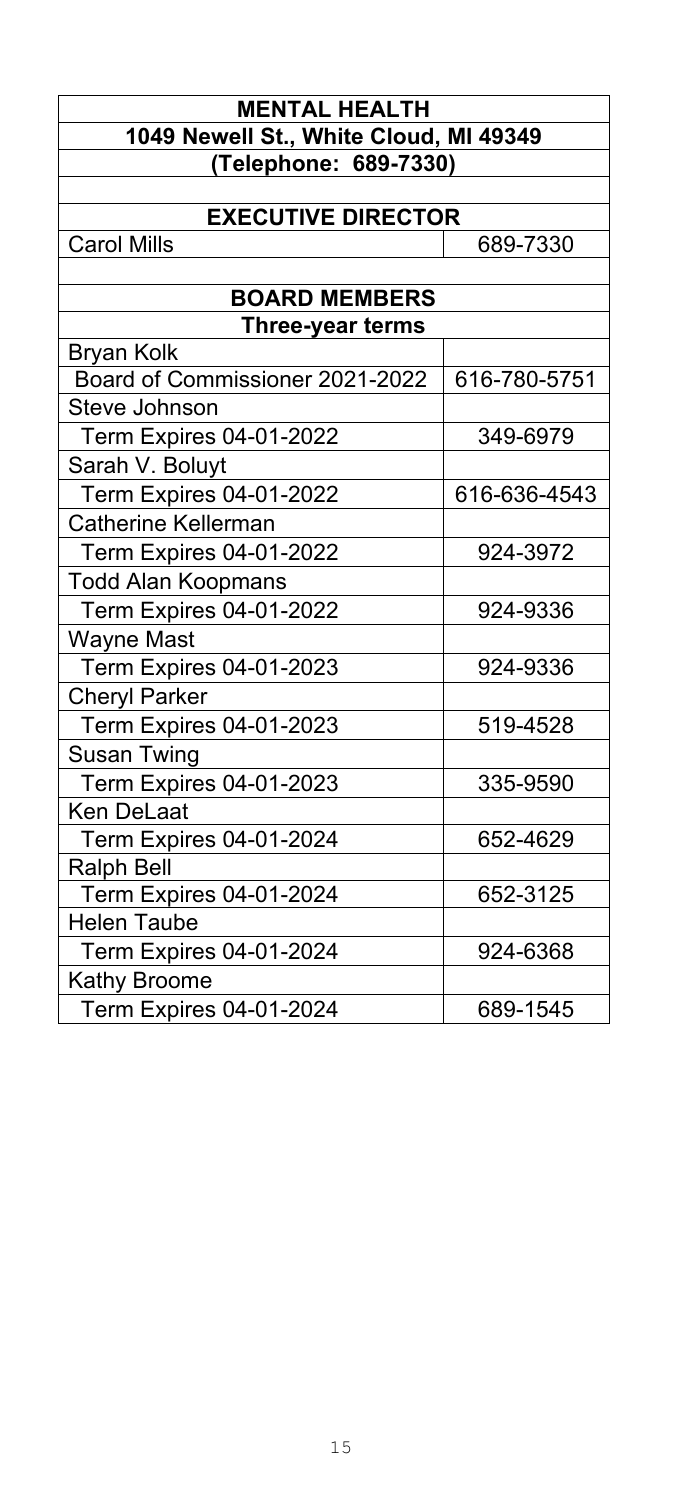### **PARKS & RECREATION ADMINISTRATIVE OFFICE 4684 S. Evergreen (M-37), Newaygo, MI 49337 (Telephone: 689-7340)** Nick Smith, Director 689-7349 Connie Parks, Assistant to Director | 689-7346 **PARKS COMMISSION MEMBERS Three-year terms** Dale Twing Drain Commissioner 1689-7213 Charles Trapp Board Commissioner 2022-2023 | 689-6260 James Maike, Jr. WMSRDC Planning Privident DC Flamining<br>Representative 1999 Douglas Harmon, Chair Road Commissioner | 924-5812 Mark Guzniczak, Vice Chair Term Expires 12-31-2023 | 847-687-0192 Steve Hatting Term Expires 12-31-2022 689-0176 Charles Chandler Term Expires 12-31-2023 689-0174 Stanley L. Stroven Term Expires 12-31-2022 1924-3168 John R. Clark Term Expires 12-31-2024 250-6299 Mark A. Pitzer Term Expires 12-31-2024 652-2621 **NEWAYGO COUNTY PARKS** Diamond Lake County Park 1689-1190 Ed Henning County Park 1994 1995 1997 1998 Hardy Dam County Marina Fig. 389-1511 Pettibone Lake County Park 1889-7340 Sandy Beach County Park 1889-1229 White Cloud County Park 1994-0021 John Graves Lodge **689-7340 NEWAYGO COUNTY WELCOME CENTER 4684 S. Evergreen (M-37), Newaygo, MI 49337 (Telephone: 689-7340)**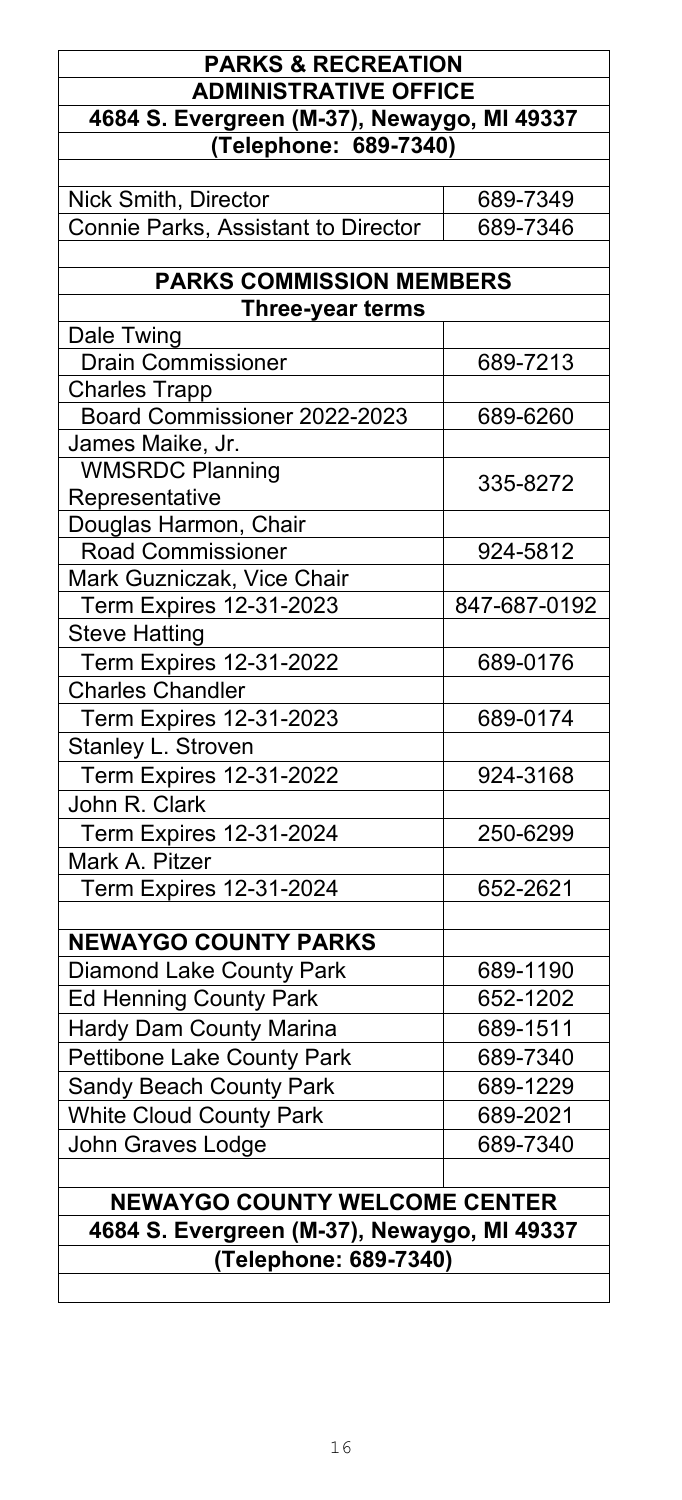| PERE MARQUETTE & WHITE RIVER   |          |
|--------------------------------|----------|
| <b>ZONING BOARDS</b>           |          |
| <b>Four-year terms</b>         |          |
|                                |          |
| Ryan Coffey Hoag               |          |
| <b>Term Expires 12-31-2024</b> | 689-5086 |
| <b>April Pickard</b>           |          |
| <b>Term Expires 12-31-2024</b> | 519-3905 |
|                                |          |

| <b>PLAT BOARD</b>         |          |
|---------------------------|----------|
| (Telephone: 689-7246)     |          |
|                           |          |
| Stewart K. Sanders, Chair |          |
| <b>Register of Deeds</b>  | 689-7246 |
| <b>Jason VanderStelt</b>  |          |
| <b>County Clerk</b>       | 689-7235 |
| Jason O'Connell           |          |
| <b>County Treasurer</b>   | 689-7230 |

| <b>TAX ALLOCATION BOARD</b>              |          |
|------------------------------------------|----------|
| (Telephone: 689-7235)                    |          |
|                                          |          |
| Wayne Mast                               |          |
| Appointment by Probate Judge             | 924-3866 |
| <b>Judy Maike</b>                        |          |
| <b>Representing Townships</b>            | 519-1435 |
| <b>Blake Prewitt</b>                     |          |
| <b>Representing ISD</b>                  | 924-8867 |
| Linda Landheer                           |          |
| <b>Representing Public - Appointed</b>   |          |
| by Board of Commissioners                | 924-5933 |
| Kenneth DeLaat, Finance Chair            |          |
| <b>Representing County Commissioners</b> | 652-4629 |
| Jason O'Connell                          |          |
| County Treasurer, By Virtue of Office    | 689-7230 |
| <b>Jason VanderStelt</b>                 |          |
| County Clerk, by Virtue of Office        | 689-7235 |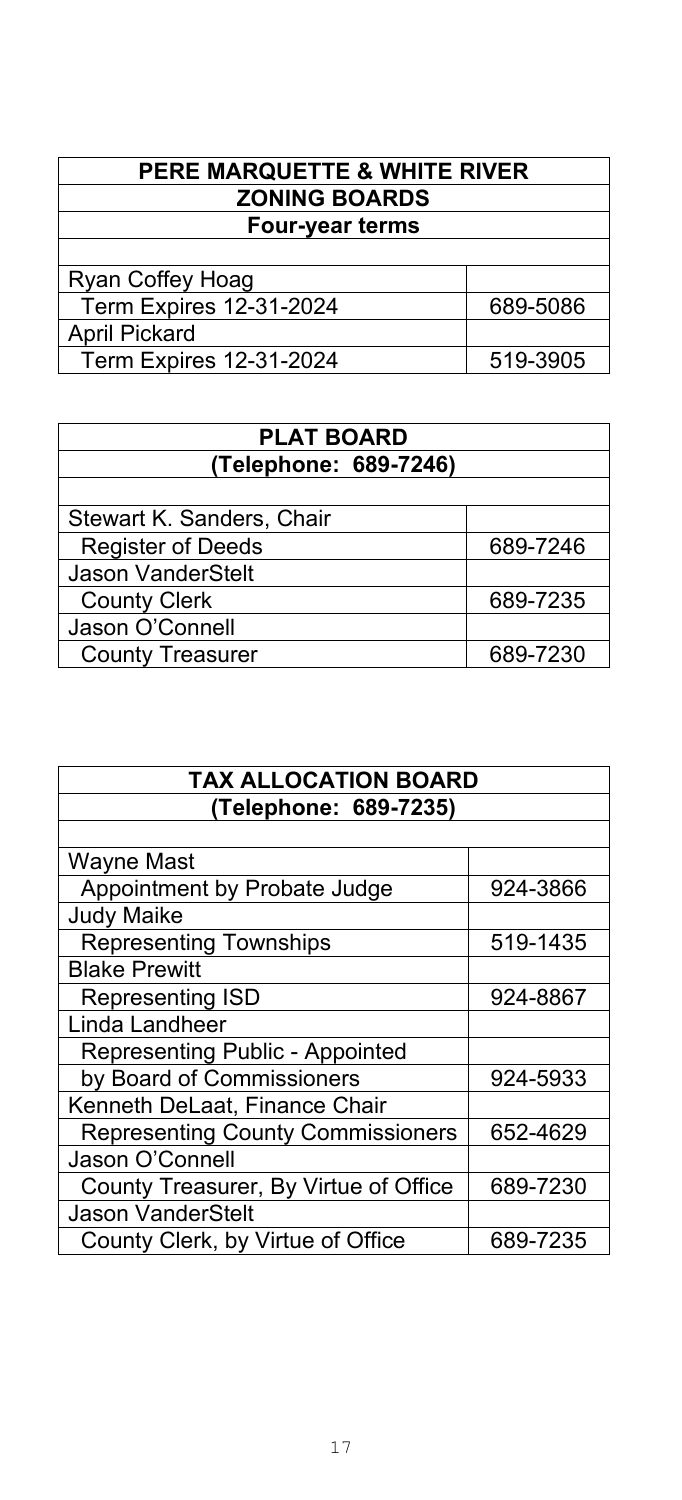|                                   | <b>VETERANS' AFFAIRS COMMITTEE</b> |  |
|-----------------------------------|------------------------------------|--|
| OF NEWAYGO COUNTY                 |                                    |  |
| (Telephone: 689-7218)             |                                    |  |
| <b>Four-year terms</b>            |                                    |  |
|                                   |                                    |  |
| Larry Norburg, Chair              |                                    |  |
| Term Expires 06-30-2022           | 652-5002                           |  |
| Leonard Jones, Jr.                |                                    |  |
| Term Expires 06-30-2023           | 245-7229                           |  |
| Robert O. Dakin                   |                                    |  |
| <b>Term Expires 06-30-2023</b>    | 689-5672                           |  |
| Daniel M. Boutell                 |                                    |  |
| <b>Term Expires 06-30-2024</b>    | 421-4939                           |  |
| Scott A. Adrian                   |                                    |  |
| <b>Term Expires 06-30-2024</b>    | 924-9023                           |  |
| <b>James Grimes</b>               |                                    |  |
| Term Expires 06-30-2025           | 924-3222                           |  |
| Simon (Sam) Scholtens             |                                    |  |
| <b>Term Expires 06-30-2022</b>    | 616-293-7244                       |  |
|                                   |                                    |  |
| <b>VETERANS SERVICE OFFICER</b>   |                                    |  |
| Steven Cain                       | 689-7030                           |  |
|                                   |                                    |  |
| <b>TRUST FUND AGENT</b>           |                                    |  |
| <b>MI Veterans Affairs Agency</b> | 1-800-MICHVET                      |  |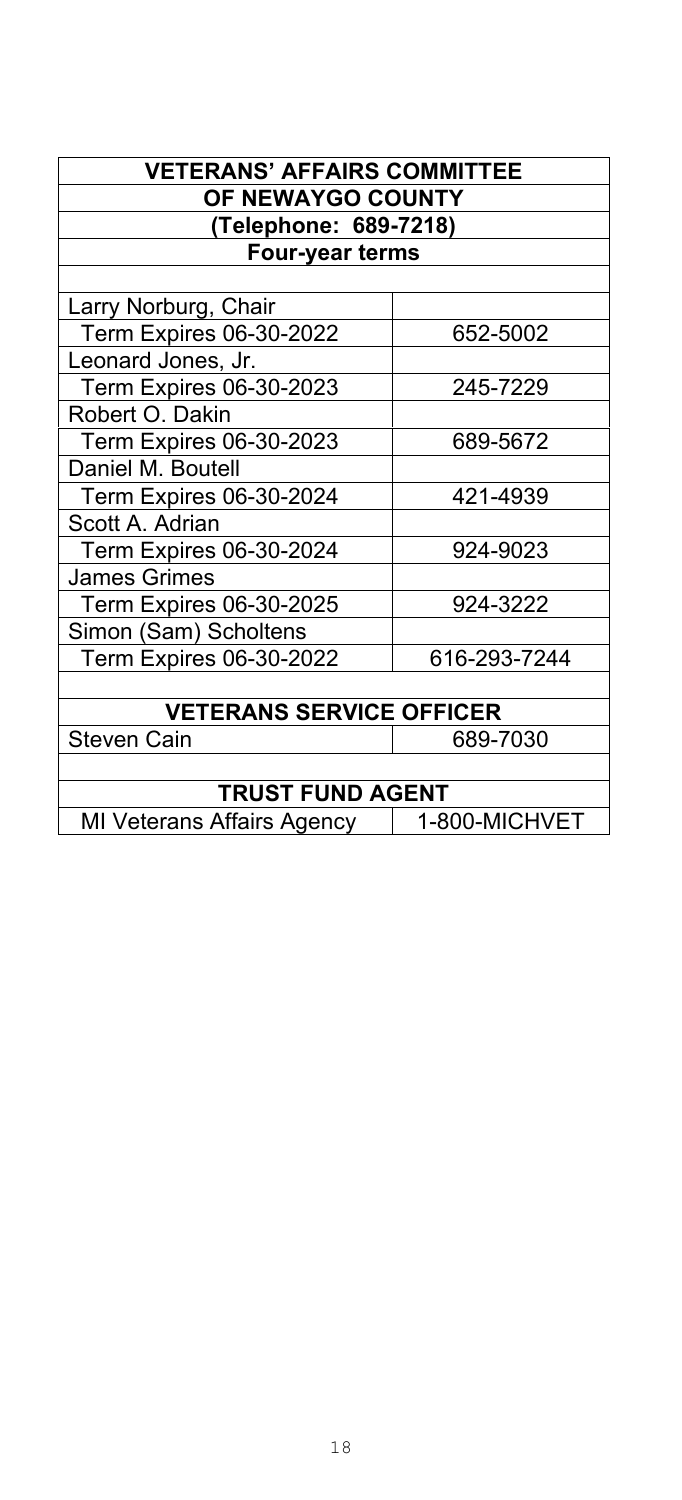### **DISTRICT LIBRARIES**

| <b>Fremont Area District Library</b> | 924-3480 |  |
|--------------------------------------|----------|--|
| <b>Grant Area District Library</b>   | 834-5713 |  |
| Hesperia Community Library (Dist.)   | 854-5125 |  |
| Newaygo Area District Library        | 652-6723 |  |
| White Cloud Comm. Library (Dist.)    | 689-6631 |  |
|                                      |          |  |
| <b>TOWNSHIP LIBRARY</b>              |          |  |
| <b>Croton Township Library</b>       | 652-1615 |  |

| <b>NEWAYGO COUNTY REGIONAL EDUCATIONAL</b>  |                    |  |
|---------------------------------------------|--------------------|--|
| <b>SERVICE AGENCY (NC RESA)</b>             |                    |  |
| 4747 W. 48th St., Fremont, MI 49412         |                    |  |
| (Telephone: 924-0381) (Fax: 924-8817)       |                    |  |
|                                             |                    |  |
| <b>SUPERINTENDENT</b>                       |                    |  |
| <b>Blake Prewitt</b>                        | 924-8867           |  |
| <b>Executive Administrative Assistance</b>  |                    |  |
| <b>Brenda Burt</b>                          | 924-8867           |  |
|                                             |                    |  |
| <b>BOARD MEMBERS</b>                        |                    |  |
| Sarah Robinson, President                   | Grant              |  |
| Karen Kasankiewicz, Vice President          | Hesperia           |  |
| Laura Johnson, Secretary                    | <b>Big Jackson</b> |  |
| <b>White Cloud</b><br>Dale Twing, Treasurer |                    |  |
| Ed Haynor                                   | Newaygo            |  |

| <b>POST OFFICES</b>            |          |  |
|--------------------------------|----------|--|
|                                |          |  |
| <b>Fremont Post Office</b>     | 924-4820 |  |
| <b>Grant Post Office</b>       | 834-5966 |  |
| Newaygo Post Office            | 652-6677 |  |
| <b>White Cloud Post Office</b> | 689-6522 |  |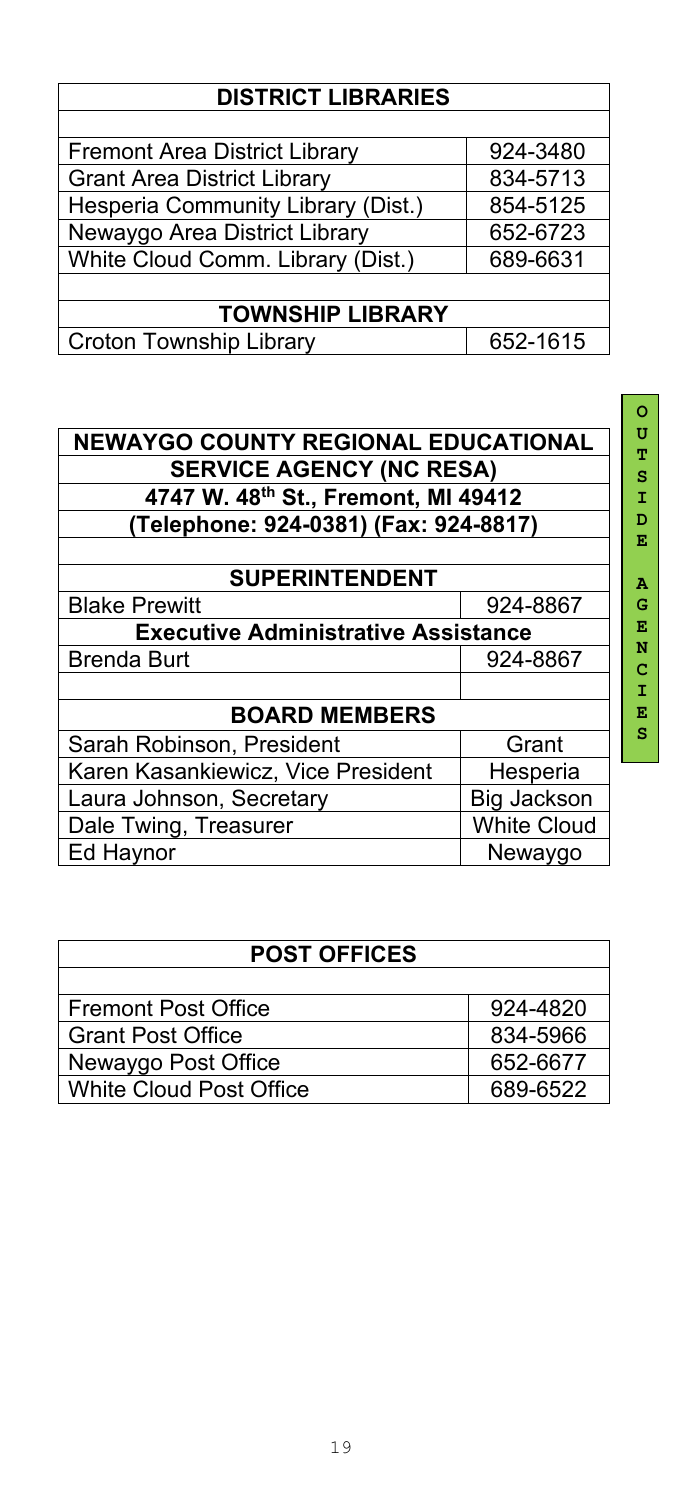### **ELECTION INFORMATION**

### **ELECTION RESULTS NOW AVAILABLE AT: ELECTIONREPORTING.COM**

### **2022 Regular Election Dates**

| November 8, 2022General Election |  |
|----------------------------------|--|

Election Dates are Established By Michigan Election Law Public Act 116 of 1954, as amended

### **Election Commission**

Positions established statutorily by Virtue of Office Judge Melissa Dykman, Chair Jason VanderStelt, Clerk Jason O'Connell, Treasurer

### **Board of County Canvassers (Telephone: 689-7235) Four-year terms**

| $(R-2025)$ |
|------------|
| $(D-2025)$ |
| $(R-2023)$ |
| $(D-2023)$ |
|            |

### **Political Party Chairpersons**

### **Newaygo County Republican Party Chair**

Stewart Sanders PO Box 184 Fremont MI 49412 225-6011

### **Newaygo County Democratic Party Chair**

Dallas Dean 2531 W 140<sup>th</sup> St Grant MI 49327 834-5169

#### **QUALIFICATIONS TO BECOME REGISTERED VOTER**

# **YOU MUST BE:**

- A citizen of the United States.
- 
- 2. 18 years of age or older by Election Day. 3. A resident of the state for 30 days prior to Election Day.
- 4. A resident of city, township or village for 30 days prior to Election Day.

**E**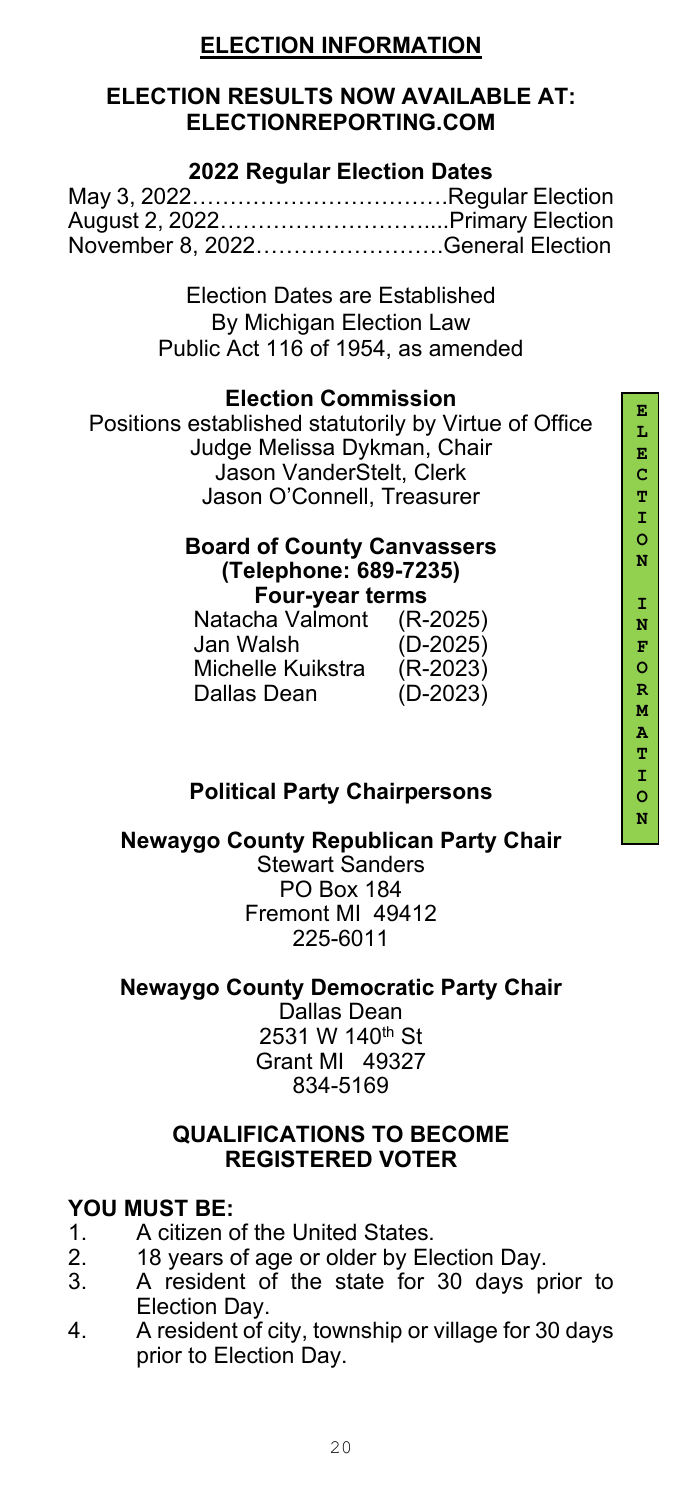**S**

| <b>ASHLAND</b>                                                                 |          |
|--------------------------------------------------------------------------------|----------|
| (Telephone: 834-7535) (Fax: 834-0446)                                          |          |
| www.ashtwp.com                                                                 |          |
| <b>Township Hall &amp; Precinct Polling Location</b>                           |          |
| 2019 W. 120th Street, Grant, MI 49327                                          |          |
|                                                                                |          |
| <b>Township Mailing Address</b>                                                |          |
| P. O. Box 457, Grant, MI 49327                                                 |          |
|                                                                                |          |
| <b>Supervisor</b>                                                              |          |
| <b>Marv Geers</b>                                                              | 834-7535 |
| supervisor@ashtwp.com                                                          |          |
| 11910 McClelland                                                               |          |
| Grant, MI 49327                                                                |          |
|                                                                                |          |
| <b>Clerk</b>                                                                   |          |
| <b>Shelly Boerema</b>                                                          | 834-7535 |
| clerk@ashtwp.com                                                               |          |
| P. O. Box 457                                                                  |          |
| Grant, MI 49327                                                                |          |
|                                                                                |          |
| Treasurer                                                                      |          |
| Michelle McKinlay                                                              | 834-7433 |
| treasurer@ashtwp.com                                                           |          |
| P.O. Box 457                                                                   |          |
| Grant, MI 49327                                                                |          |
|                                                                                |          |
| <b>Trustees</b>                                                                |          |
| <b>William Butchart</b>                                                        | 834-8018 |
| Gary W. Nelsen                                                                 | 834-7610 |
|                                                                                |          |
| <b>Assessor</b>                                                                |          |
| <b>Michael Beach</b>                                                           | 834-7535 |
| Beach@michiganassessor.com                                                     |          |
|                                                                                |          |
| <b>Inspectors</b>                                                              |          |
| <b>Building - Duane Cruzan</b>                                                 | 224-3604 |
| Electrical - Maurie VanNevel                                                   | 224-3961 |
| Don Strohpaul                                                                  | 224-3292 |
| Mechanical - Ron Larson                                                        | 224-3848 |
| Plumbing - Steve Smith                                                         | 736-8179 |
|                                                                                |          |
| <b>Zoning Administrator</b>                                                    |          |
| <b>Bill Butchart</b>                                                           | 834-7535 |
| zoning@ashtwp.com                                                              |          |
|                                                                                |          |
| Sexton - Ashland Twp Cemetery                                                  |          |
| <b>John Dupras</b>                                                             | 834-7535 |
|                                                                                |          |
| <b>Township Board Meetings</b><br>2 <sup>nd</sup> Tuesday Monthly at 7:30 p.m. |          |
|                                                                                |          |

2<sup>nd</sup> Tuesday Monthly at 7:30 p.m.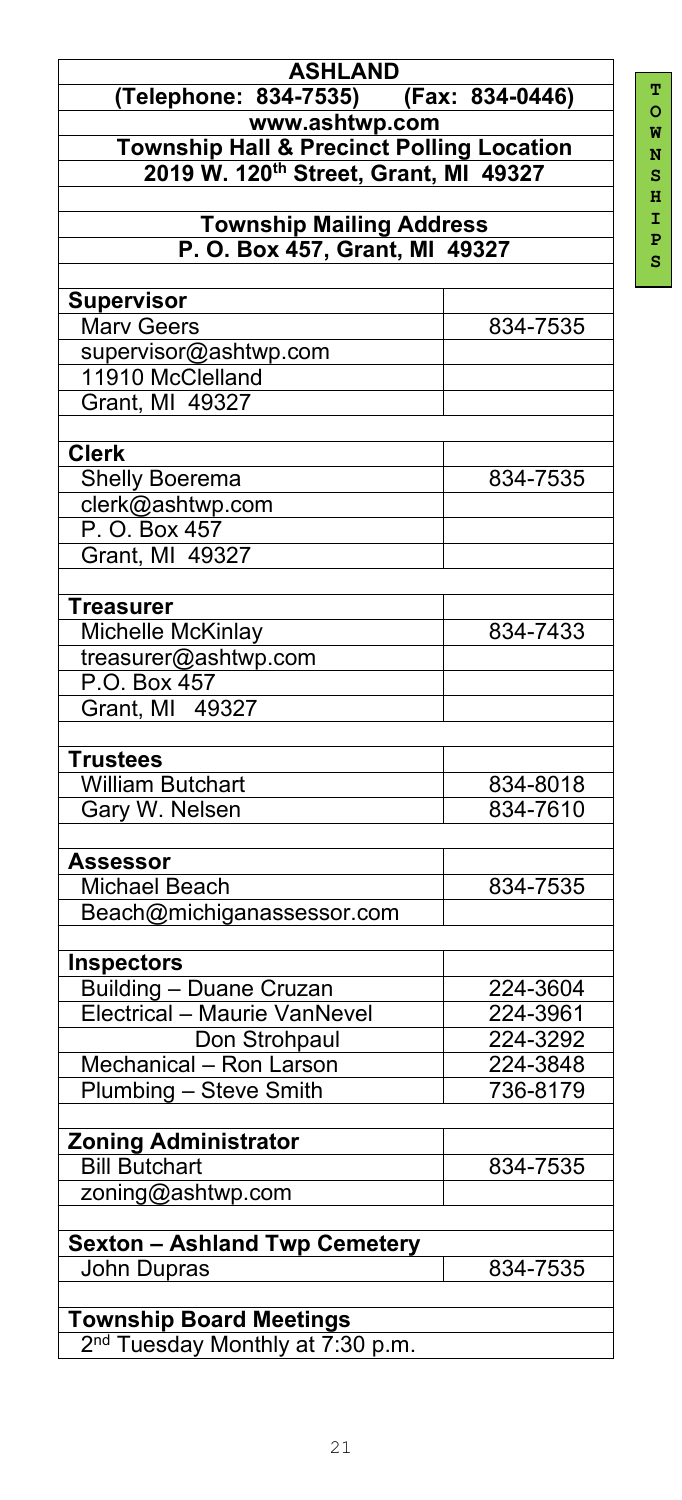| <b>BARTON</b>                                                                 |          |
|-------------------------------------------------------------------------------|----------|
| (Telephone: 796-4586)<br><b>Township Hall &amp; Precinct Polling Location</b> |          |
| <b>Barton Township Park Building</b>                                          |          |
| 7860 E. 17 Mile Road, Reed City, MI 49677                                     |          |
| <b>Supervisor</b>                                                             |          |
| <b>Kyle Luce</b>                                                              | 598-0851 |
| LuceKyLed@gmail.com                                                           |          |
| 11599 N. Elm Avenue                                                           |          |
| Paris, MI 49338                                                               |          |
| <b>Clerk</b>                                                                  |          |
| <b>Pam Rosendall</b>                                                          | 796-4586 |
| rosendallpam@gmail.com                                                        |          |
| 8230 E. 14 Mile Road                                                          |          |
| Paris, MI 49338                                                               |          |
| <b>Treasurer</b>                                                              |          |
| Sandra J. Anderson                                                            | 796-9761 |
| Andersonsj81@outlook.com                                                      |          |
| 8209 E. 14 Mile Road                                                          |          |
| Paris, MI 49338                                                               |          |
| <b>Trustees</b>                                                               |          |
| John Wright                                                                   |          |
| John Avey                                                                     | 832-3543 |
| <b>Assessor</b>                                                               |          |
| Jeanne LaVallee                                                               | 796-7807 |
| JLV7807@gmail.com                                                             |          |
|                                                                               |          |
| <b>Inspectors</b><br><b>Building - Bill Torry</b>                             | 796-5413 |
| Electrical - William Ranson                                                   | 898-2356 |
| Mechanical - Ron Larson                                                       | 224-3848 |
| Plumbing - Steve Smith                                                        | 736-8179 |
|                                                                               |          |
| <b>Zoning Administrator</b><br><b>Kyle Luce</b>                               | 598-0851 |
|                                                                               |          |
| <b>Sexton - Davenport Cemetery</b>                                            |          |
| <b>Pam Rosendall</b>                                                          | 796-4586 |
| <b>Township Board Meetings</b>                                                |          |
| 2 <sup>nd</sup> Tuesday Monthly at 7:00 p.m.                                  |          |
|                                                                               |          |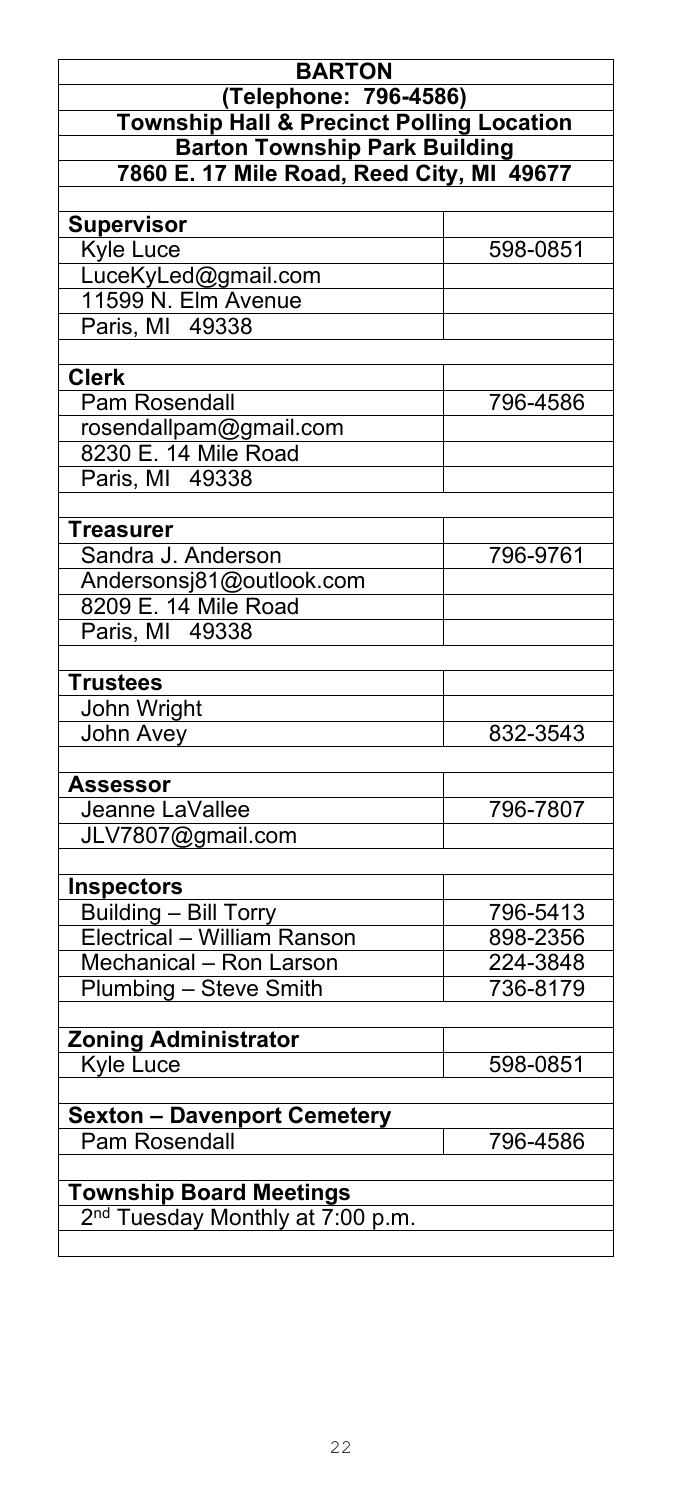### **BEAVER**

### **Township Hall & Precinct Polling Location 7991 N. Dickinson Ave., Bitely, MI 49309**

| <b>Supervisor</b>                  |              |
|------------------------------------|--------------|
| Allen V. Ward                      | 873-2425     |
| 5846 11 Mile Road                  |              |
| Bitely, MI 49309                   |              |
|                                    |              |
| <b>Clerk</b>                       |              |
| <b>Penny Hernandez</b>             | 873-5795     |
| 8628 10 Mile Road                  |              |
| Bitely, MI 49309                   |              |
|                                    |              |
| <b>Treasurer</b>                   |              |
| <b>Kensington Montgomery</b>       | 250-4542     |
| 8628 10 Mile Road                  |              |
| <b>Bitely, MI 49309</b>            |              |
|                                    |              |
| <b>Trustees</b>                    |              |
| Judy L. Peplinski                  | 873-5337     |
| <b>Jed Johanson</b>                |              |
| <b>Assessor</b>                    |              |
| <b>Darren Carter</b>               | 517-490-3570 |
|                                    |              |
| <b>Inspectors</b>                  |              |
| <u> Building – Duane Cruzan</u>    | 224-3604     |
| Electrical - Maurie VanNevel       | 224-3961     |
| Don Strohpaul                      | $224 - 3292$ |
| Mechanical - Ron Larson            | 224-3848     |
| Plumbing - Steve Smith             | 736-8179     |
|                                    |              |
| <b>Zoning Administrator</b>        |              |
| Allen V. Ward                      | 873-2425     |
|                                    |              |
| <b>Sexton - Volney Cemetery</b>    |              |
| <b>Clyde Gleason</b>               | 873-5209     |
|                                    |              |
| <b>Township Board Meetings</b>     |              |
| Last Thursday Monthly at 7:00 p.m. |              |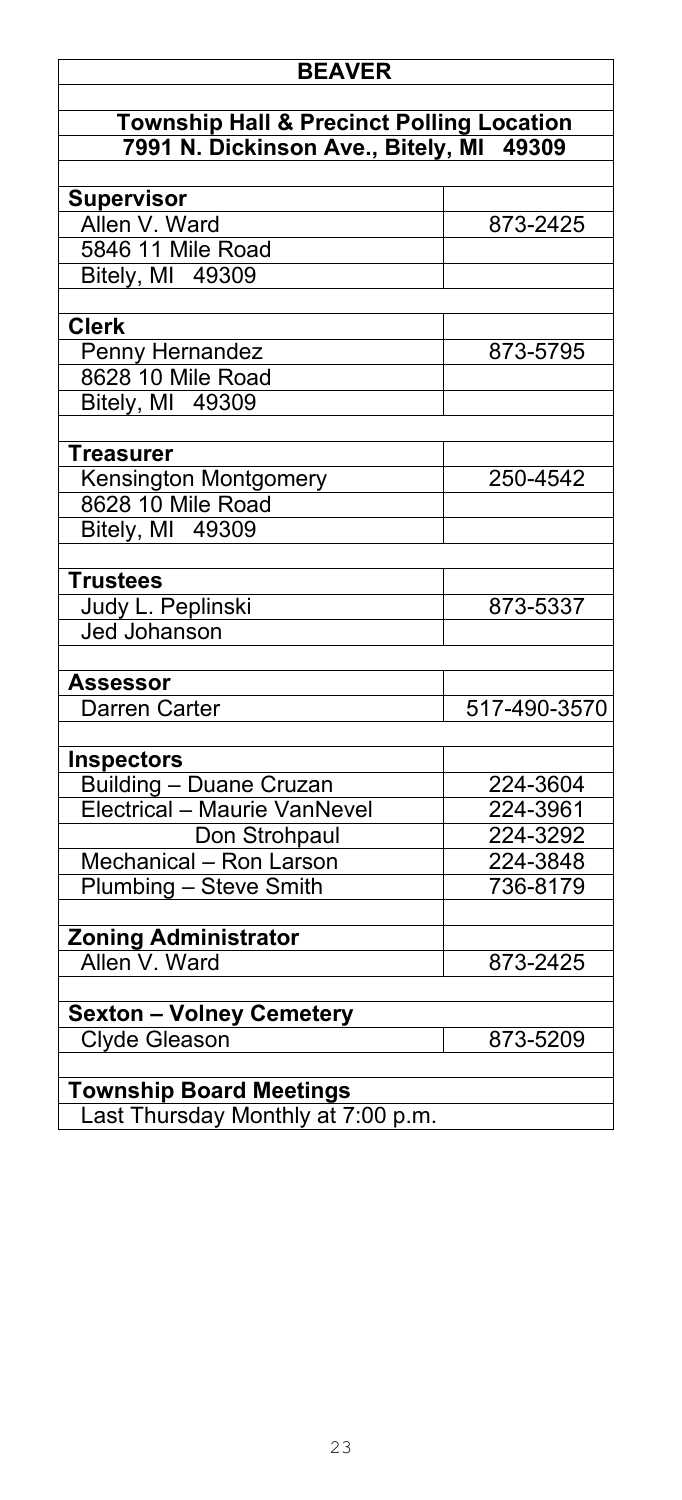| <b>BIG PRAIRIE</b>                                            |                      |
|---------------------------------------------------------------|----------------------|
| (Telephone: 689-1385) (Fax: 652-7930)                         |                      |
|                                                               |                      |
| <b>Township Hall &amp; Precinct Polling Location</b>          |                      |
| 2815 S. Elm Ave., White Cloud, MI 49349                       |                      |
| <b>Supervisor</b>                                             |                      |
| David Wright                                                  | 287-1223             |
| 964 S. Cypress                                                |                      |
| White Cloud, MI 49349                                         |                      |
| sandprairie51@gmail.com                                       |                      |
|                                                               |                      |
| <b>Clerk</b>                                                  |                      |
| Judith E. Baker                                               | 652-7390             |
| Judyb43@hotmail.com                                           |                      |
| 5160 S. Croton-Hardy Drive                                    |                      |
| Newaygo, MI 49337                                             |                      |
| <b>Treasurer</b>                                              |                      |
| Julie M. Scott                                                | 689-1385             |
| bigprairietreasurer@gmail.com                                 |                      |
|                                                               |                      |
| <b>Trustees</b>                                               |                      |
| Jannifer Anderson                                             | 245-2801             |
| patrickaanderson@outlook.com                                  |                      |
|                                                               |                      |
| <b>Vernon Malloy</b>                                          | 269-209-9697         |
|                                                               |                      |
| <b>Assessor</b>                                               |                      |
| Jackie Thompson                                               | 245-1410<br>689-0672 |
| Fax                                                           |                      |
| <b>Inspectors</b>                                             |                      |
| <b>Building – Duane Cruzan</b>                                | 224-3604             |
| <b>Electrical - Maurie VanNevel</b>                           | 224-3961             |
| Don Strohpaul                                                 | 224-3292             |
| Mechanical - Ron Larson                                       | 224-3848             |
| Plumbing - Steve Smith                                        | 736-8179             |
|                                                               |                      |
| <b>Zoning Administrator</b>                                   |                      |
| <b>Bryan Kolk</b>                                             | 616-780-5751         |
|                                                               |                      |
| <b>Sexton - Big Prairie/Everett Cemeteries</b><br>Tim Frisbie |                      |
|                                                               | 689-5607             |
| <b>Township Board Meetings</b>                                |                      |
| 2 <sup>nd</sup> Tuesday Monthly at 7:00 p.m.                  |                      |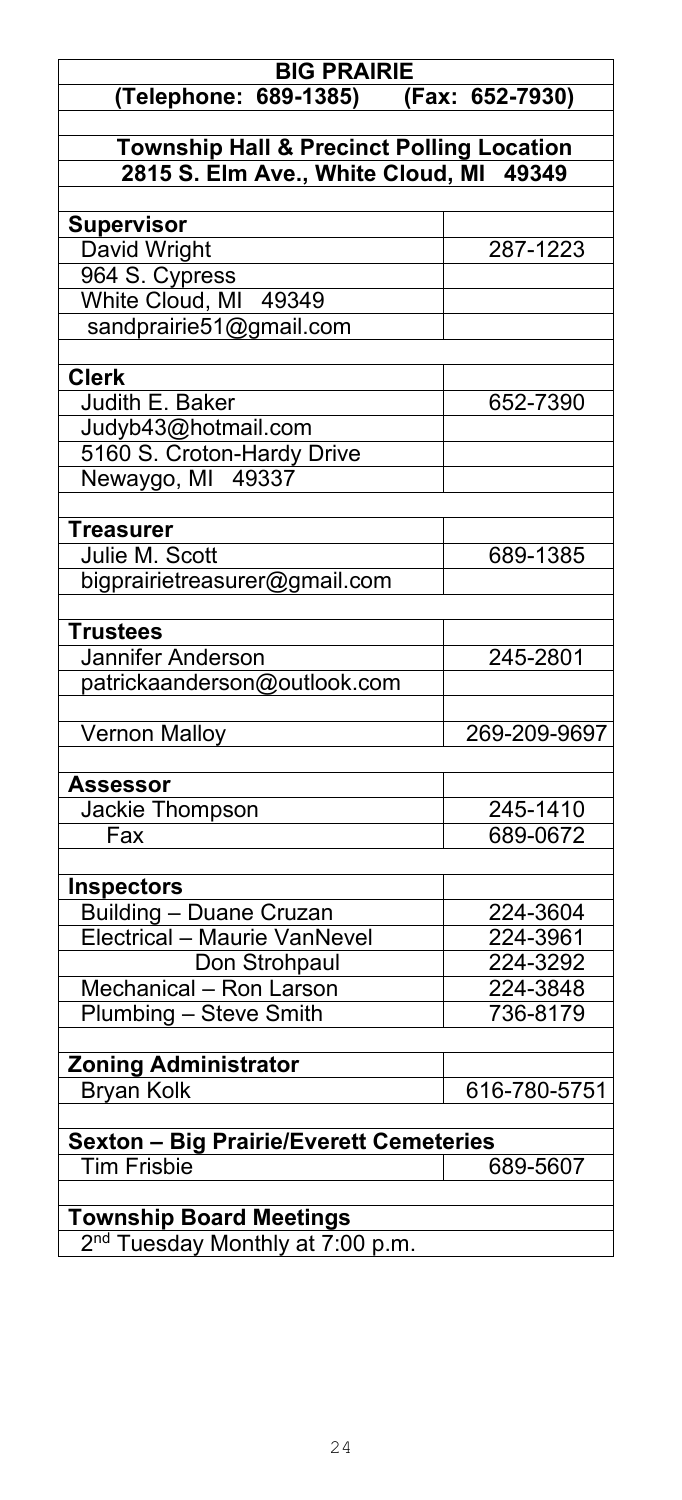| <b>BRIDGETON</b><br>(Telephone: 834-0014) (Fax: 924-2457)                                     |              |
|-----------------------------------------------------------------------------------------------|--------------|
|                                                                                               |              |
| <b>Township Hall &amp; Precinct Polling Location</b><br>11830 S. Warner Ave., Grant, MI 49327 |              |
|                                                                                               |              |
| <b>Supervisor</b>                                                                             |              |
| <b>Janis Barnhard</b>                                                                         | 747-0416     |
| ibsupbridgetontwp@gmail.com                                                                   |              |
| 8800 W. South River Drive                                                                     |              |
| Grant, MI 49327                                                                               |              |
|                                                                                               |              |
| <b>Clerk</b>                                                                                  |              |
| Elisha Szczepaniak                                                                            | 616-406-4271 |
| clerkelisha.mi@gmail.com                                                                      |              |
| 11073 S. Dickinson Road                                                                       |              |
| Holton, MI 49425                                                                              |              |
| <b>Treasurer</b>                                                                              |              |
| <b>Jaime Holmes</b>                                                                           | 821-9009     |
| jh.bridgetontreasurer@gmail.com                                                               |              |
| 9544 W. 104 <sup>th</sup> Street                                                              |              |
| Holton, MI 49425                                                                              |              |
|                                                                                               |              |
| <b>Trustees</b>                                                                               |              |
| <b>Robert Dore</b>                                                                            | 821-2554     |
|                                                                                               |              |
| <b>Brittany Thompson</b>                                                                      | 616-929-7186 |
| Britthompson27@gmail.com                                                                      |              |
|                                                                                               |              |
| <b>Assessor</b>                                                                               |              |
| <b>Martha Hicks</b>                                                                           | 821-2508     |
| Cell                                                                                          | 329-0247     |
| <b>Inspectors</b>                                                                             |              |
| <b>Building - Duane Cruzan</b>                                                                | 224-3604     |
| Electrical - Maurie VanNevel                                                                  | 224-3961     |
| Don Strohpaul                                                                                 | 224-3292     |
| Mechanical - Ron Larson                                                                       | 224-3848     |
| Plumbing - Steve Smith                                                                        | 736-8179     |
|                                                                                               |              |
| <b>Zoning Administrator</b>                                                                   |              |
| <b>Bryan Kolk</b>                                                                             | 616-780-5751 |
|                                                                                               |              |
| <b>Sexton - Bridgeton Twp Cemetery</b>                                                        |              |
| <b>Jodi Nelson</b>                                                                            | 225-1284     |
| <b>Township Board Meetings</b>                                                                |              |
| 4 <sup>th</sup> Monday Monthly at 7:00 p.m.                                                   |              |
|                                                                                               |              |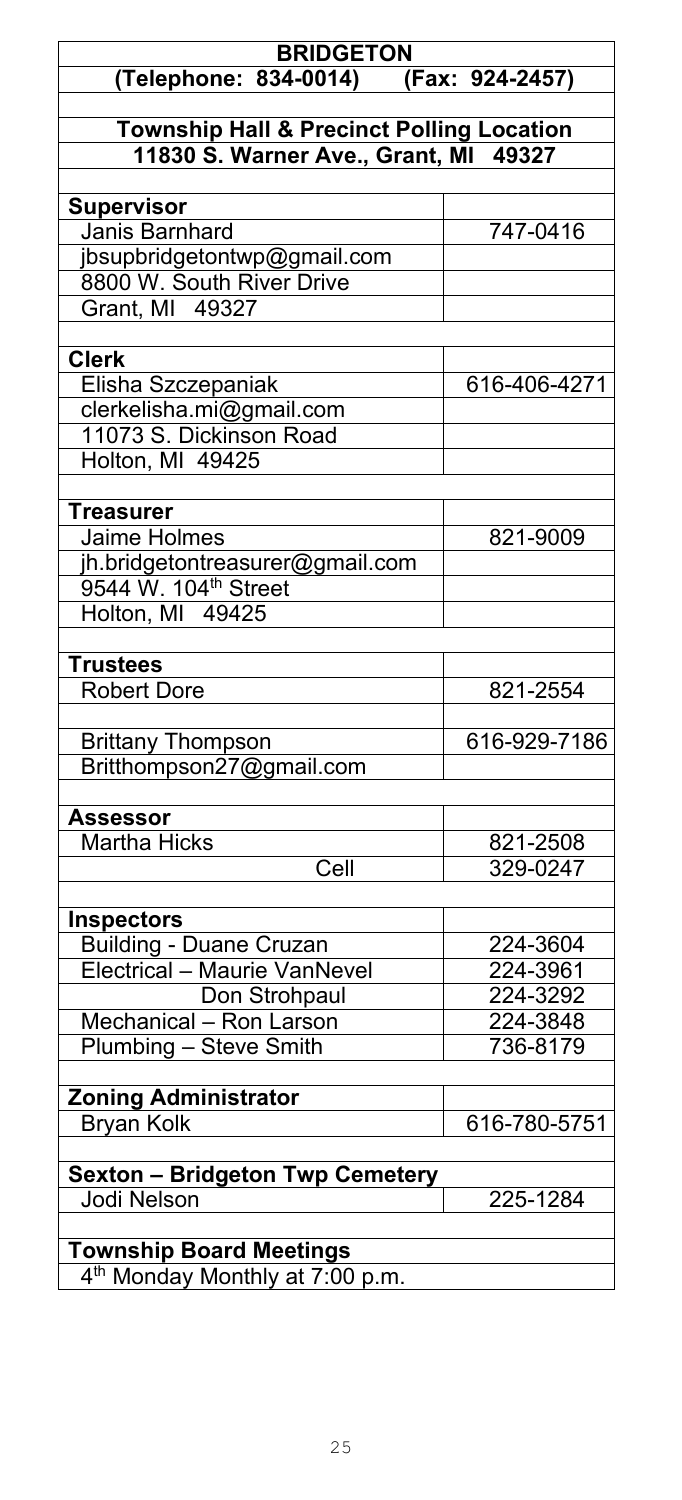| <b>BROOKS</b>                                                                                 |          |
|-----------------------------------------------------------------------------------------------|----------|
| (Telephone: 652-6763) (Fax: 652-6721)                                                         |          |
| www.brookstownship.org                                                                        |          |
|                                                                                               |          |
| <b>Township Hall &amp; Precinct Polling Location</b>                                          |          |
| 490 Quarterline Rd., Newaygo, MI 49337<br>Precinct #1 (N of River) - Precinct #2 (S of River) |          |
|                                                                                               |          |
| <b>Township Mailing Address</b>                                                               |          |
| P. O. Box 625, Newaygo, MI 49337                                                              |          |
|                                                                                               |          |
| <b>Supervisor</b>                                                                             |          |
| Cory J. Nelson                                                                                | 652-6763 |
| cnelson@brookstownship.org                                                                    |          |
| P. O. Box 625<br>Newaygo, MI 49337                                                            |          |
|                                                                                               |          |
| <b>Clerk</b>                                                                                  |          |
| Jennifer Badgero                                                                              | 652-6763 |
| jbadgero@brookstownship.org                                                                   |          |
| P. O. Box 625                                                                                 |          |
| Newaygo, MI 49337                                                                             |          |
|                                                                                               |          |
| <b>Treasurer</b>                                                                              | 652-6763 |
| Christina Haynor<br>chaynor@brookstownship.org                                                |          |
| P. O. Box 625                                                                                 |          |
| Newaygo, MI 49337                                                                             |          |
|                                                                                               |          |
| <b>Trustees</b>                                                                               |          |
| Danielle Hummel                                                                               | 652-6763 |
| danieanne@gmail.com                                                                           |          |
|                                                                                               |          |
| <b>Ryan Schultz</b>                                                                           | 652-6763 |
| twotonesilverado@gmail.com                                                                    |          |
| <b>Assessor</b>                                                                               |          |
| <b>Matthew Frain</b>                                                                          | 652-6763 |
|                                                                                               |          |
| <b>Inspectors</b>                                                                             |          |
| Building - Duane Cruzan                                                                       | 224-3604 |
| Electrical - Maurie VanNevel                                                                  |          |
| Don Strohpaul                                                                                 | 224-3292 |
| Mechanical - Ron Larson                                                                       | 224-3848 |
| Plumbing - Steve Smith                                                                        | 736-8179 |
| <b>Zoning Administrator</b>                                                                   |          |
| <b>Joe Selzer</b>                                                                             | 652-6763 |
| jselzer@brookstownship.org                                                                    |          |
|                                                                                               |          |
| <b>Township Board Meetings</b>                                                                |          |
| 3rd Tuesday Monthly at 7:00 p.m.                                                              |          |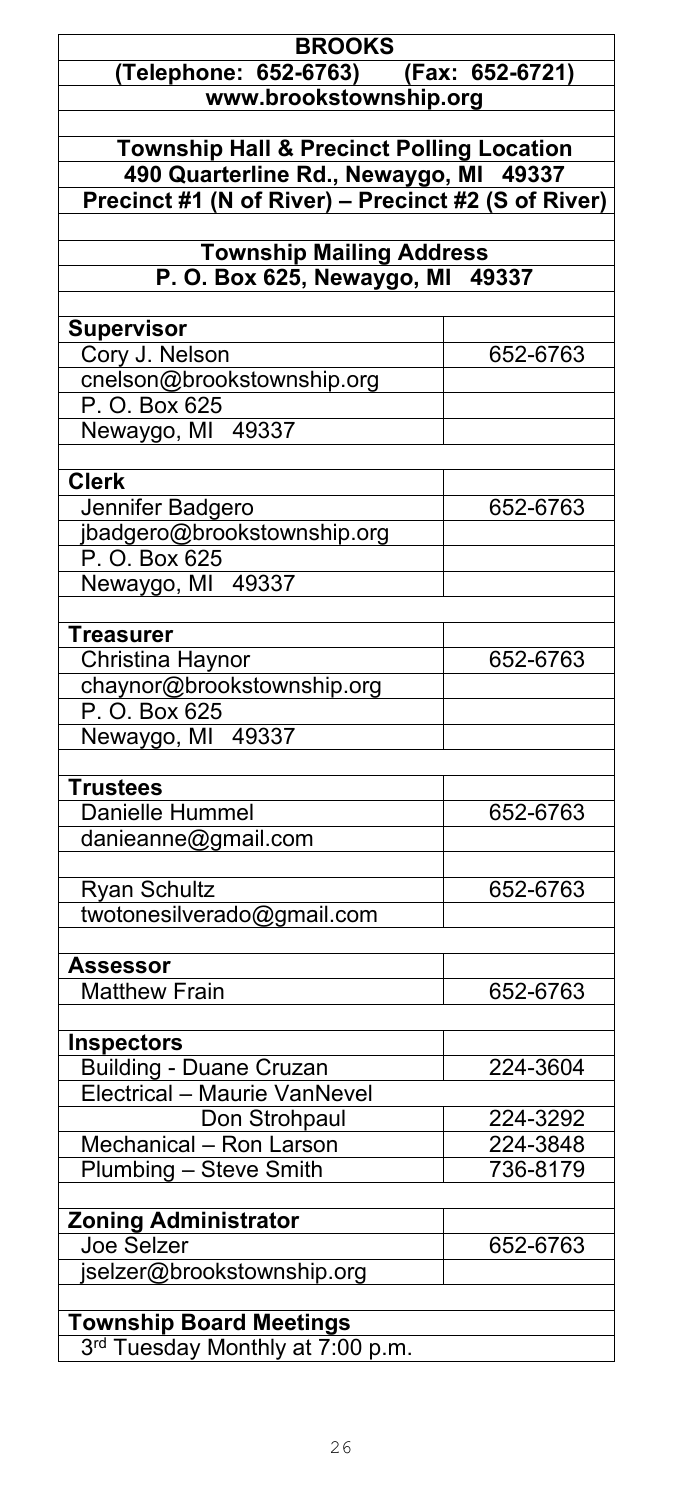| <b>CROTON</b><br>(Telephone: 652-4301)<br>$(Fax: 652-7250)$ |              |
|-------------------------------------------------------------|--------------|
|                                                             |              |
| <b>Township Hall</b>                                        |              |
| 5833 E. Division St., Newaygo, MI 49337                     |              |
|                                                             |              |
| <b>Precinct Polling Location</b>                            |              |
| Precinct #1 Fire Station, 6431 S. Elm Ave.                  |              |
| Precinct #2 Library, 8260 S. Croton-Hardy Dr.               |              |
|                                                             |              |
| Supervisor                                                  |              |
| Morgan Heinzman                                             | 225-1288     |
| mheinzman@crotontownship.org                                |              |
| 6085 E. Cole Drive                                          |              |
| Newaygo, MI 49337                                           |              |
|                                                             |              |
| <b>Clerk</b>                                                |              |
| Debbra L. Wright                                            | 652-0907     |
| dwright@crotontownship.org                                  |              |
| 5833 E. Division Street                                     |              |
| Newaygo, MI 49337                                           |              |
|                                                             |              |
| <b>Treasurer</b>                                            |              |
| <b>Kimberly Edwards</b>                                     | 616-202-1532 |
| kedwards@crotontownship.org                                 |              |
| 5833 E. Division Street                                     |              |
| Newaygo, MI 49337                                           |              |
|                                                             |              |
| <b>Trustees</b>                                             |              |
| <b>John Sheperd</b>                                         | 616-293-2413 |
| jsheperd@crotontownship.org                                 |              |
|                                                             |              |
| <b>Bill Nottelmann</b>                                      | 652-1056     |
| bnottelmann@crotontownship.org                              |              |
|                                                             |              |
| <b>Assessor</b>                                             |              |
| Jackie Thompson                                             | 245-1410     |
|                                                             |              |
| <b>Inspectors</b>                                           |              |
| <b>Building - Duane Cruzan</b>                              | 224-3604     |
| Electrical - Maurie VanNevel                                | 224-3961     |
| Don Strohpaul                                               | 224-3292     |
| Mechanical - Ron Larson                                     | 224-3848     |
| Plumbing - Steve Smith                                      | 736-8179     |
|                                                             |              |
| <b>Sexton - Croton/Oak Grove Cemeteries</b>                 |              |
| Debbra L. Wright                                            | 652-0907     |
| <b>Township Board Meetings</b>                              |              |
| 2 <sup>nd</sup> Monday Monthly at 7:00 p.m.                 |              |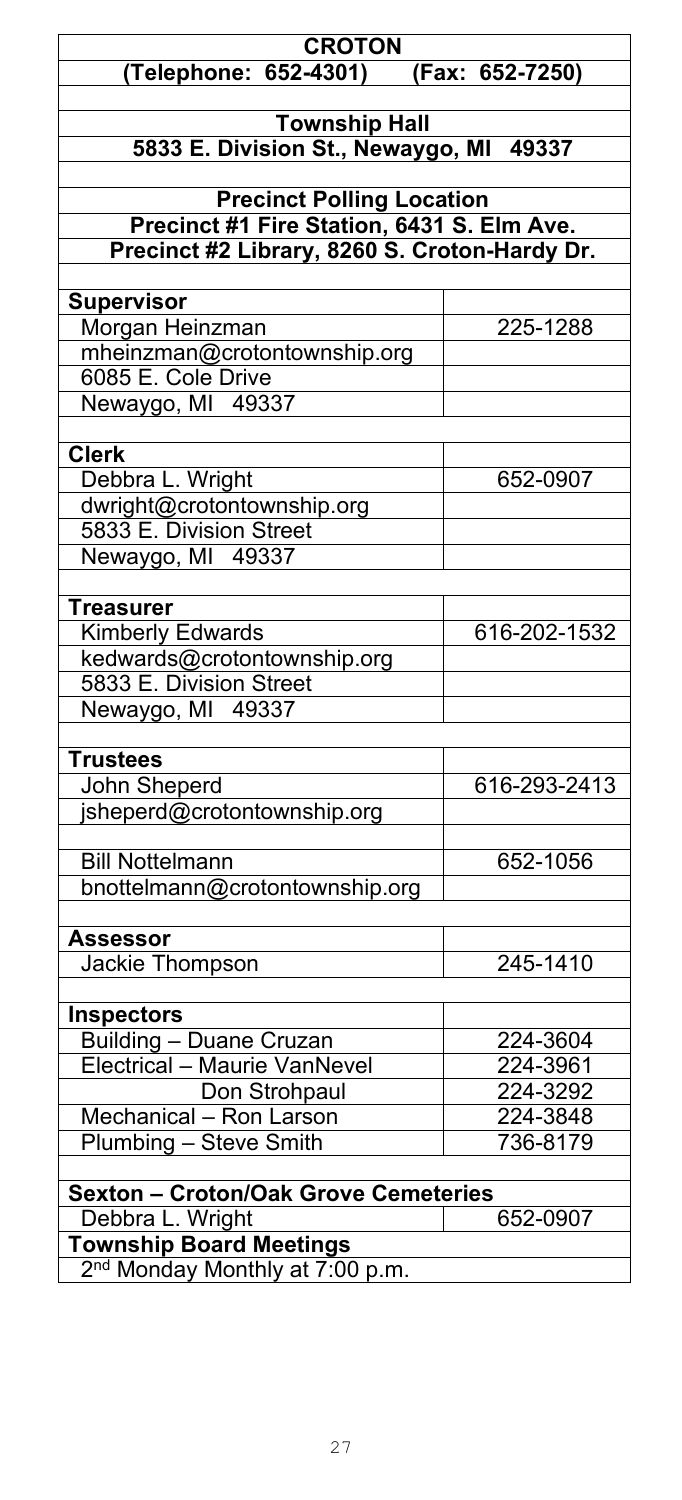### **DAYTON (Telephone: 924-9509)**

### **Township Hall & Precinct Polling Location 3215 S. Stone Rd., Fremont, MI 49412**

### **Township Mailing Address P. O. Box 68, Fremont, MI 49412**

| <b>Supervisor</b>                             |              |
|-----------------------------------------------|--------------|
| <b>Brian Frens</b>                            | 924-4442     |
| mfrens@ncats.net                              |              |
| 7929 W. 32 <sup>nd</sup> Street               |              |
| Fremont, MI 49412                             |              |
|                                               |              |
| <b>Clerk</b>                                  |              |
| <b>Jean Stroven</b>                           | 225-8970     |
| Daytontwp62@gmail.com                         |              |
| 1284 S. Green Avenue                          |              |
| Fremont, MI 49412                             |              |
|                                               |              |
| <b>Treasurer</b>                              |              |
| <b>William Kunnen</b>                         | 924-6818     |
|                                               |              |
| wdkunnen@ncats.net                            |              |
| 1160 S. Stone Road                            |              |
| Fremont, MI 49412                             |              |
|                                               |              |
| <b>Trustees</b>                               |              |
| Marva Zeldenrust                              | 652-0692     |
| 2534 Ramshorn Dr                              |              |
| Fremont, MI 49412                             |              |
|                                               |              |
| Glen H. Sparks                                | 924-5945     |
| glsparks@reagan.com                           |              |
| 2195 VanWagoner                               |              |
| Fremont, MI 49412                             |              |
|                                               |              |
| <b>Assessor</b>                               |              |
| <b>Matt Frain</b>                             | 616-446-5151 |
|                                               |              |
| <b>Inspectors</b>                             |              |
| <b>Building - Duane Cruzan</b>                | 224-3604     |
| Electrical - Maurie VanNevel                  | 224-3961     |
| Don Strohpaul                                 | 224-3292     |
| Mechanical - Ron Larson                       | 224-3848     |
|                                               |              |
| Plumbing - Steve Smith                        | 736-8179     |
|                                               |              |
| <b>Zoning Administrator</b>                   |              |
| Peter Lance                                   | 924-9509     |
|                                               |              |
| <b>Sexton - Jewell/Evans/Clark Cemeteries</b> |              |
| <b>Jean Stroven</b>                           | 225-8970     |
| <b>Township Board Meetings</b>                |              |
| 2 <sup>nd</sup> Thursday Monthly at 7:00 p.m. |              |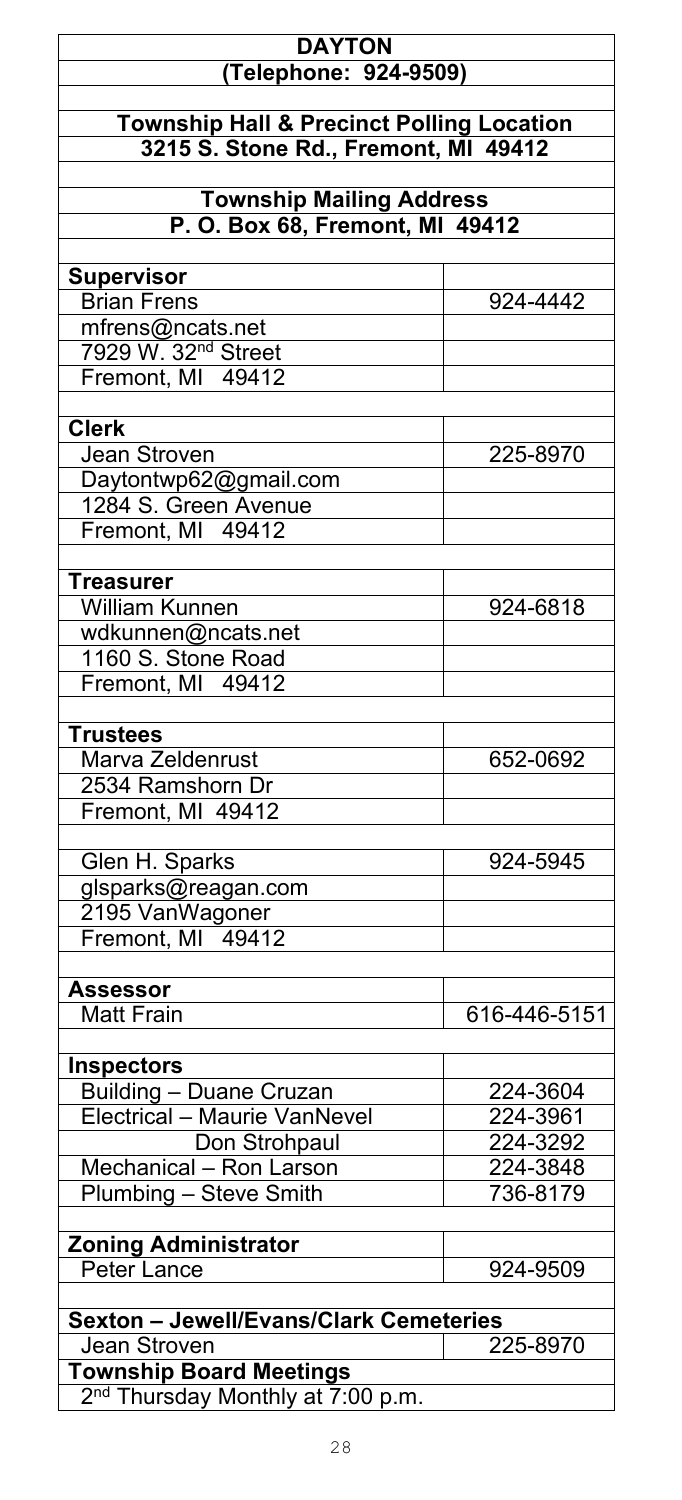| <b>DENVER</b>                                         |              |
|-------------------------------------------------------|--------------|
| <b>Township Hall &amp; Precinct Polling Location</b>  |              |
| 130 Adams Rd., Hesperia, MI 49421                     |              |
| **Please do not send mail to this address.**          |              |
|                                                       |              |
| <b>Supervisor</b>                                     |              |
| <b>Mike Anderson</b>                                  | 854-0480     |
| <b>PO Box 408</b>                                     |              |
| Hesperia, MI 49421                                    |              |
| denversuper@frontier.com                              |              |
|                                                       |              |
| <b>Clerk</b>                                          |              |
| <b>Rhonda Norris</b>                                  | 225-2750     |
| denverclerk@frontier.com                              |              |
| P.O. Box 408                                          |              |
| Hesperia, MI 49421                                    |              |
|                                                       |              |
| <b>Treasurer</b>                                      |              |
| <b>Theresa Anderson</b>                               | 854-0480     |
| denvertreas@frontier.com<br>$\overline{P.O.}$ Box 408 |              |
| Hesperia, MI 49421                                    |              |
|                                                       |              |
| <b>Trustees</b>                                       |              |
| <b>Ronald Ward</b>                                    | 854-0775     |
| Dale Gibbs                                            | 854-7253     |
|                                                       |              |
| <b>Assessor</b>                                       |              |
| <b>Matt Frain</b>                                     | 616-446-5151 |
| mattfrain@hotmail.com                                 |              |
|                                                       |              |
| <b>Inspectors</b>                                     |              |
| <b>Building - Duane Cruzan</b>                        | 224-3604     |
| Electrical - Maurie VanNevel                          | 224-3961     |
| Don Strohpaul                                         | 224-3292     |
| Mechanical - Ron Larson                               | 224-3848     |
| Plumbing - Steve Smith                                | 736-8179     |
|                                                       |              |
| <b>Zoning Administrator</b>                           |              |
| denverzoning@frontier.com                             | 450-0330     |
|                                                       |              |
| <b>Sexton - East/Bull Cemeteries</b>                  |              |
| <b>Mike Anderson</b>                                  | 854-0480     |
| <b>Township Board Meetings</b>                        |              |
| 4 <sup>th</sup> Thursday Monthly at 7:00 p.m.         |              |
|                                                       |              |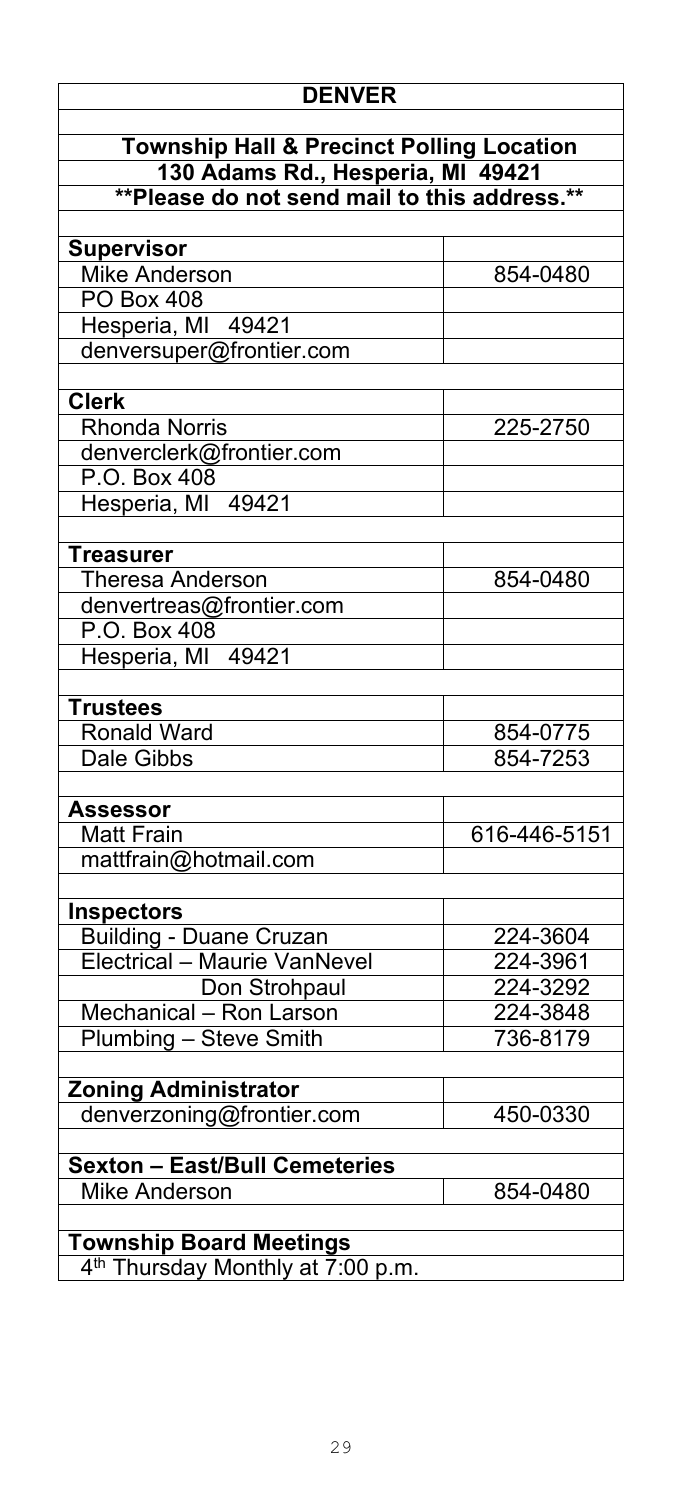### **ENSLEY (Telephone: 616-636-8510) (Fax: 616-636-4773) Township Hall & Precinct Polling Location 7163 E. 120th St., Sand Lake, MI 49343 Supervisor** Patrick Hills 250-3204 supervisor1@ensleytownship.org 12287 Balsam Avenue Sand Lake, MI 49343 **Clerk** Cynthia S. Harwood 616-636-8510 clerk@ensleytownship.org 7163 E. 120<sup>th</sup> Street Sand Lake, MI 49343 **Treasurer** Faye Folkema 616-636-8510 treasurer@ensleytownship.org 7494 E. 120<sup>th</sup> Street Sand Lake, MI 49343 **Trustees** 616-799-4159 Timnewton82@yahoo.com Timothy Butler 269-330-5538 tntbutler87@yahoo.com **Assessor** 616-636-8510 **Inspectors** Building – Steve Boluyt 616-636-8510<br>Electrical – James Thorington 616-255-6502 Electrical – James Thorington 616-255-650<br>Mechanical – Ron Larson 6224-3848 Mechanical – Ron Larson **Plumbing – Steve Smith 736-8179 Zoning Administrator** 616-636-8510 **Sexton – Ensley-North/Crandall Cemeteries Timothy Butler Township Board Meetings**

1<sup>st</sup> Tuesday Monthly at 7:30 p.m.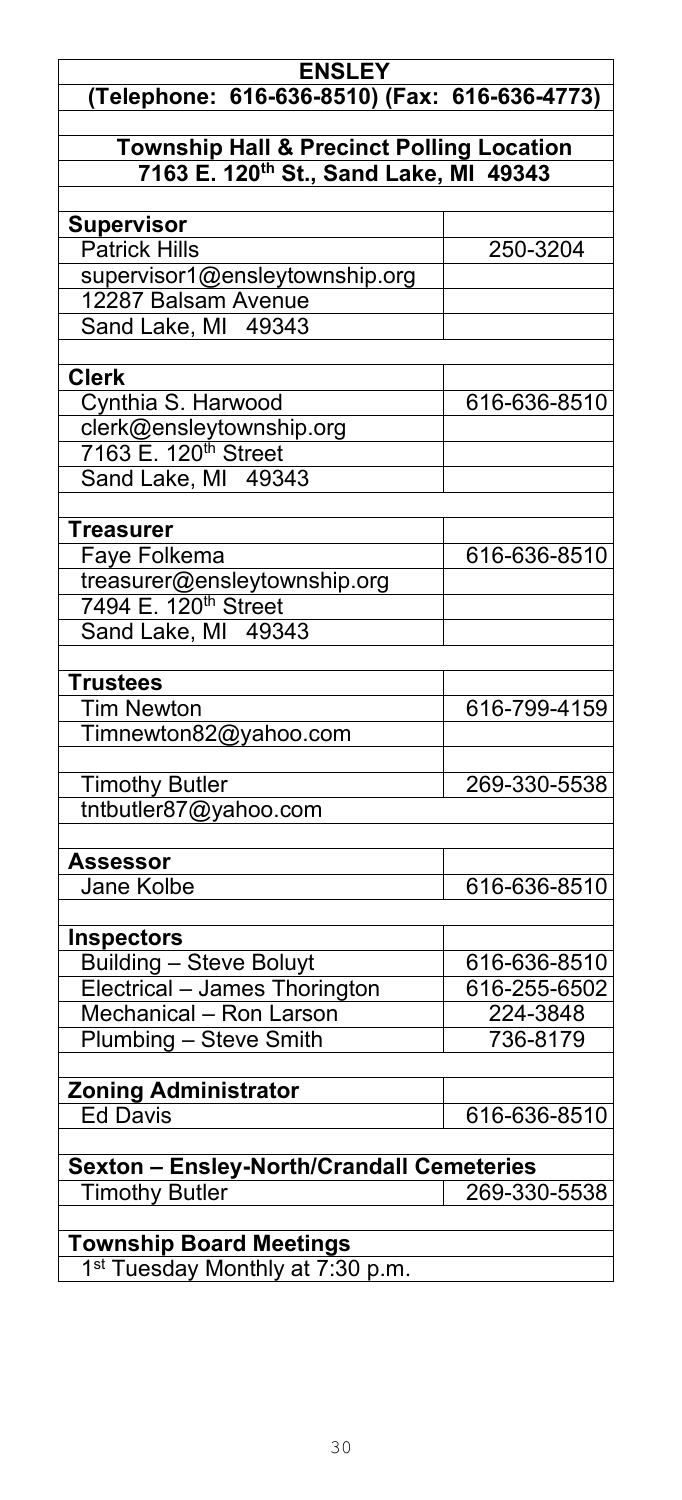### **EVERETT (Telephone: 689-1082)**

### **Township Hall & Precinct Polling Location 1516 E. 8th St., White Cloud, MI 49349**

| <b>Supervisor</b>                                              |              |
|----------------------------------------------------------------|--------------|
| <b>Judy Maike</b>                                              | 519-1435     |
| judymaike@gmail.com                                            |              |
| 977E. 8 <sup>th</sup> Street                                   |              |
| White Cloud, MI 49349                                          |              |
|                                                                |              |
| <b>Clerk</b>                                                   |              |
| Pamela K. Chaffee                                              | 689-5484     |
| iampkc@hughes.net                                              |              |
| 888 S. Oak Avenue                                              |              |
| White Cloud, MI 49349                                          |              |
|                                                                |              |
| <b>Treasurer</b>                                               |              |
|                                                                | 689-1082     |
| <b>Brandy Fleming</b>                                          |              |
| everetttwptreasurer@yahoo.com                                  | Ext. 27      |
| 1516 E. 8 <sup>th</sup> Street                                 |              |
| White Cloud, MI 49349                                          |              |
|                                                                |              |
| <b>Trustees</b>                                                |              |
| Curtis A. Chaffee                                              | 689-5484     |
| everetttrusteechaffee@gmail.com                                |              |
|                                                                |              |
|                                                                |              |
| <b>Richard Long</b>                                            | 616-460-1311 |
| Longrp03@att.net                                               |              |
|                                                                |              |
| Assessor                                                       |              |
| <b>Matthew Frain</b>                                           | 689-1082     |
|                                                                | Ext. 22      |
| Inspectors:                                                    |              |
|                                                                | 224-3604     |
| <b>Building - Duane Cruzan</b><br>Electrical - Maurie VanNevel | 224-3961     |
| Don Strohpaul                                                  | 224-3292     |
|                                                                | 224-3848     |
| Mechanical - Ron Larson                                        |              |
| Plumbing - Steve Smith                                         | 736-8179     |
|                                                                |              |
| <b>Zoning Administrator</b><br>Pat Hedlund                     | 689-1082     |
|                                                                |              |
| et-zoning@outlook.com                                          |              |
|                                                                |              |
| <b>Sexton - Community Cemetery</b><br><b>Tim Frisbie</b>       | 689-5607     |
|                                                                |              |
| <b>Township Board Meetings</b>                                 |              |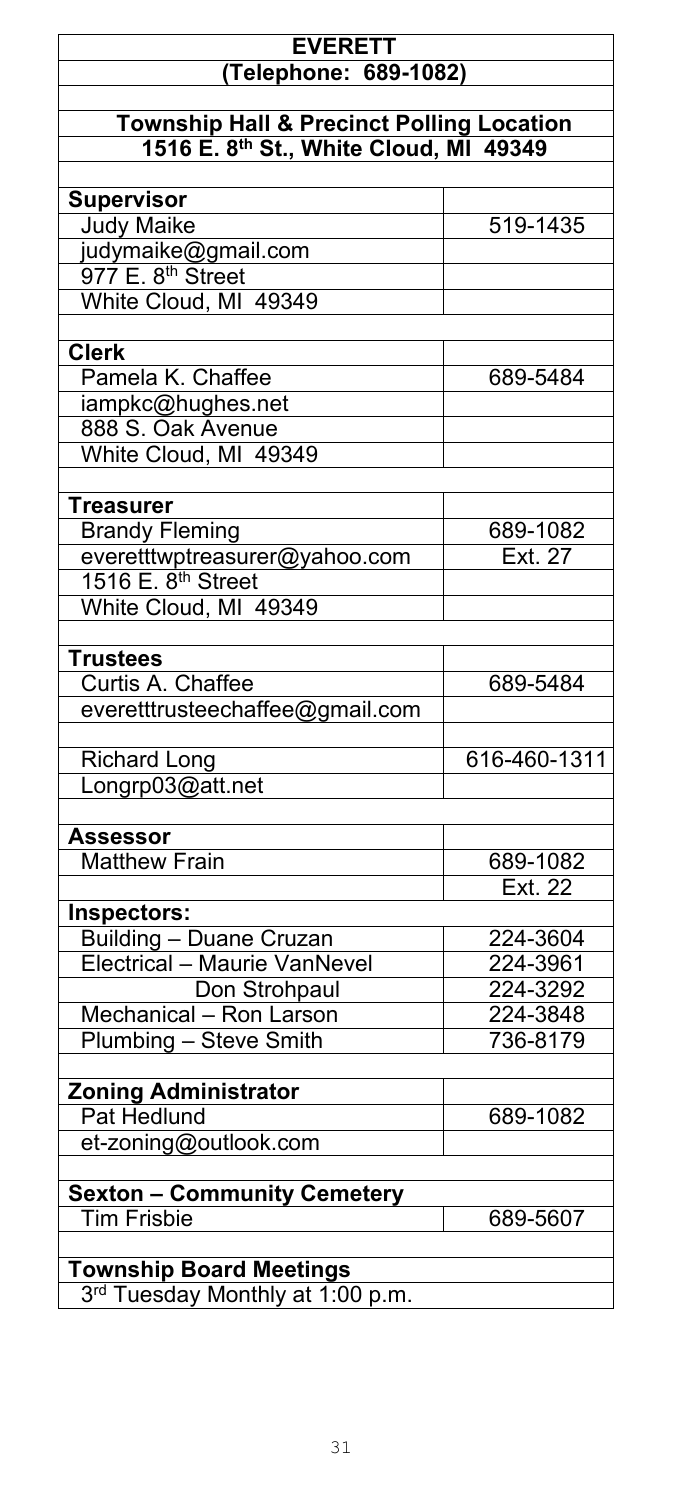| <b>GARFIELD</b>                                      |                 |
|------------------------------------------------------|-----------------|
| (Telephone: 652-4251)                                | (Fax: 652-4207) |
|                                                      |                 |
| <b>Township Hall &amp; Precinct Polling Location</b> |                 |
| 7190 S. Bingham Ave., Newaygo, MI 49337              |                 |
|                                                      |                 |
| <b>Supervisor</b>                                    |                 |
| George J. Suchy, Jr.                                 | 652-2722        |
| garfieldtownship@gmail.com                           |                 |
| 7190 Bingham Avenue                                  |                 |
| Newaygo, MI 49337                                    |                 |
|                                                      |                 |
| <b>Clerk</b>                                         |                 |
| Kristin Melvin                                       | 519-2379        |
| garfieldtownship@gmail.com                           |                 |
| 7190 Bingham Avenue                                  |                 |
| Newaygo, MI 49337                                    |                 |
|                                                      |                 |
| <b>Treasurer</b>                                     |                 |
| Ray Troyer                                           | 903-4245        |
| Gttreasurer20@yahoo.com                              |                 |
| <b>6586 S Croswell Avenue</b>                        |                 |
| Fremont, MI 49412                                    |                 |
|                                                      |                 |
| <b>Trustees</b>                                      |                 |
| Amy Ekkel                                            | 333-6210        |
| garfieldtownship@gmail.com                           |                 |
|                                                      |                 |
| Robert H. Kinniburgh                                 | 924-5993        |
| garfieldtownship@gmail.com                           |                 |
|                                                      |                 |
| Assessor<br><b>Matthew Frain</b>                     | 652-4251        |
| Garfieldtwp.assessor@gmail.com                       |                 |
|                                                      |                 |
| Inspectors:                                          |                 |
| <b>Building - Duane Cruzan</b>                       | 224-3604        |
| Electrical - Don Strohpaul                           | 224-3292        |
| Mechanical - Ron Larson                              | 224-3848        |
| Plumbing - Steve Smith                               | 736-8179        |
|                                                      |                 |
| <b>Zoning Administrator</b>                          |                 |
| George Suchy, Jr.                                    | 652-2722        |
|                                                      |                 |
| <b>Sexton - Garfield Twp Memorial Cemetery</b>       |                 |
| Dan Stacey                                           | 616-262-9909    |
|                                                      |                 |
| <b>Township Board Meetings</b>                       |                 |
| 2 <sup>nd</sup> Tuesday Monthly at 7:00 p.m.         |                 |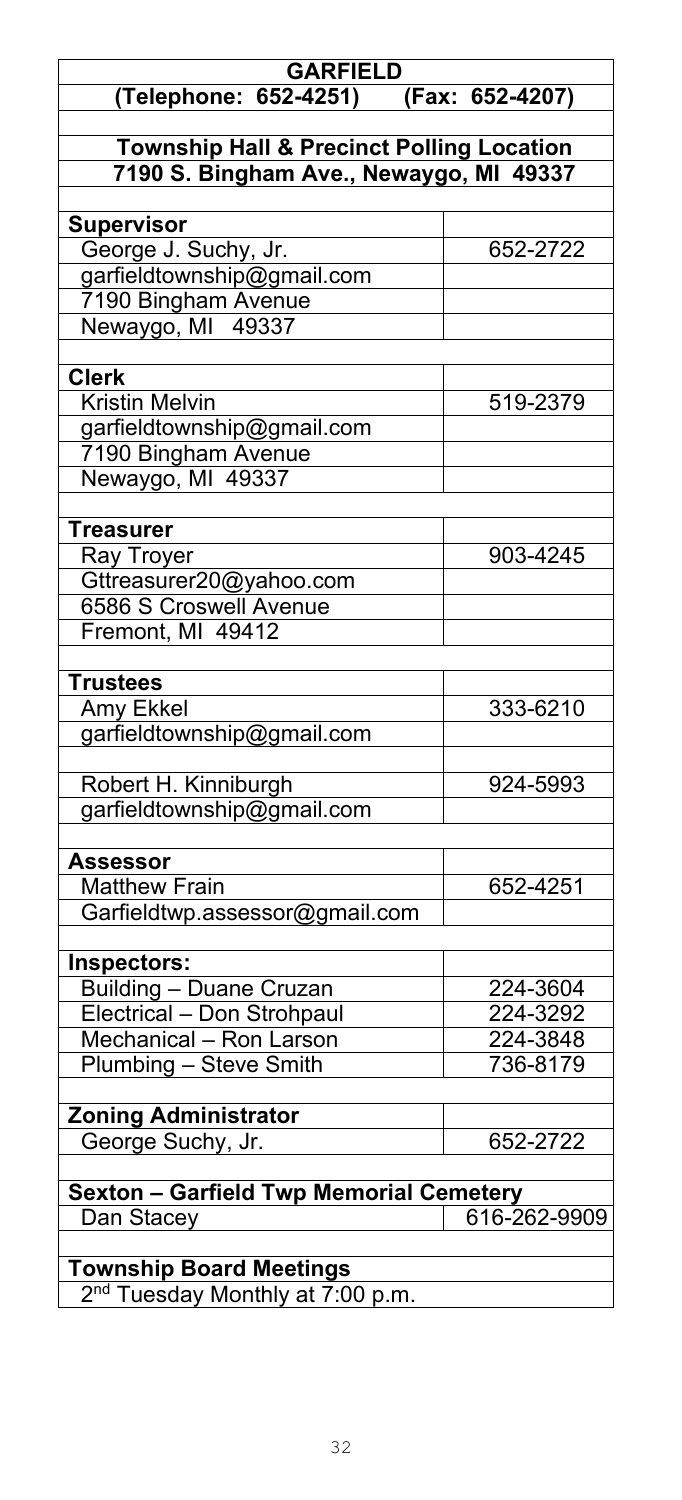### **GOODWELL**

### **Township Hall & Precinct Polling Location 2465 N. Cypress Ave., White Cloud, MI 49349**

| <b>Supervisor</b>                   |              |
|-------------------------------------|--------------|
| John Tow, II                        | 616-690-0056 |
| supervisor.goodwell@gmail.com       |              |
| 5125 E. 4 Mile Road                 |              |
| White Cloud, MI 49349               |              |
| <b>Clerk</b>                        |              |
|                                     |              |
| Jennifer Wozniak                    | 923-3797     |
| goodwell.clerk@yahoo.com            |              |
| 4423 N. Locust                      |              |
| White Cloud, MI 49349               |              |
| <b>Treasurer</b>                    |              |
| <b>Rachel Belcher</b>               | 245-9145     |
| goodwelltreasurer@yahoo.com         |              |
| 5960 E. 4 Mile Road                 |              |
| White Cloud, MI 49349               |              |
|                                     |              |
| <b>Trustees</b>                     |              |
| <b>Robert Birr</b>                  | 796-8399     |
| rwbirr45@gmail.com                  |              |
|                                     |              |
| <b>Paul Fetterley</b>               | 689-1349     |
| janetfetterley@yahoo.com            |              |
| <b>Assessor</b>                     |              |
| Jackie Thompson                     | 245-1410     |
| tjackiet55@gmail.com                |              |
|                                     |              |
| Inspector                           |              |
| <b>Building - Duane Cruzan</b>      | 224-3604     |
| Electrical - Maurie VanNevel        | 224-3961     |
| Don Strohpaul                       | 224-3292     |
| Mechanical - Ron Larson             | 224-3848     |
| Plumbing - Steve Smith              | 736-8179     |
|                                     |              |
| <b>Zoning Administrator</b>         |              |
| <b>Robert Birr</b>                  | 796-8399     |
| rwbirr45@gmail.com                  |              |
|                                     |              |
| <b>Sexton - Goodwell Cemetery</b>   |              |
| <b>Howard Shafer</b>                | 689-6054     |
|                                     |              |
| <b>Township Board Meetings</b>      |              |
| Last Wednesday Monthly at 7:00 p.m. |              |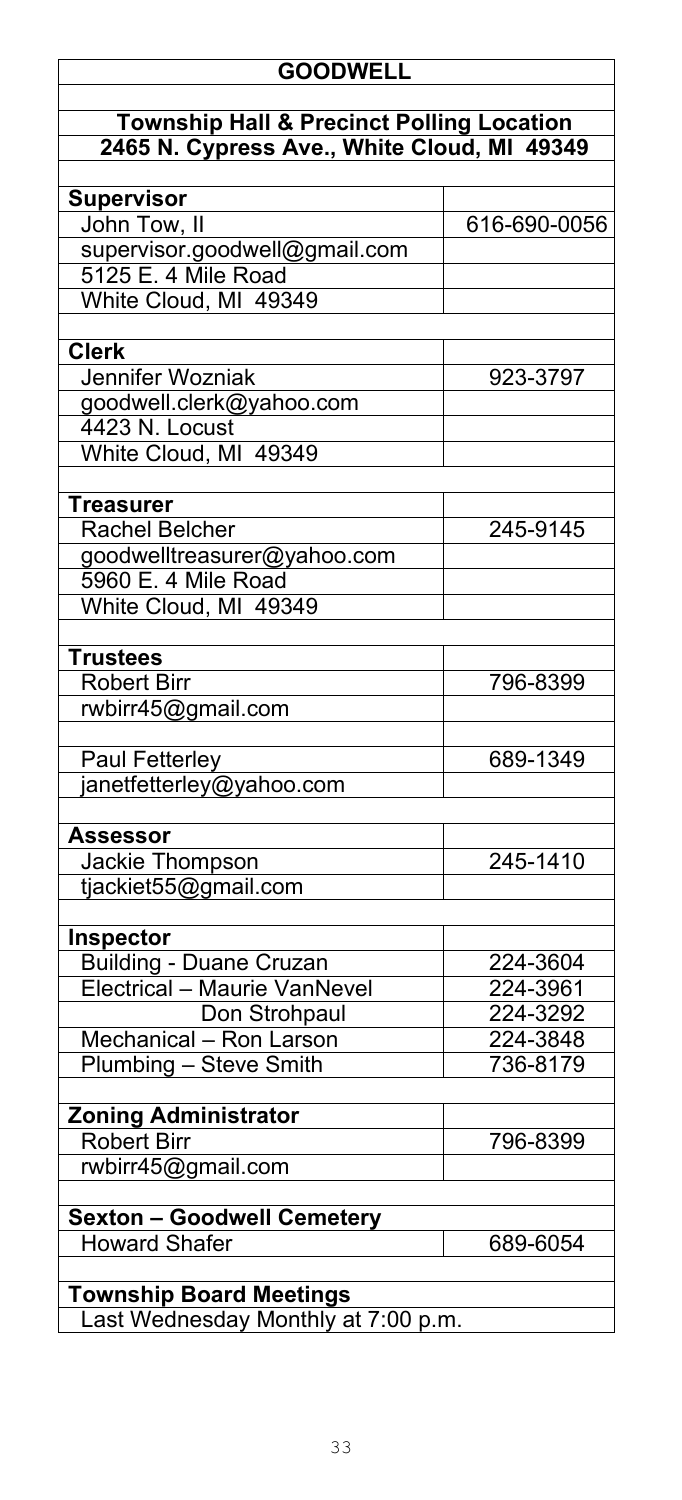## **GRANT (Telephone: 834-8033) (Fax: 834-0288) granttownship.org**

### **Township Hall & Precinct Polling Location 1617 E. 120th St., Grant, MI 49327**

| <b>Supervisor</b>                            |              |
|----------------------------------------------|--------------|
| <b>Stanley VanSingel</b>                     | 834-5956     |
| 11671 S. Sycamore Avenue                     | 616-240-4540 |
| Grant, MI 49327                              |              |
|                                              |              |
| <b>Clerk</b>                                 |              |
| Gladys M. Veltkamp                           | 834-8409     |
| clerk@granttownship.org                      | 335-8777     |
| 9850 S. Dusty Trail                          |              |
| Grant, MI 49327                              |              |
| Fax                                          | 834-0288     |
|                                              |              |
| <b>Treasurer</b>                             |              |
| Edith E. Elsenheimer                         | 834-7833     |
| treasurer@granttownship.org                  |              |
| 3398 E. 128 <sup>th</sup> Street             |              |
| Grant, MI 49327                              |              |
| Fax                                          | 834-0288     |
|                                              |              |
| <b>Trustees</b>                              |              |
| Janet Lesley                                 | 250-0649     |
| Janetlesley41@gmail.com                      |              |
|                                              |              |
| Max G. Mellon                                | 834-7430     |
|                                              |              |
| cbx1050max@aim.com                           |              |
|                                              |              |
| Assessor                                     |              |
| Jennifer Rainey<br>jenniferrainey2@gmail.com | 652-6707     |
|                                              |              |
|                                              |              |
| Inspector                                    |              |
| <b>Building - Duane Cruzan</b>               | 224-3604     |
| Electrical - Maurie VanNevel                 | 224-3961     |
| Don Strohpaul                                | 224-3292     |
| Mechanical - Ron Larson                      | 224-3848     |
| Plumbing - Steve Smith                       | 736-8179     |
|                                              |              |
| <b>Zoning Administrator</b>                  |              |
| <b>Kim Martens</b>                           | 834-8275     |
| zoning@granttownship.org                     | 616-799-3856 |
| Fax                                          | 834-9873     |
|                                              |              |
| <b>Sexton - Hillside Cemetery</b>            |              |
| Gladys M. Veltkamp                           | 834-8409     |
|                                              | 335-8777     |
|                                              |              |
| <b>Township Board Meetings</b>               |              |
| 1 <sup>st</sup> Monday Monthly at 7:00 p.m.  |              |
|                                              |              |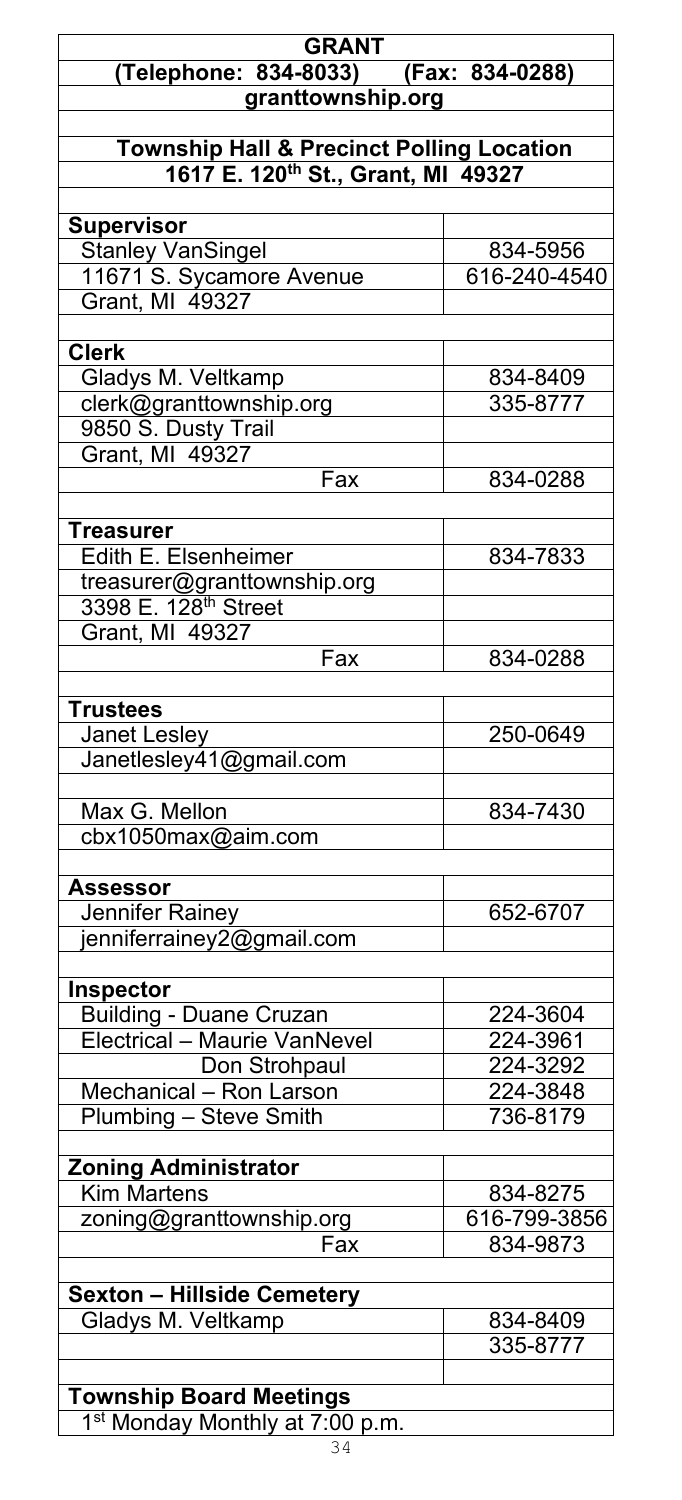### **HOME**

| <b>Township Hall &amp; Precinct Polling Location</b> |  |
|------------------------------------------------------|--|
| 11253 N. Walnut Ave., Bitely, MI 49309               |  |

| <b>Supervisor</b>                          |          |
|--------------------------------------------|----------|
| Dave Vandergoot                            | 796-2699 |
| dvgoot@aol.com                             |          |
| 3471 12 Mile Road                          |          |
| Paris, MI 49338                            |          |
|                                            |          |
| <b>Clerk</b>                               |          |
| <b>Theresa Ouderkirk</b>                   | 349-0073 |
| teriouderkirk@yahoo.com                    |          |
| 9819 Oak Avenue                            |          |
| Paris, MI 49338                            |          |
|                                            |          |
|                                            |          |
| <b>Treasurer</b>                           |          |
| Deborah Wilkinson                          | 745-3609 |
| deborahdee1961@yahoo.com                   |          |
| 10158 N. Centerline Road                   |          |
| <b>Bitely, MI 49309</b>                    |          |
|                                            |          |
| <b>Trustees</b>                            |          |
| Leroy Jackson                              | 796-2853 |
| gleason@netonecom.net                      |          |
|                                            |          |
| Ronda Shineldecker                         | 225-2023 |
| shineldeckerronda@gmail.com                |          |
|                                            |          |
| Assessor                                   |          |
| Matt DeVerney                              | 468-1153 |
| mattdeverney@gmail.com                     |          |
| 402 W Lincoln St                           |          |
| Reed City, MI 49677                        |          |
|                                            |          |
| <b>Inspectors</b>                          |          |
| <b>Building - Duane Cruzan</b>             | 224-3604 |
| <b>Electrical - Maurie VanNevel</b>        | 224-3961 |
|                                            |          |
| Don Strohpaul                              | 224-3292 |
| Mechanical - Ron Larson                    | 224-3848 |
| Plumbing - Steve Smith                     | 736-8179 |
|                                            |          |
| <b>Zoning Administrator</b>                |          |
| <b>James Bokelmann</b>                     | 689-0745 |
|                                            |          |
| <b>Sexton - Curtice/Whipple Cemeteries</b> |          |
| Dave Kailing                               | 796-6023 |
|                                            |          |
| <b>Township Board Meetings</b>             |          |

2<sup>nd</sup> Monday Monthly at 6:00 p.m.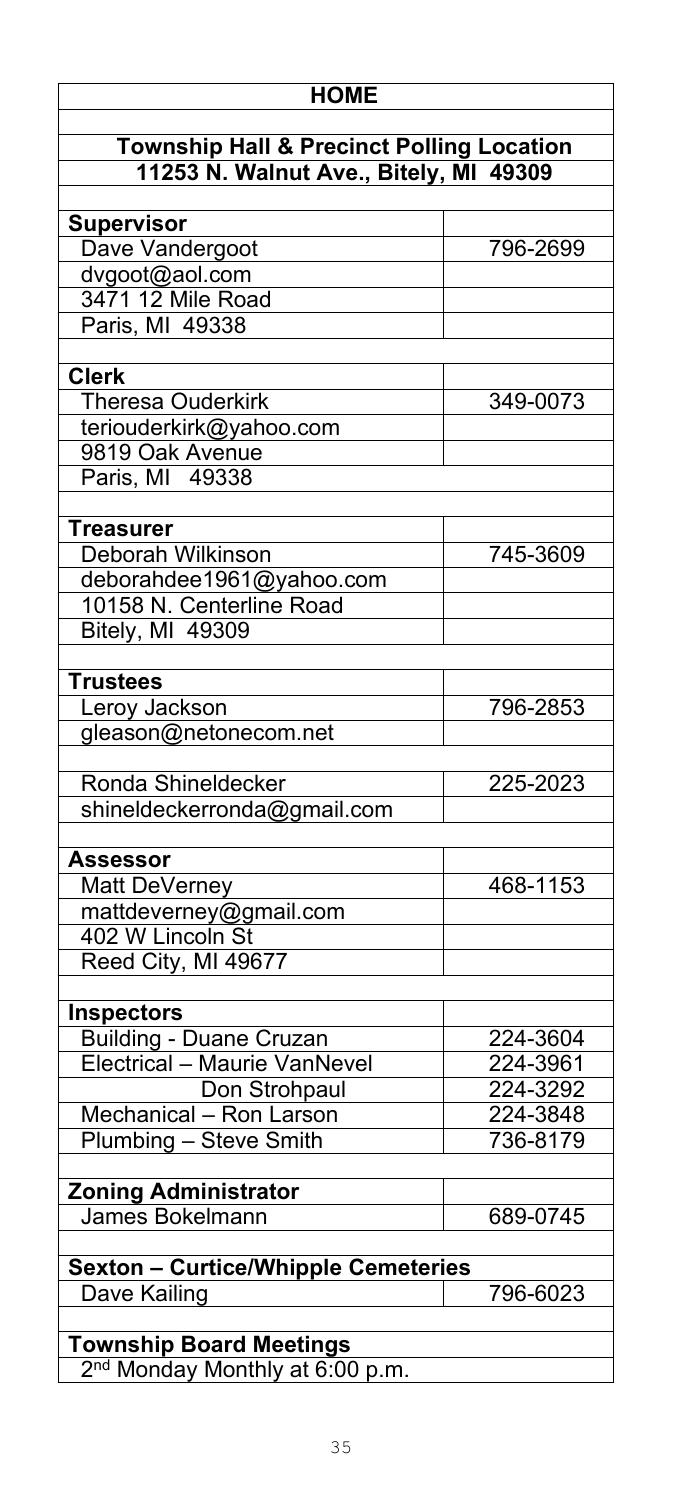| <b>LILLEY</b>                                                                         |  |
|---------------------------------------------------------------------------------------|--|
| <b>Township Hall &amp; Precinct Polling Location</b><br><b>Multi-Purpose Building</b> |  |
| 10767 N. Prospect Ave., Bitely, MI 49309                                              |  |
|                                                                                       |  |
| 345-6970                                                                              |  |
|                                                                                       |  |
|                                                                                       |  |
|                                                                                       |  |
|                                                                                       |  |
|                                                                                       |  |
| 745-4095                                                                              |  |
| 345-6381                                                                              |  |
|                                                                                       |  |
|                                                                                       |  |
| 345-6381                                                                              |  |
|                                                                                       |  |
| 745-4233                                                                              |  |
| 745-3226                                                                              |  |
|                                                                                       |  |
|                                                                                       |  |
| 745-4233                                                                              |  |
|                                                                                       |  |
|                                                                                       |  |
| 616-690-2656                                                                          |  |
|                                                                                       |  |
|                                                                                       |  |
| 745-3375                                                                              |  |
|                                                                                       |  |
|                                                                                       |  |
| 233-0227                                                                              |  |
|                                                                                       |  |
|                                                                                       |  |
| 224-3604                                                                              |  |
| 898-2356                                                                              |  |
| 730-6776                                                                              |  |
| 730-6776                                                                              |  |
|                                                                                       |  |
|                                                                                       |  |
| 250-9750                                                                              |  |
|                                                                                       |  |
| 250-1815                                                                              |  |
|                                                                                       |  |
|                                                                                       |  |
|                                                                                       |  |
|                                                                                       |  |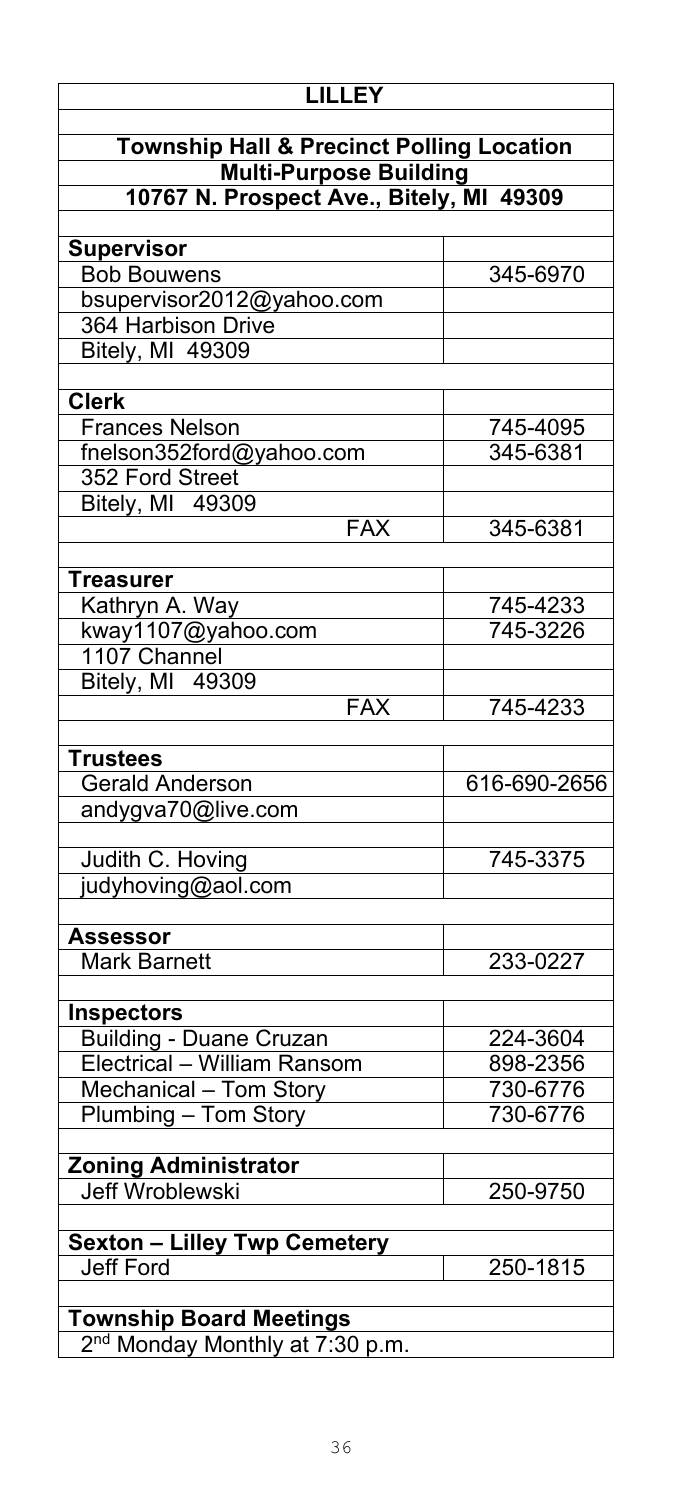### **LINCOLN**

### **Township Hall & Precinct Polling Location 1988 N. Wisner Ave., White Cloud, MI 49349**

| <b>Supervisor</b>                                                   |          |
|---------------------------------------------------------------------|----------|
| <b>Robin Rodarmer</b>                                               | 245-8447 |
| lincolntownshipsupervisor@gmail.com                                 |          |
| 2536 N. Eastern Avenue                                              |          |
| White Cloud, MI 49349                                               |          |
|                                                                     |          |
| <b>Clerk</b>                                                        |          |
| Sharon L. Noggle                                                    | 689-2024 |
| 2776 N. Baldwin Avenue                                              |          |
| White Cloud, MI 49349                                               |          |
|                                                                     |          |
| <b>Treasurer</b>                                                    |          |
| <b>Amy Stockwell</b>                                                | 689-1984 |
| lincolntwptreasurer@gmail.com                                       |          |
| 331 W. 1 Mile Road                                                  |          |
| White Cloud, MI 49349                                               |          |
|                                                                     |          |
| <b>Trustees</b>                                                     |          |
| <b>Josh Frantz</b>                                                  | 250-7603 |
| Roger L. Ungrey                                                     | 349-3356 |
|                                                                     |          |
| Assessor                                                            |          |
| Vacant)                                                             |          |
|                                                                     |          |
| Inspectors:                                                         |          |
| <b>Building - Duane Cruzan</b>                                      | 224-3604 |
| Electrical - Maurie VanNevel                                        | 224-3961 |
| Don Strohpaul                                                       | 224-3292 |
| Mechanical - Ron Larson                                             | 224-3848 |
| Plumbing - Steve Smith                                              | 736-8179 |
|                                                                     |          |
| <b>Zoning Administrator</b>                                         |          |
| <b>Milan Nerad</b>                                                  | 287-7172 |
|                                                                     |          |
| <b>Sexton - Lincoln Twp Cemetery</b>                                |          |
| <b>Annie Trapp</b>                                                  | 301-3360 |
|                                                                     |          |
|                                                                     |          |
|                                                                     |          |
| <b>Township Board Meetings</b><br>3rd Thursday Monthly at 7:00 p.m. |          |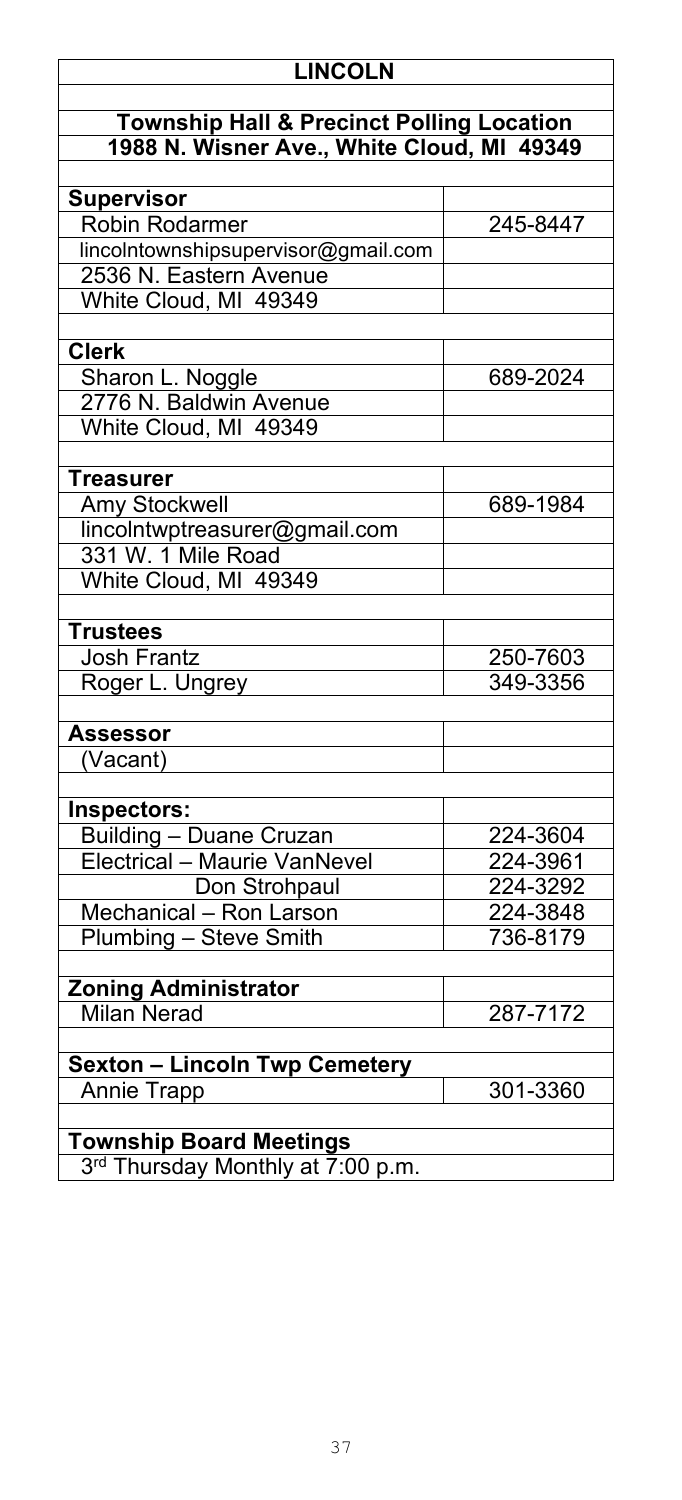| <b>MERRILL</b>                                       |              |
|------------------------------------------------------|--------------|
|                                                      |              |
| <b>Township Hall &amp; Precinct Polling Location</b> |              |
| 1585 W. 11 Mile Rd., Bitely, MI 49309                |              |
| <b>Supervisor</b>                                    |              |
| <b>Tom Wendstrom</b>                                 | 269-760-2358 |
| supervisor@merrilltownship.com                       |              |
| 1585 W. 11 Mile Road                                 |              |
| <b>Bitely, MI 49309</b>                              |              |
|                                                      |              |
| <b>Clerk</b>                                         |              |
| <b>Tabatha Glezman</b>                               | 517-304-1885 |
| clerk@merrilltownship.com                            |              |
| 1585 W. 11 Mile Road                                 |              |
| <b>Bitely, MI 49309</b>                              |              |
|                                                      |              |
| <b>Treasurer</b>                                     |              |
| Debra Fisher                                         | 519-4202     |
| treasurer@merrilltownship.com                        |              |
| 1585 W. 11 Mile Road                                 |              |
| Bitely, MI 49309                                     |              |
|                                                      |              |
| <b>Trustees</b>                                      | 629-9317     |
| Peter A. Morgan<br>1585 W. 11 Mile Road              |              |
| <b>Bitely, MI 49309</b>                              |              |
|                                                      |              |
| Harold F. Yancey, Sr.                                | 335-0215     |
| 1585 W. 11 Mile Road                                 |              |
| <b>Bitely, MI 49309</b>                              |              |
|                                                      |              |
| Assessor                                             |              |
| Mark Barnett                                         | 233-5485     |
|                                                      |              |
| <b>Inspector</b>                                     |              |
| <b>Building - Duane Cruzan</b>                       | 224-3604     |
| Electrical - Maurie VanNevel                         | 224-3961     |
| Don Strohpaul                                        | 224-3292     |
| Mechanical - Ron Larson                              | 224-3848     |
| Plumbing - Steve Smith                               | 736-8179     |
|                                                      |              |
| <b>Zoning Administrator</b>                          |              |
| <b>Dale Gibbs</b>                                    | 225-6383     |
| <b>Sexton - Merrill Twp/Hiller Cemeteries</b>        |              |
| David Kailing                                        | 796-6023     |
|                                                      |              |
| <b>Township Board Meetings</b>                       |              |
| March 21, June 20, September 19, December 19 at      |              |
| 7:00 p.m.                                            |              |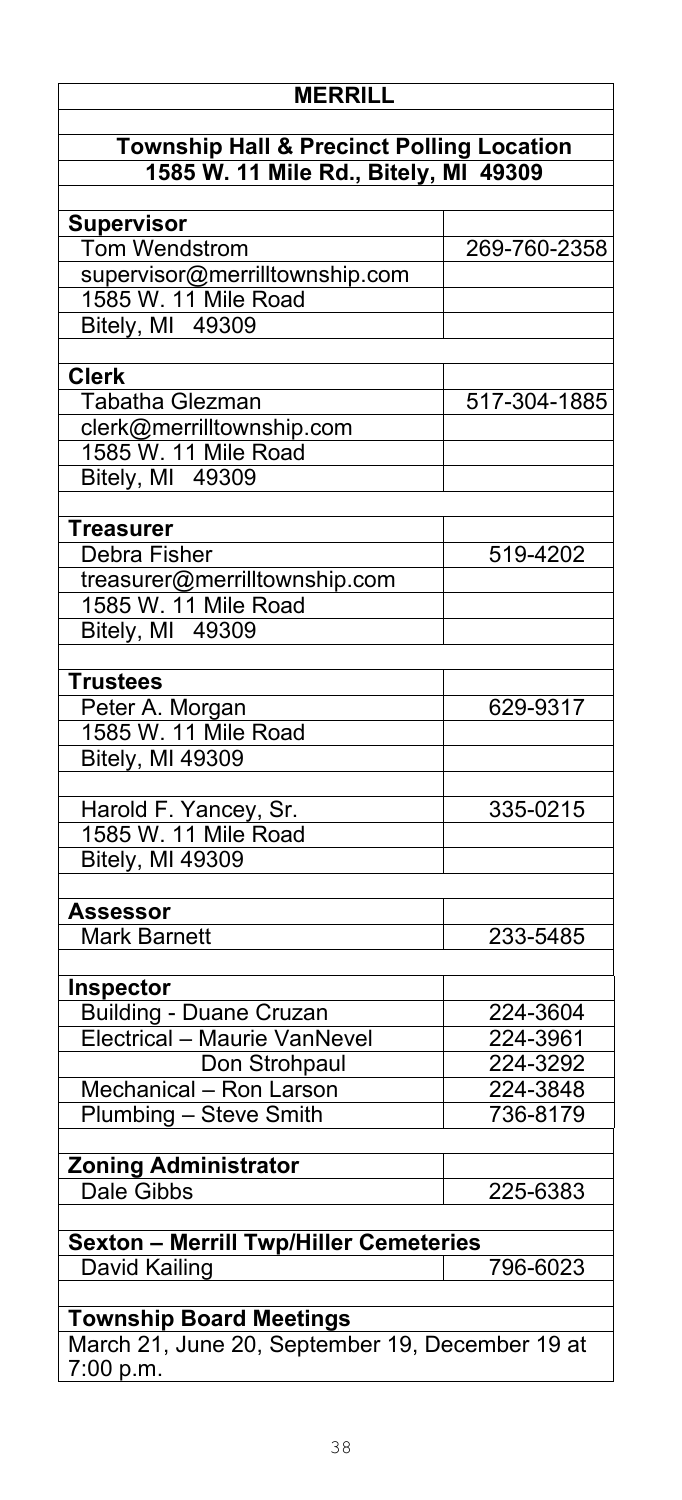### **MONROE (Telephone: 689-6958) (Fax: 689-6958) www.monroemitwp.com**

### **Township Hall & Precinct Polling Location 4141 E. Fillmore St., White Cloud, MI 49349**

| <b>Supervisor</b>                             |          |
|-----------------------------------------------|----------|
| <b>Michelle Marie Mills</b>                   | 250-9744 |
| monroetownshipsupervisor@outlook.com          |          |
| 6292 N. Oak Avenue                            |          |
| White Cloud, MI 49349                         |          |
|                                               |          |
| <b>Clerk</b>                                  |          |
| <b>Nancy Stone</b>                            | 580-9372 |
| monroe township@yahoo.com                     |          |
| 6660 N. Oak Avenue                            |          |
| White Cloud, MI 49349                         |          |
|                                               |          |
| <b>Treasurer</b>                              |          |
| <b>Stephen Jones</b>                          | 580-1171 |
| monroe_township@yahoo.com                     |          |
| 6660 N. Oak Avenue                            |          |
| White Cloud, MI 49349                         |          |
|                                               |          |
| <b>Trustees</b>                               |          |
| <b>Christine Trowbridge</b>                   | 736-5984 |
|                                               |          |
| <b>Gretchen Ochs</b>                          | 250-3212 |
| gmeeuwen@gmail.com                            |          |
|                                               |          |
| <b>Assessor</b>                               |          |
| <b>Matt Deverney</b>                          | 468-1153 |
|                                               |          |
| Inspector                                     |          |
| <b>Building - Duane Cruzan</b>                | 224-3604 |
| Electrical - Maurie VanNevel                  | 224-3961 |
| Don Strohpaul                                 | 224-3292 |
| Mechanical - Ron Larson                       | 224-3848 |
| Plumbing - Steve Smith                        | 736-8179 |
|                                               |          |
| <b>Zoning Administrator</b>                   |          |
| Jim Bokelmann                                 | 689-0745 |
|                                               |          |
| <b>Sexton - Woodville Cemetery</b>            |          |
| Dave Kailing                                  | 796-6023 |
|                                               |          |
| <b>Township Board Meetings</b>                |          |
| 2 <sup>nd</sup> Thursday Monthly at 7:00 p.m. |          |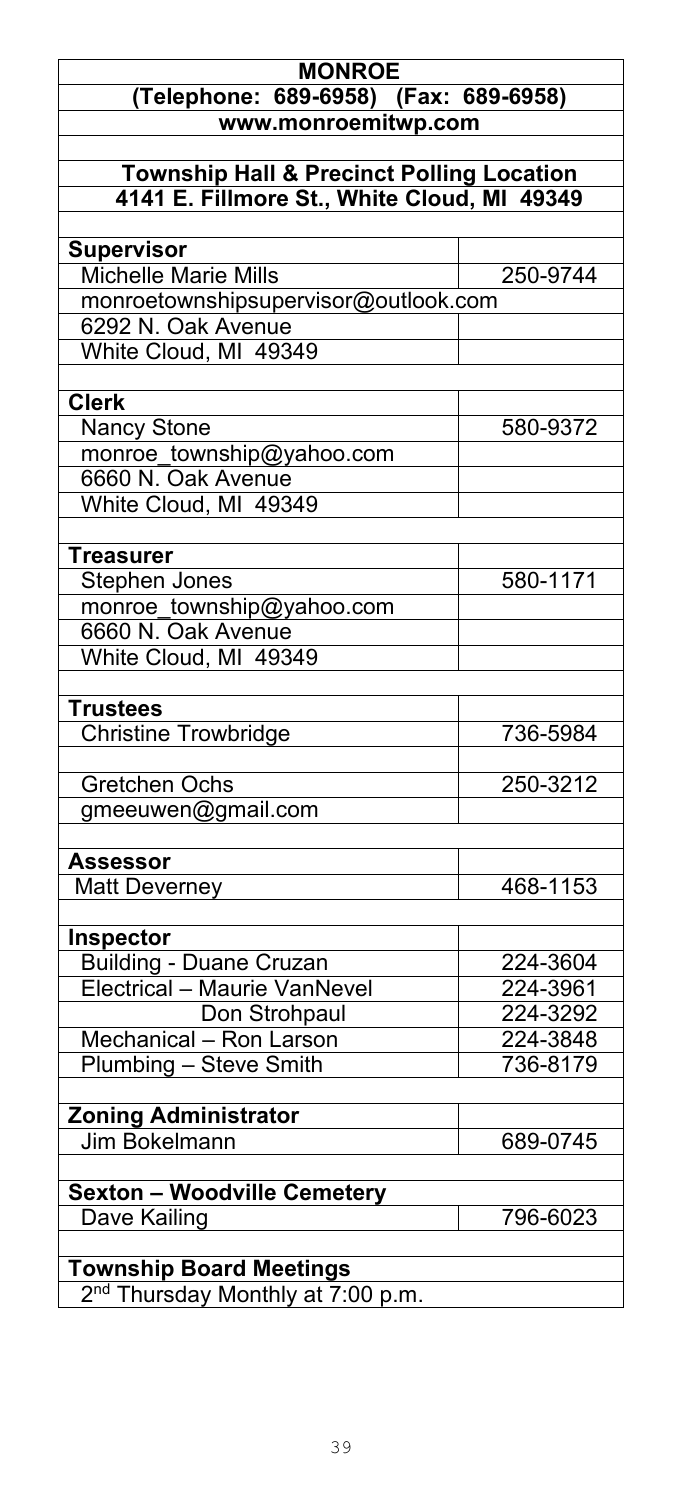### **NORWICH www.norwichtwp.org Township Hall & Precinct Polling Location 7213 N. Cypress Ave., Big Rapids, MI 49307 Supervisor** Tim Boerma 592-1460 timleeb@hotmail.com 9197 E. 7 Mile Big Rapids, MI 49307 **Clerk** Angela Barnes 196-3919 annie1992@yahoo.com 6952 Hungerford Lake Drive Big Rapids, MI 49307 **Treasurer** Phyllis Carlson 796-2107 plcecarlson@gmail.com 6858 E. 8 Mile Road Big Rapids, MI 49307 **Trustees** Dan Wanink 287-8080 waninkd@ferris.edu Jennifer Kailing 349-1033 jakailing5@aol.com **Assessor** Stephanie Rockey | 616-690-2236 norwichtwpassessor@outlook.com **Inspector** Building - Duane Cruzan<br>Electrical – Maurie VanNevel 224-3961 Electrical – Maurie VanNevel 224-3961<br>Don Strohpaul 224-3292 **Don Strohpaul 224-3292**<br>- Ron Larson 224-3848 Mechanical – Ron Larson (b. 1924-2848)<br>Plumbing – Steve Smith (b. 1936-8179) **Plumbing – Steve Smith Zoning Administrator** 616-403-6900 nickvawter@gmail.com **Sexton – Hungerford Cemetery** Mark Wentland 1 598-4871 **Township Board Meetings**

2<sup>nd</sup> Wednesday Monthly at 7:00 p.m.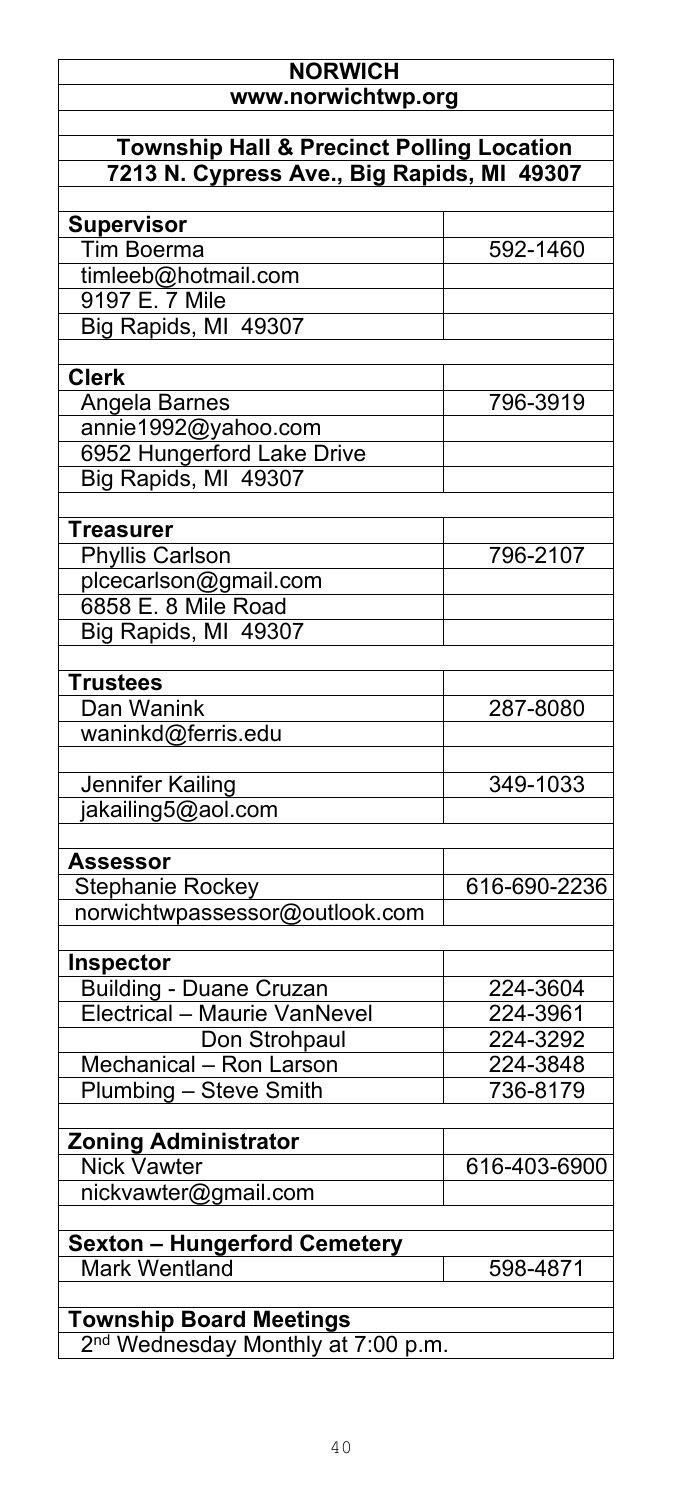| **SHERIDAN**<br><b>**Charter Township - 1986**</b><br>(Telephone: 924-2566) (Fax: 924-8734) |          |
|---------------------------------------------------------------------------------------------|----------|
| www.sheridanchartertownship.com                                                             |          |
| <b>Township Hall &amp; Precinct Polling Location</b>                                        |          |
| 6360 S. Township Pkwy., Fremont, MI 49412                                                   |          |
|                                                                                             |          |
| <b>Township Mailing Address</b>                                                             |          |
| P. O. Box 53, Fremont, MI 49412                                                             |          |
|                                                                                             |          |
| <b>Supervisor</b>                                                                           |          |
| Peter Lance                                                                                 | 924-2566 |
| sctsupza@gmail.com                                                                          | Ext. 101 |
| P.O. Box 53                                                                                 | 225-5592 |
| Fremont, MI 49412                                                                           |          |
|                                                                                             |          |
| <b>Clerk</b>                                                                                |          |
| Margaret V. Kolk                                                                            | 924-2566 |
| sheridanctrtnp@gmail.com                                                                    | Ext. 100 |
| P. O. Box 53                                                                                |          |
| Fremont, MI 49412                                                                           |          |
|                                                                                             |          |
| <b>Treasurer</b>                                                                            |          |
| <b>Marian Oosterhouse</b>                                                                   | 924-2566 |
| moosterhourse@comcast.net                                                                   | Ext. 103 |
| P.O. Box 53                                                                                 |          |
| Fremont, MI 49412                                                                           |          |
|                                                                                             |          |
| <b>Trustees</b>                                                                             |          |
| <b>Chris Makin</b>                                                                          | 924-9881 |
| <b>Richard Russell</b>                                                                      | 924-2787 |
|                                                                                             | 924-3688 |
| Gary C. Watkins                                                                             |          |
| Jesse Wolfsen                                                                               | 924-3624 |
|                                                                                             |          |
| Assessor                                                                                    |          |
| Annette S. Messenger                                                                        | 924-2566 |
| stwpassessor@gmail.com                                                                      | Ext. 102 |
|                                                                                             | 670-7426 |
|                                                                                             |          |
| Inspectors:                                                                                 |          |
| <b>Building - Duane Cruzan</b>                                                              | 224-3960 |
| Electrical - Maurie VanNevel                                                                | 224-3961 |
| Don Strohpaul                                                                               | 224-3292 |
| Mechanical - Ron Larson                                                                     | 224-3848 |
| Plumbing - Steve Smith                                                                      | 736-8179 |
|                                                                                             |          |
| <b>Zoning Administrator</b>                                                                 |          |
| Peter L. Lance                                                                              | 924-2566 |
|                                                                                             |          |
| <b>Township Board Meetings</b>                                                              |          |
| 3rd Tuesday Monthly at 7:00 p.m.                                                            |          |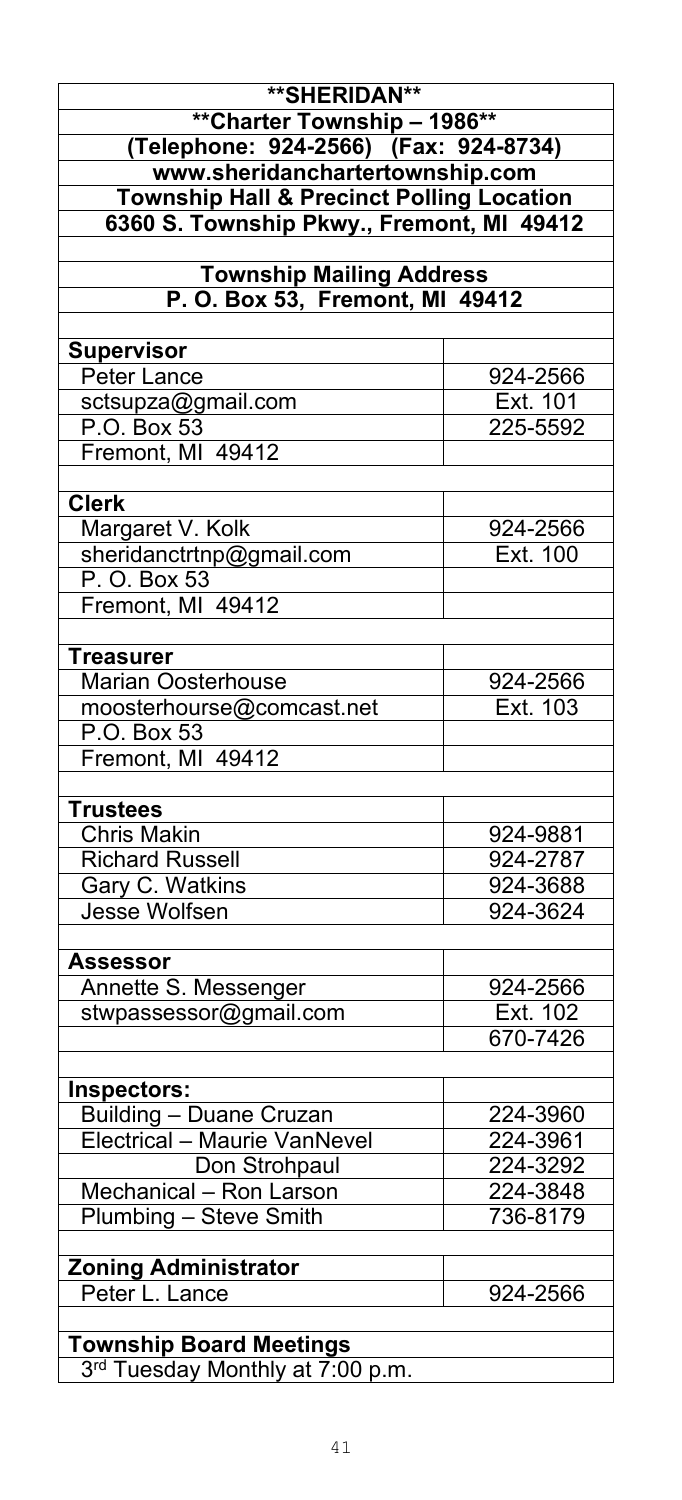| <b>SHERMAN</b>                                       |              |
|------------------------------------------------------|--------------|
| (Telephone: 924-7164) (Fax: 924-7154)                |              |
| <b>Township Hall &amp; Precinct Polling Location</b> |              |
| 2168 S. Wisner Ave., Fremont, MI 49412               |              |
|                                                      |              |
| <b>Supervisor</b>                                    |              |
| Ken Smalligan                                        | 924-7164     |
| shermansupervisor@gmail.com                          | Ext. 104     |
| 4450 S Sherman                                       |              |
| Fremont, MI 49412                                    |              |
| <b>Clerk</b>                                         |              |
| Jamie Kukal                                          | 924-7164     |
| shermantownclerk@gmail.com                           | Ext. 102     |
| 2168 S Wisner                                        |              |
| Fremont, MI 49412                                    |              |
| <b>Treasurer</b>                                     |              |
| Karen R. Berens                                      | 924-5205     |
| shermantownshiptreasurer@gmail.com                   |              |
| 3494 W. 28 <sup>th</sup> Street                      |              |
| Fremont, MI 49412                                    |              |
|                                                      |              |
| <b>Trustees</b>                                      |              |
| Doug Berens                                          | 924-2061     |
| shermantownshiptrustee1@gmail.com                    |              |
| <b>Stan Stroven</b>                                  | 924-3168     |
| Stan1500@triton.net                                  |              |
|                                                      |              |
| <b>Assessor</b>                                      |              |
| <b>Brian Story</b>                                   | 924-7164     |
| shermantownshipassessor@gmail.com                    | Ext. 103     |
| Inspectors:                                          |              |
| <b>Building - Gary Smalligan</b>                     | 519-4580     |
| Electrical - Maurie VanNevel                         | 224-3961     |
| Don Strohpaul                                        | 224-3292     |
| Mechanical - Ron Larson                              | 224-3848     |
| Plumbing - Steve Smith                               | 736-8179     |
|                                                      |              |
| <b>Zoning Administrator</b>                          |              |
| <b>Chad Kukal</b>                                    | 924-7164     |
| shermanzoning@hotmail.com                            | Ext. 106     |
| <b>Sexton - Sherman Twp Cemetery</b>                 |              |
| Vonda Tollefso                                       | 616-916-4958 |
|                                                      |              |
| <b>Township Board Meetings</b>                       |              |
| 1 <sup>st</sup> Monday Monthly at 7:00 p.m.          |              |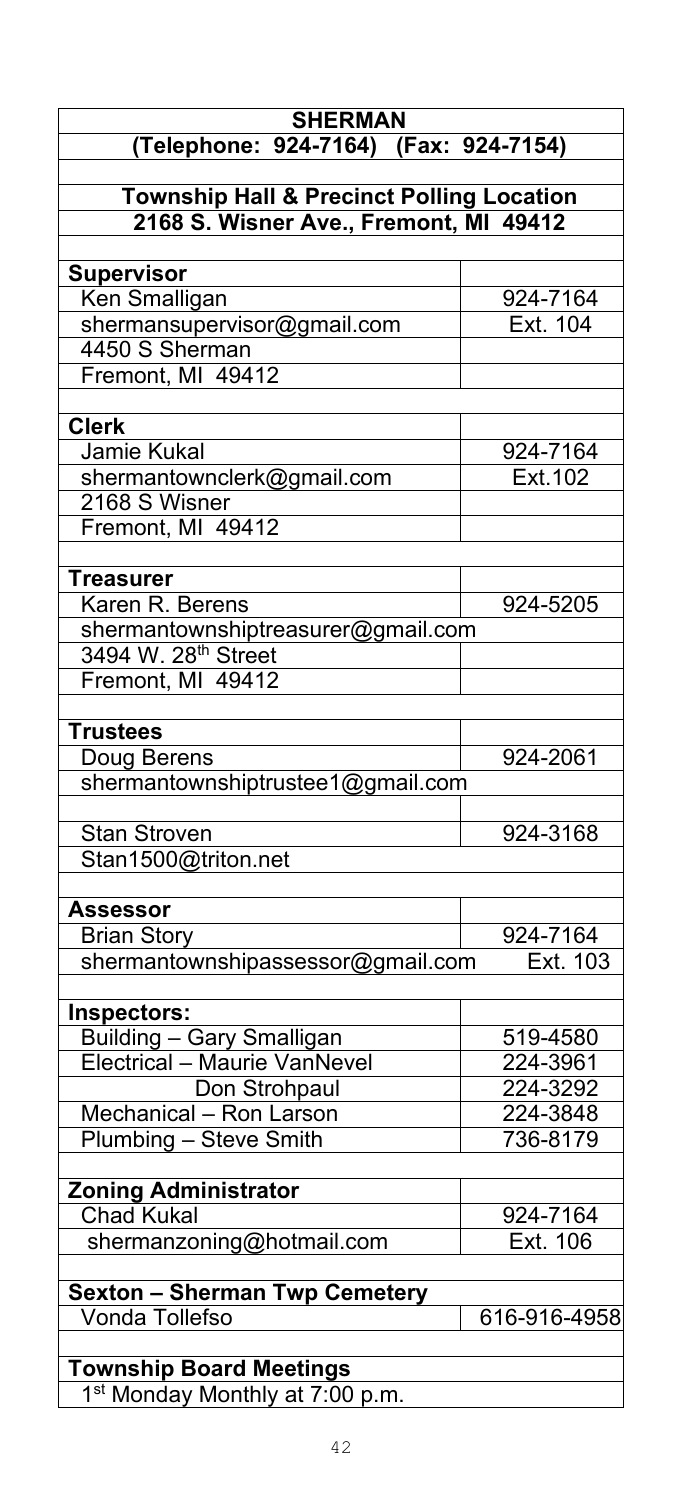| <b>TROY</b>                                          |              |
|------------------------------------------------------|--------------|
| (Telephone: 873-9000)                                |              |
| <b>Township Hall &amp; Precinct Polling Location</b> |              |
| 10350 N. Dickinson Ave., Walkerville, MI 49459       |              |
| <b>Supervisor</b>                                    |              |
| Janice Vest                                          | 721-5452     |
| <u>remisgram@gmail.com</u>                           |              |
| 10345 N. Dickinson Avenue                            |              |
| Walkerville, MI 49459                                |              |
| <b>Clerk</b>                                         |              |
| Kimberly Hill                                        | 873-4479     |
| kimjimhill@gmail.com                                 |              |
| 9653 N. Comstock Avenue                              |              |
| Bitely, MI 49309                                     |              |
| <b>Treasurer</b>                                     |              |
| <b>Stephanie Hawley</b>                              | 616-299-0842 |
| troytwptreasurer@gmail.com                           |              |
| 12690 Maple Island Dr.                               |              |
| Bitely, MI 49309                                     |              |
|                                                      |              |
| <b>Trustees</b>                                      |              |
| <b>Onalee McMiller</b>                               | 873-0356     |
| <b>Erica Quick</b>                                   | 873-2947     |
| <b>Assessor</b>                                      |              |
| <b>Casey Guthrie</b>                                 | 350-9123     |
| Guthrie8551@gmail.com                                |              |
|                                                      |              |
| Inspectors:<br><b>Building - Duane Cruzan</b>        | 224-3604     |
| <b>Electrical - Maurie VanNevel</b>                  | 224-3961     |
| Don Strohpaul                                        | 224-3292     |
| Mechanical - Ron Larson                              | 224-3848     |
| Plumbing - Steve Smith                               | 736-8179     |
|                                                      |              |
| <b>Zoning Administrator</b>                          |              |
| <b>Janice Vest</b>                                   | 721-5452     |
| <b>Sexton - Troy Twp Cemetery</b>                    |              |
| George Vest                                          | 721-5741     |
| <b>Township Board Meetings</b>                       |              |
| 1 <sup>st</sup> Monday Monthly at 5:00 p.m.          |              |
|                                                      |              |

1<sup>st</sup> Monday Monthly at 5:00 p.m.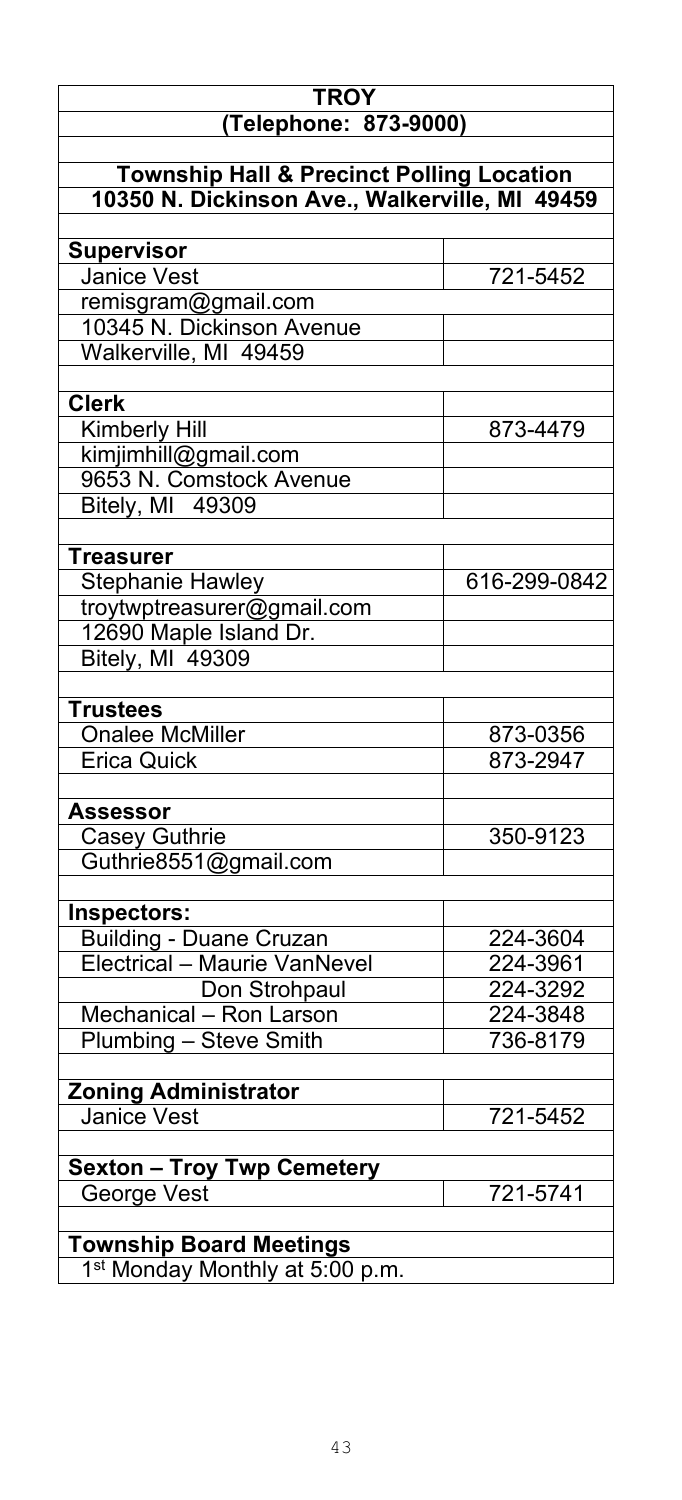| <b>WILCOX</b>                                                           |          |
|-------------------------------------------------------------------------|----------|
| (Telephone: 689-1825)                                                   |          |
|                                                                         |          |
| <b>Township Hall &amp; Precinct Polling Location</b>                    |          |
| 1795 N. Evergreen Dr., White Cloud, MI 49349                            |          |
|                                                                         |          |
| <b>Township Mailing Address</b><br>P. O. Box 728, White Cloud, MI 49349 |          |
|                                                                         |          |
| <b>Supervisor</b>                                                       |          |
| Paul Schroeder                                                          | 689-2073 |
| P.O. Box 728                                                            |          |
| White Cloud, MI 49349                                                   |          |
|                                                                         |          |
| <b>Clerk</b>                                                            |          |
| Teressa Hamilton                                                        | 689-6389 |
| P.O. Box 728                                                            |          |
| White Cloud, MI 49349                                                   |          |
|                                                                         |          |
| <b>Treasurer</b>                                                        |          |
| Melissa Jonaitis                                                        | 335-6832 |
| wilcoxtownshiptreasurer2020@gmail.com                                   |          |
| <b>PO Box 1001</b>                                                      |          |
| White Cloud, MI 49349                                                   |          |
|                                                                         |          |
| <b>Trustees</b>                                                         |          |
| <b>Ronald Fowler</b>                                                    | 414-4353 |
| Laurel Sytsma                                                           | 679-8127 |
|                                                                         |          |
| Assessor<br>Jeanne LaVallee                                             | 796-7807 |
|                                                                         |          |
| Inspectors:                                                             |          |
| <b>Building - Duane Cruzan</b>                                          | 224-3604 |
| Electrical - Maurie VanNevel                                            | 224-3961 |
| Don Strohpaul                                                           | 224-3292 |
| Mechanical - Ron Larson                                                 | 224-3848 |
| Plumbing - Steve Smith                                                  | 736-8179 |
|                                                                         |          |
| <b>Zoning Administrator</b>                                             |          |
| (Vacant)                                                                |          |
|                                                                         |          |
| <b>Township Board Meetings</b>                                          |          |
| 4 <sup>th</sup> Thursday Monthly at 6:00 p.m.                           |          |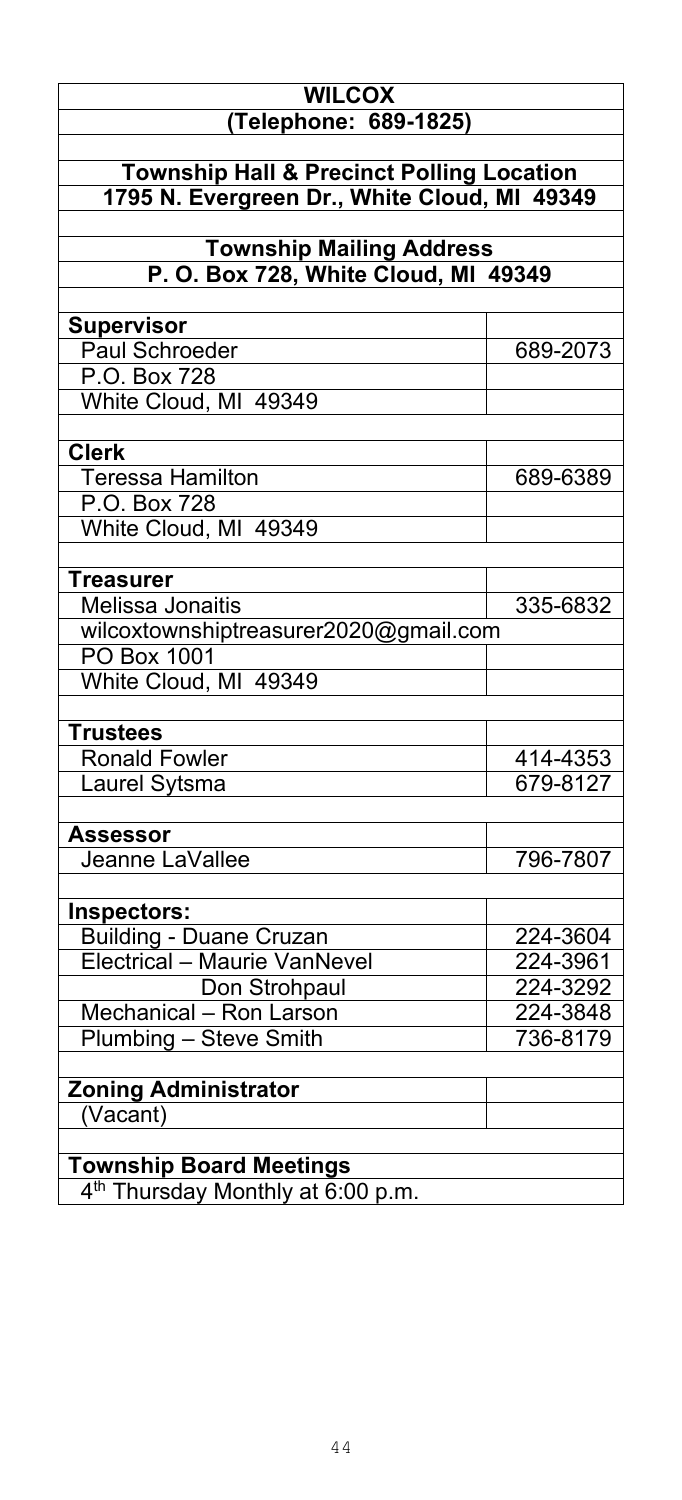|                                                     | <b>FREMONT CITY OFFICERS</b> |  |
|-----------------------------------------------------|------------------------------|--|
| (Telephone: 924-2101) (Fax: 924-2888)               |                              |  |
| https://fremontmi.gov                               |                              |  |
|                                                     |                              |  |
| <b>City Offices &amp; Precinct Polling Location</b> |                              |  |
| 101 E. Main Street, Fremont, MI 49412               |                              |  |
| <b>Precinct #1 (N of Main Street)</b>               |                              |  |
| <b>Precinct #2 (S of Main Street)</b>               |                              |  |
| <b>Mayor - Term Expiring November 2022</b>          |                              |  |
| James M. Rynberg                                    | 924-6345                     |  |
| <b>Council - Terms Expiring November 2022</b>       |                              |  |
| Mike Carpenter                                      | 924-6061                     |  |
| <b>Steven Heiss</b>                                 | 225-5723                     |  |
| <b>Council - Terms Expiring November 2024</b>       |                              |  |
| <b>Bob Johnson</b>                                  | 519-1042                     |  |
| Sandra A. Siegel                                    | 924-6839                     |  |
|                                                     |                              |  |
| <b>City Manager/Finance Director</b>                |                              |  |
| <b>Todd Blake</b>                                   | 924-2101                     |  |
| <b>Clerk</b>                                        |                              |  |
| <b>Vicci TerVeer</b>                                | 924-2101                     |  |
| <b>Treasurer</b>                                    |                              |  |
| Joyce Winchel                                       | 924-2101                     |  |
| <b>Chief of Police</b>                              |                              |  |
| <b>Timothy Rodwell</b>                              | 924-2100                     |  |
| <b>Fire Chief</b>                                   |                              |  |
| <b>Brian Hettinger</b>                              | 924-2103                     |  |
| <b>Attorney</b>                                     |                              |  |
| <b>Mark Miller</b>                                  | 924-2224                     |  |
| <b>Assessor</b>                                     |                              |  |
| County of Newaygo                                   | 689-7242                     |  |
| <b>Public Works Superintendent</b>                  |                              |  |
| <b>Brian Hettinger</b>                              | 924-2101                     |  |
| <b>Community Development</b>                        |                              |  |
| Andy Harrington                                     | 924-2101                     |  |
| Inspectors:                                         |                              |  |
| <b>Building - Duane Cruzan</b>                      | 224-3604                     |  |
| Electrical - Maurie VanNevel                        | 224-3961                     |  |
| Don Strohpaul                                       | 224-3292                     |  |
| Mechanical - Ron Larson                             | 224-3848                     |  |
| Plumbing - Steve Smith                              | 736-8179                     |  |
| <b>Planning/Zoning Officer</b>                      |                              |  |
| <b>Andy Harrington</b>                              | 924-2101                     |  |
| <b>Sexton - Fremont City Cemetery (office)</b>      |                              |  |
| <b>Rick VanBoven</b>                                | 924-2330                     |  |
|                                                     |                              |  |
| <b>Board of Review:</b>                             |                              |  |
| Don Farmer                                          | 11/30/2025                   |  |
|                                                     |                              |  |
| 11/30/2023<br><b>Roger Tuuk</b>                     |                              |  |
| <b>Nancy Rottier</b>                                | 11/30/2027                   |  |
| <b>City Council Meetings</b>                        |                              |  |
| 1st & 3rd Mondays Monthly at 7:00 p.m.              |                              |  |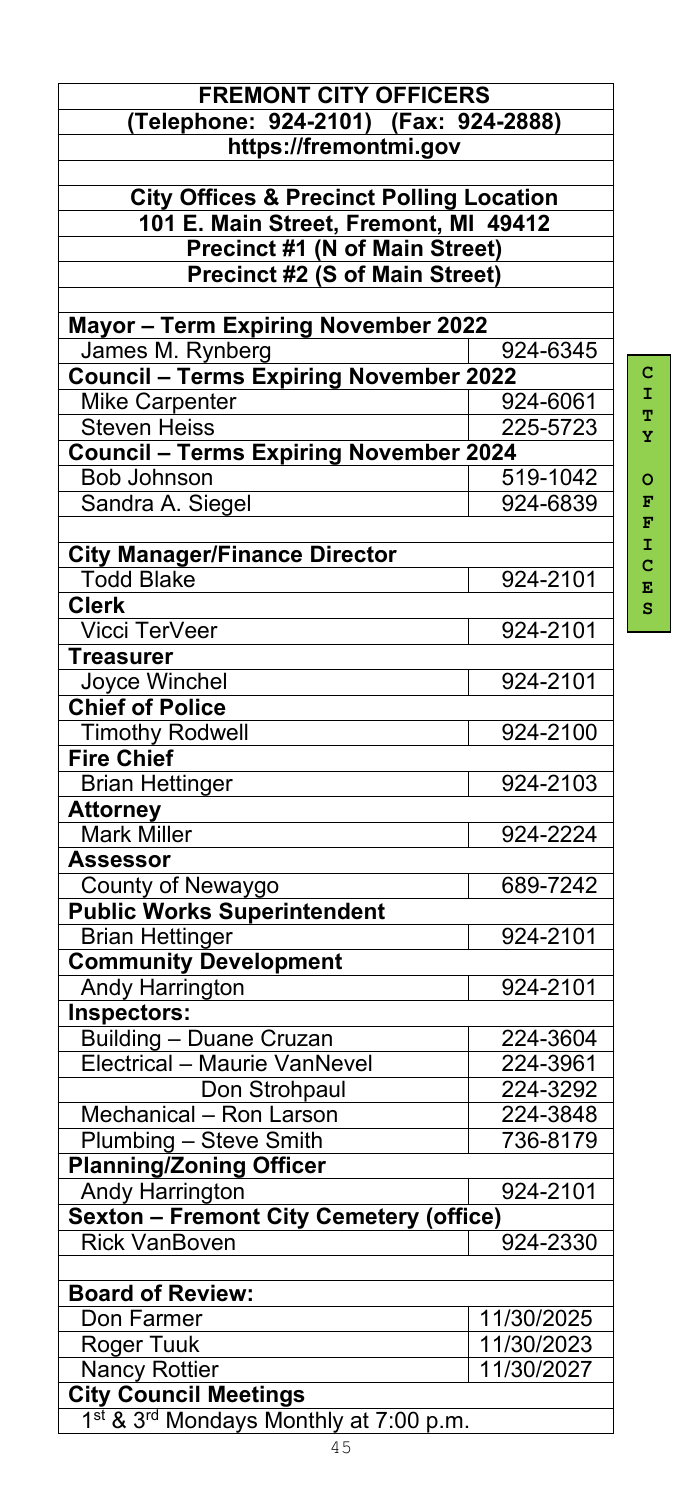### **GRANT CITY OFFICERS (Telephone: 834-7904) (Fax: 834-5984) http://cityofgrantmi.com/**

**City Offices & Precinct Polling Location 280 S. Maple Street, Grant, MI 49327**

> **City Mailing Address P. O. Box 435, Grant, MI 49327**

| <b>Mayor - Term Expiring November 2023</b>    |              |
|-----------------------------------------------|--------------|
| Julie Hallman                                 | 730-3806     |
| <b>Council - Terms Expiring November 2025</b> |              |
| <b>Anne Pickard</b>                           | 834-7384     |
| <b>Gabriel Sanchez</b>                        | 414-1436     |
| <b>Katie Arens</b>                            | 519-2653     |
| <b>Council - Terms Expiring November 2023</b> |              |
| <b>Mark Dietz</b>                             | 616-250-1614 |
| <b>Kate Block</b>                             | 616-550-1553 |
| <b>Brent Raterink</b>                         |              |
|                                               |              |
| <b>City Manager/Interim Clerk</b>             |              |
| Kasey Jernberg                                | 834-7904     |
| <b>Treasurer</b>                              |              |
| Sara Bronson                                  | 834-7904     |
| <b>Chief of Police</b>                        |              |
| <b>Brad Wade</b>                              | 834-7212     |
| <b>Fire Chief</b>                             |              |
| Dean Bouwkamp                                 | 245-5732     |
| <b>Assessor</b>                               |              |
| County of Newaygo                             | 689-7244     |
| Inspectors:                                   |              |
| <b>Building - Duane Cruzan</b>                | 224-3604     |
| Electrical - Maurie VanNevel                  | 224-3961     |
| Don Strohpaul                                 | 224-3292     |
| Mechanical - Ron Larson                       | 224-3848     |
| Plumbing - Steve Smith                        | 736-8179     |
|                                               |              |
| <b>Board of Review:</b>                       |              |
| <b>Fred Finkbeiner</b>                        |              |
| <b>Holly Paulsen</b>                          |              |
| <b>Janet Gilmore</b>                          |              |
|                                               |              |
| <b>City Council Meetings</b>                  |              |

3<sup>rd</sup> Monday Monthly at 7:00 p.m.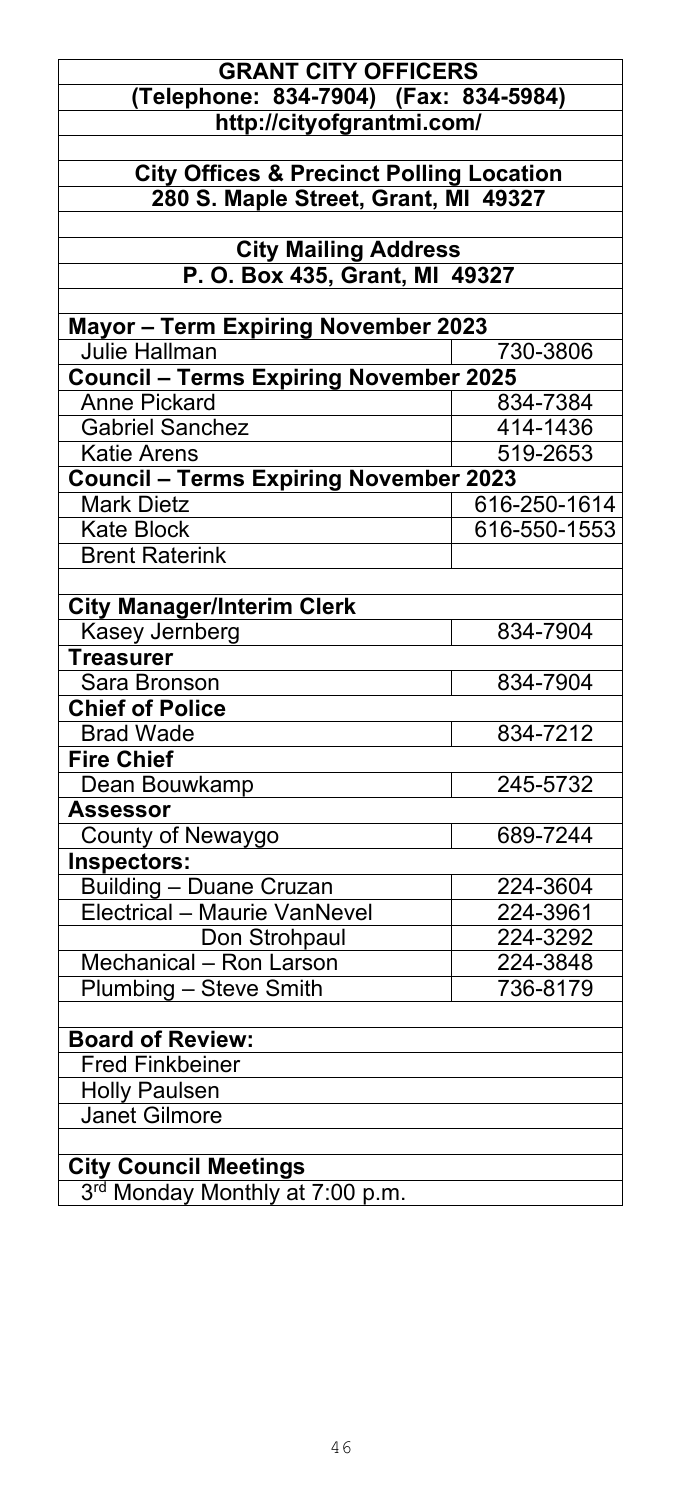| <b>NEWAYGO CITY OFFICERS</b>                        |              |
|-----------------------------------------------------|--------------|
| (Telephone: 652-1657) (Fax: 652-1650)               |              |
| https://www.newaygocity.org                         |              |
|                                                     |              |
| <b>City Offices &amp; Precinct Polling Location</b> |              |
| 28 N. State Road, Newaygo, MI 49337                 |              |
| P. O. Box 308, Newaygo, MI 49337                    |              |
|                                                     |              |
| Mayor - Term Expiring December 31, 2022             |              |
| <b>Ed Fedell</b>                                    | 652-1657     |
| mayor@newaygocity.org                               |              |
| Council - Terms Expiring December 31, 2022          |              |
| Roger Ederer                                        | 282-5956     |
| Jim Engemann                                        | 616-634-9336 |
| Eric Johnson                                        | 652-2802     |
| <b>Council - Terms Expiring December 31, 2024</b>   |              |
| Lee Black                                           |              |
|                                                     | 652-1765     |
| Katie Walerczyk                                     | 652-4913     |
| <b>Erin Burns</b>                                   | 629-6883     |
|                                                     |              |
| <b>City Manager</b>                                 |              |
| Jon Schneider                                       | 652-1657     |
| jons@newaygocity.org                                |              |
| Cler <sub>K</sub>                                   |              |
| Kim Goodin                                          | 652-1657     |
| kgoodin@newaygocity.org                             |              |
| <b>Treasurer</b>                                    |              |
| <b>Kim Biegalle</b>                                 | 652-1657     |
| kbiegalle@newaygocity.org                           |              |
| <b>Chief of Police</b>                              |              |
| Georgia Andres                                      | 652-1655     |
| gandres@newaygocity.org                             |              |
| <b>Fire Chief</b>                                   |              |
| <b>Travis Kroll</b>                                 | 652-7788     |
| tkroll@newaygofire.com                              |              |
| <b>Attorney</b>                                     |              |
| <b>Cliff Bloom</b>                                  | 616-965-9342 |
| Assessor                                            |              |
| Dan Kirwin                                          | 652-1657     |
| dkirwin@newaygocity.org                             |              |
| Inspectors:                                         |              |
| <b>Building - Duane Cruzan</b>                      | 224-3604     |
| <b>Electrical - Maurie VanNevel</b>                 | 224-3961     |
| Don Strohpaul                                       | 224-3292     |
| Mechanical - Ron Larson                             | 224-3848     |
| <b>Plumbing - Steve Smith</b>                       | 736-8179     |
| <b>Zoning Administrator</b>                         |              |
| Jon Schneider                                       | 652-1657     |
| jons@newaygocity.org                                |              |
| <b>Board of Review:</b>                             |              |
| <b>Art Westcott</b>                                 |              |
| Wayne Fetterley                                     |              |
| <b>Ed Fedell</b>                                    |              |
| <b>City Council Meetings</b>                        |              |
| 2 <sup>nd</sup> Monday Monthly at 7:00 p.m.         |              |
|                                                     |              |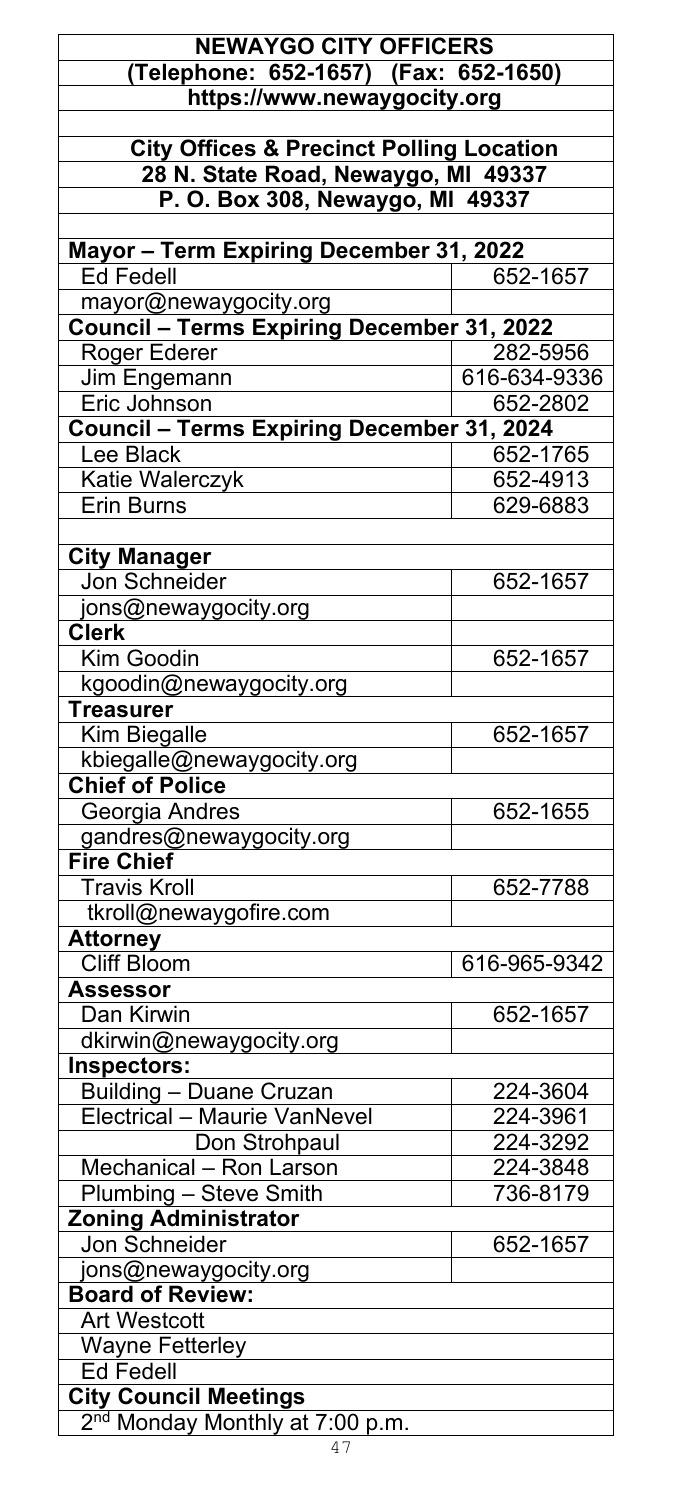| <b>WHITE CLOUD CITY OFFICERS</b>                         |              |
|----------------------------------------------------------|--------------|
| (Telephone: 689-1194) (Fax: 689-2001)                    |              |
| http://cityofwhitecloud.org                              |              |
| <b>City Offices &amp; Precinct Polling Location</b>      |              |
| 12 N. Charles Street, White Cloud, MI 49349              |              |
| P. O. Box 607, White Cloud, MI 49349                     |              |
|                                                          |              |
| Mayor - Term Expiring November 13, 2023                  |              |
| Brian J. Miller                                          | 689-1194     |
| mayor@cityofwhitecloud.org                               |              |
| <b>Council - Terms Expiring November 10, 2025</b>        |              |
| Jeffery Murchison                                        | 303-0688     |
| Jeffery_murchi8424@att.net                               |              |
| Katherine P. Scott                                       | 689-5612     |
| Kpscott45@gmail.com                                      |              |
| <b>Ashley Zatalokin</b>                                  | 923-3200     |
| Ankkn09@gmail.com                                        |              |
| Council - Terms Expiring November 13, 2023               |              |
| Lori Shears                                              | 349-2228     |
| Ishears@cityofwhitecloud.org                             |              |
| (Vacant)                                                 |              |
| <b>Candice Dault</b>                                     | 689-6256     |
| candicedault@yahoo.com                                   |              |
| <b>City Manager (Interim)</b>                            |              |
| <b>April Storms</b>                                      | 689-1194     |
| citymanager@cityofwhitecloud.org                         |              |
| <b>Clerk</b>                                             |              |
| Kelli Arnold                                             | 689-1194     |
| clerk@cityofwhitecloud.org<br><b>Treasurer</b>           |              |
| (Vacant)                                                 | 689-1194     |
|                                                          |              |
| treasurer@cityofwhitecloud.org<br><b>Chief of Police</b> |              |
| <b>Daniel Evans</b>                                      | 689-1696     |
| <b>Fire Chief</b>                                        |              |
| Joe Stratton                                             | 689-8985     |
| Attorney                                                 |              |
| <b>Cliff Bloom</b>                                       | 616-965-9342 |
| <b>Assessor</b>                                          |              |
| <b>Michael Beach</b>                                     | 866-921-9293 |
| Inspectors:                                              |              |
| <b>Building - Duane Cruzan</b>                           | 224-3604     |
| Electrical - Maurie VanNevel                             | 224-3961     |
| Don Strohpaul                                            | 224-3292     |
| Mechanical - Ron Larson                                  | 224-3848     |
| Plumbing - Steve Smith                                   | 736-8179     |
| <b>Zoning Administrator</b>                              |              |
| John Wallace                                             | 689-1194     |
| zoning@cityofwhitecloud.org                              |              |
| <b>Board of Review:</b>                                  |              |
| Charles Twing                                            |              |
| <b>Cindie Thompson</b>                                   |              |
| Marva Shears                                             |              |
| <b>City Council Meetings</b>                             |              |
| 1 <sup>st</sup> Tuesday at 6:00 p.m.                     |              |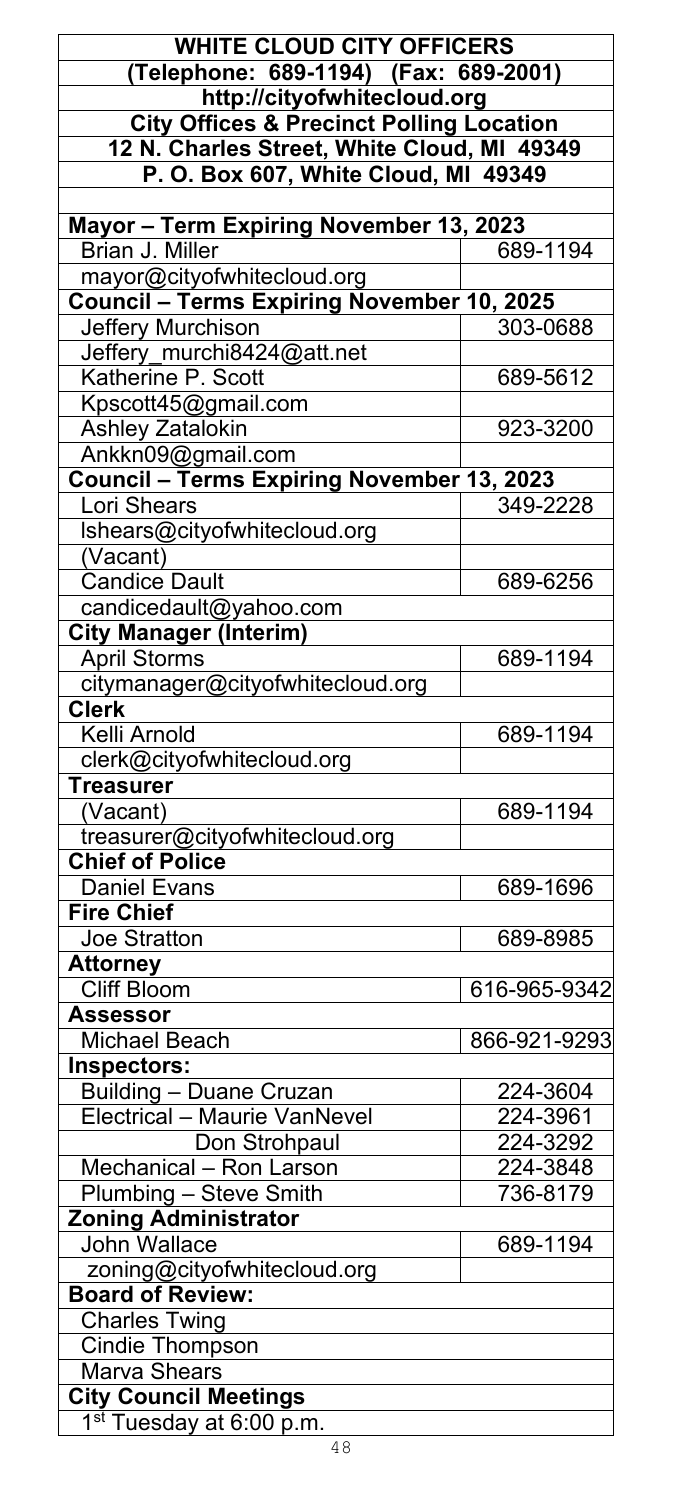| <b>HESPERIA VILLAGE OFFICERS</b>                    |          |
|-----------------------------------------------------|----------|
| (Telephone: 854-6205) (Fax: 854-0263)               |          |
| www.hesperiavillage.com                             |          |
|                                                     |          |
| <b>Village Hall &amp; Precinct Polling Location</b> |          |
| 33 E. Michigan Avenue, Hesperia, MI 49421-0366      |          |
| <b>Village Mailing Address</b>                      |          |
| P. O. Box 366, Hesperia, MI 49421-0366              |          |
|                                                     |          |
| <b>Population 2020 - 412</b>                        |          |
| (Portion residing in Newaygo County)                |          |
|                                                     |          |
|                                                     |          |
| <b>President - Term Expiring November 2022</b>      |          |
| <b>Mike Farber</b>                                  | 854-0305 |
| Trustee - Terms Expiring November 2022              |          |
| Joyce McDonald                                      | 854-5135 |
| Stephanie Halverson                                 | 854-0611 |
| Dan Herin                                           | 854-7025 |
|                                                     |          |
| <b>Trustee - Terms Expiring November 2024</b>       |          |
| <b>Jim Smith</b>                                    | 854-5135 |
| <b>Jackie Slocum</b>                                | 638-1056 |
| Sara Walker                                         | 750-9310 |
|                                                     |          |
| <b>Clerk</b>                                        |          |
| Vicki R. Burrell                                    | 854-6205 |
| <b>Treasurer</b>                                    |          |
| Peggy J. Miller<br><b>Police Chief</b>              | 854-6205 |
|                                                     | 854-1212 |
| (Vacant)                                            |          |
| <b>Attorney</b><br>John Schrier, Parmenter Law      | 722-5401 |
|                                                     |          |
| Inspectors:                                         |          |
| <b>Building - Duane Cruzan</b>                      | 224-3604 |
| <b>Electrical - Maurie VanNevel</b>                 | 224-3961 |
| Don Strohpaul                                       | 224-3292 |
| Mechanical - Ron Larson                             | 224-3848 |
| Plumbing - Steve Smith                              | 736-8179 |
|                                                     |          |
| <b>Zoning Administrator</b>                         |          |
| (Vacant)                                            | 854-1212 |
|                                                     |          |
| <b>Street Administrator</b>                         |          |
| <b>Mike Farber</b>                                  | 854-0305 |
|                                                     |          |
| <b>DPW Supervisor</b>                               |          |
| Mike Stanaway                                       | 854-1821 |
|                                                     |          |
| <b>Village Council Meetings</b>                     |          |

**V I L L A G E O F F I C E**

2<sup>nd</sup> Monday Monthly at 7:30 p.m.